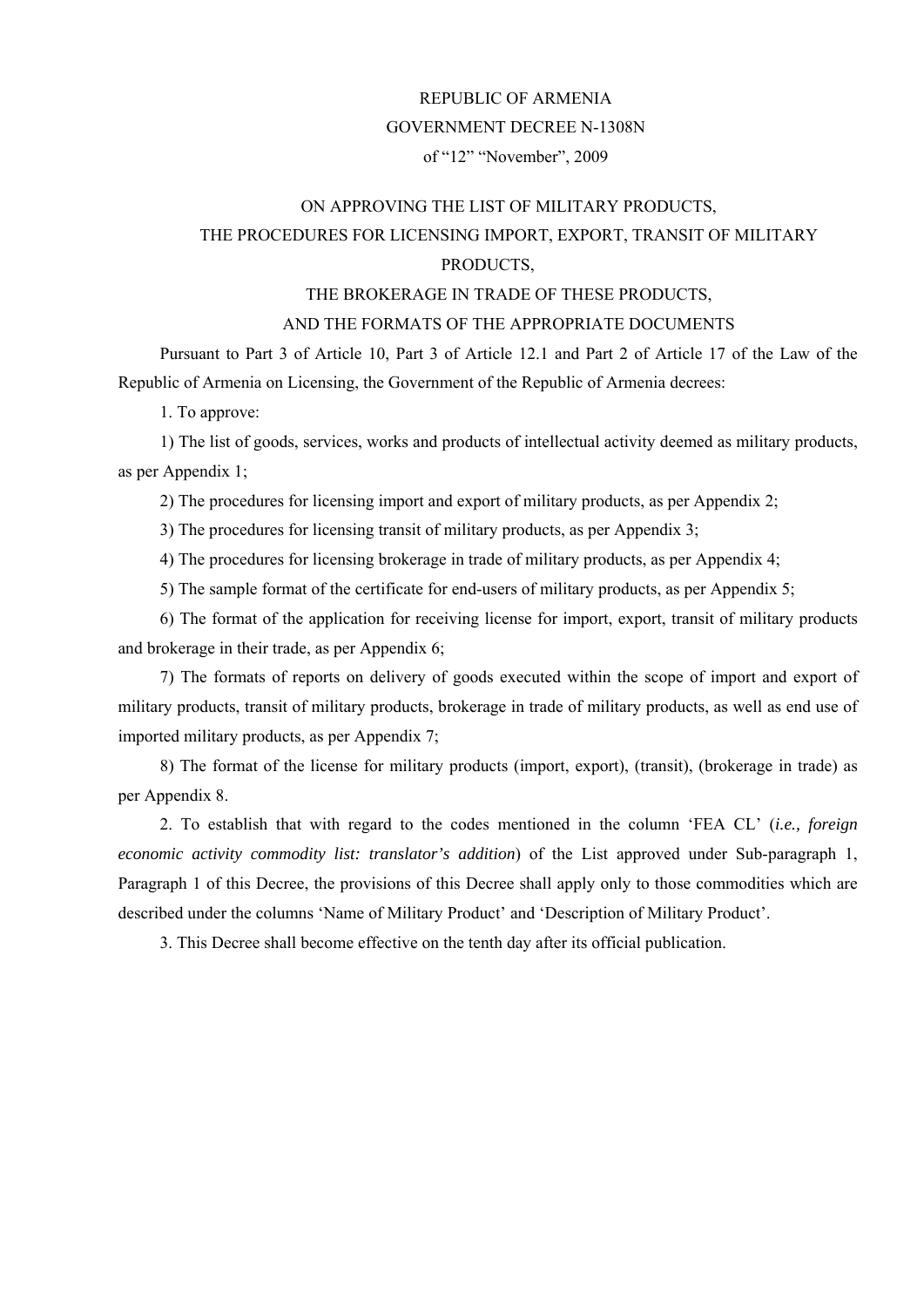Appendix 1 of Government Decree N.1308-N of "12" "Nov." 2009.

### LIST

## OF GOODS, SERVICES, WORKS AND PRODUCTS OF INTELLECTUAL ACTIVITY

### WHICH ARE DEEMED AS MILITARY PRODUCTS

|             | <b>FEA CL</b>                                                      |                                                                                                                                                                                                                                                                                                                                                                                                                                                                                                                                                                                                                                                                                                                                                      | <b>DESCRIPTION OF MILITARY</b>                                                                                                                                                                                                                                                                                                                                                                                                                                                                                                                                                                                                                                                                                                                                                                                                                                                                                                                                                                                                                                                                                                                                                                     |
|-------------|--------------------------------------------------------------------|------------------------------------------------------------------------------------------------------------------------------------------------------------------------------------------------------------------------------------------------------------------------------------------------------------------------------------------------------------------------------------------------------------------------------------------------------------------------------------------------------------------------------------------------------------------------------------------------------------------------------------------------------------------------------------------------------------------------------------------------------|----------------------------------------------------------------------------------------------------------------------------------------------------------------------------------------------------------------------------------------------------------------------------------------------------------------------------------------------------------------------------------------------------------------------------------------------------------------------------------------------------------------------------------------------------------------------------------------------------------------------------------------------------------------------------------------------------------------------------------------------------------------------------------------------------------------------------------------------------------------------------------------------------------------------------------------------------------------------------------------------------------------------------------------------------------------------------------------------------------------------------------------------------------------------------------------------------|
| No.         | <b>CODE</b>                                                        | <b>NAME OF MILITARY PRODUCT</b>                                                                                                                                                                                                                                                                                                                                                                                                                                                                                                                                                                                                                                                                                                                      | <b>PRODUCT</b>                                                                                                                                                                                                                                                                                                                                                                                                                                                                                                                                                                                                                                                                                                                                                                                                                                                                                                                                                                                                                                                                                                                                                                                     |
| <b>ML1.</b> | 9301<br>930200000<br>930320<br>930390000<br>901310000<br>930591000 | Smooth-bore weapons with a calibre of less than 20<br>mm, other arms and automatic weapons with a calibre<br>of 12.7 mm (calibre 0.50 inches) or less and<br>accessories, as follows, and specially designed<br>components therefor:<br>Rifles, carbines, revolvers, pistols, machine<br>a.<br>pistols and machine guns,<br>b. Smooth-bore weapons as follows:<br>1. Smooth-bore weapons specially designed for<br>military use;<br>2. Other smooth-bore weapons as follows:<br>a. Fully automatic type weapons;<br>b. Semi-automatic or pump-action type weapons;<br>c. Weapons using caseless ammunition;<br>d. Silencers, special gun-mountings, clips, weapons<br>sights and flash suppressors for arms specified by<br>ML1.a., ML1.b. or ML1.c. | Description:<br>ML1.a. does not apply to the following:<br>Muskets, rifles and carbines<br>a.<br>manufactured earlier than 1938;<br>b. Reproductions of muskets, rifles and<br>carbines the originals of which were<br>manufactured earlier than 1890;<br>c. Revolvers, pistols and machine guns<br>manufactured earlier than 1890, and<br>their reproductions.<br><b>Description 1</b><br>ML1. does not apply to smooth-bore<br>weapons used for hunting or sporting<br>purposes. These weapons must not be<br>specially designed for military use or<br>of the fully automatic firing type.<br>Description 2<br>ML 1. does not apply to firearms<br>designed<br>specially<br>for<br>dummy<br>ammunition and which are incapable<br>of firing any ammunition specified by<br><b>ML3.</b><br><b>Description 3</b><br>ML 1. does not apply to weapons using<br>non-centre fire cased ammunition and<br>which are not of the fully automatic<br>firing type.<br>Description 4<br>ML 1.d. does not apply to optical<br>weapon sights without electronic image<br>processing, with a magnification of 4<br>times or less, provided they are not<br>specially designed or modified for<br>military use. |
| ML 2.       | 9301<br>930120000<br>930190000<br>9305<br>9306<br>901310000        | Smooth-bore weapons with a calibre of 20 mm or more, <i>Description 1</i><br>other weapons or armament with a calibre greater than<br>12.7 mm (calibre 0.50 inches), projectors and<br>accessories, as follows,<br>and specially designed<br>components therefor:<br>a. Guns, howitzers, cannon, mortars, anti-tank weapons,<br>projectile launchers, military flame throwers, rifles,<br>recoilless rifles, smooth-bore weapons and signature<br>reduction devices therefor;<br>b. Military smoke, gas and pyrotechnic projectors or                                                                                                                                                                                                                | ML 2a. includes injectors, metering<br>storage tanks and other<br>devices,<br>specially designed components for use<br>with liquid propelling charges for any<br>of the equipment specified by ML2.a.<br>Description 2<br>ML 2a. does not apply to weapons as<br>follows:<br>1. Muskets,<br>carbines<br>rifles<br>and                                                                                                                                                                                                                                                                                                                                                                                                                                                                                                                                                                                                                                                                                                                                                                                                                                                                              |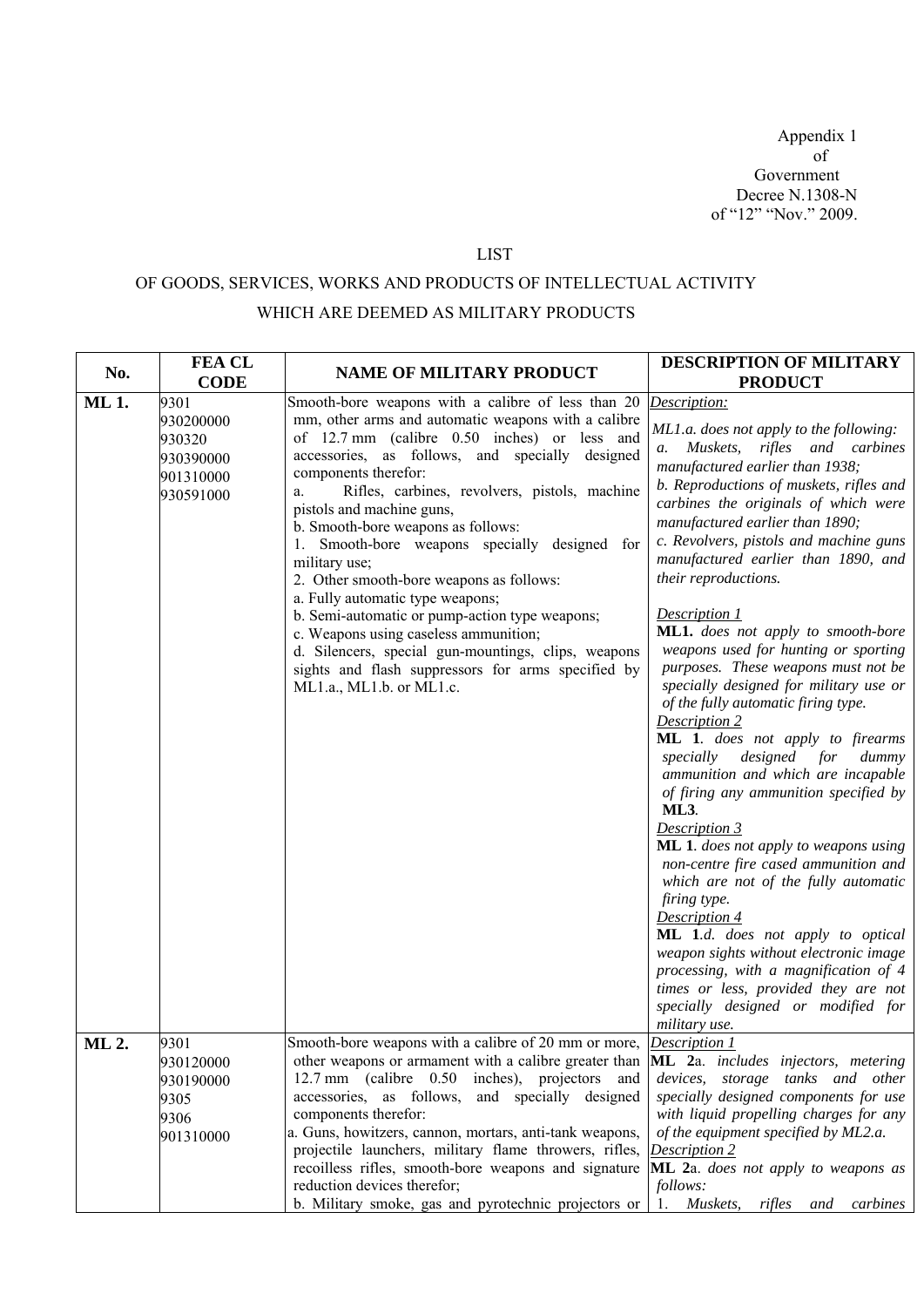|              |                                                                                        | generators specially designed for military use;<br>c. Weapons sights.<br>d. devices specially designed for weapons described in<br>ML 2. a.                                                                                                                                                                                                                                                                                                                                                                                                                                                                                                                                                                                                                                                                                                                                              | manufactured earlier than 1938;<br>2. Reproductions of muskets, rifles and<br>carbines the originals of which were<br>manufactured earlier than 1890.<br>Description 3<br>ML 2a. does not apply to hand-held<br>projectile launchers specially designed<br>to launch tethered projectiles having no<br>high<br>explosive<br>charge<br>or                                                                                                                                                                                                                                                                                                                                                                                                                                                                                                                                                             |
|--------------|----------------------------------------------------------------------------------------|------------------------------------------------------------------------------------------------------------------------------------------------------------------------------------------------------------------------------------------------------------------------------------------------------------------------------------------------------------------------------------------------------------------------------------------------------------------------------------------------------------------------------------------------------------------------------------------------------------------------------------------------------------------------------------------------------------------------------------------------------------------------------------------------------------------------------------------------------------------------------------------|------------------------------------------------------------------------------------------------------------------------------------------------------------------------------------------------------------------------------------------------------------------------------------------------------------------------------------------------------------------------------------------------------------------------------------------------------------------------------------------------------------------------------------------------------------------------------------------------------------------------------------------------------------------------------------------------------------------------------------------------------------------------------------------------------------------------------------------------------------------------------------------------------|
|              |                                                                                        |                                                                                                                                                                                                                                                                                                                                                                                                                                                                                                                                                                                                                                                                                                                                                                                                                                                                                          | communications link, to a range of less<br>than or equal to 500 m.<br>Description:<br>ML 2.b. does not apply to signal<br>pistols.                                                                                                                                                                                                                                                                                                                                                                                                                                                                                                                                                                                                                                                                                                                                                                   |
| ML 3.        | 930529000<br>9306                                                                      | Ammunition and fuze setting devices, as follows, and<br>specially designed components therefor:<br>Ammunition for weapons specified in ML1,<br>a.<br>ML2 or ML12;<br>Fuze setting devices specially designed for<br>$b_{-}$<br>ammunition specified by ML3.a.                                                                                                                                                                                                                                                                                                                                                                                                                                                                                                                                                                                                                            | Specially designed<br><b>Description</b> 1<br>components specified by ML3. include:<br>a. Metal or plastic fabrications such as<br>primer anvils, bullet cups, cartridge<br>links, rotating bands and munitions<br>metal parts;<br>b. Safing and arming devices, fuzes,<br>sensors and initiation devices;<br>c. Power supplies with high one-time<br>operational output;<br>d. Combustible cases for charges;<br>e. Submunitions including bomblets,<br>minelets<br>and<br>terminally<br>guided<br>projectiles.<br>Description 2<br>ML 3.a. does not apply to ammunition<br>crimped without a projectile (blank<br>star) and dummy ammunition with a<br>pierced powder chamber.<br>Description 3<br>ML 3.a does not apply to cartridges<br>specially designed for any of the<br>following purposes:<br>Signalling;<br>a.<br>Bird scaring; or<br>b.<br>Lighting of gas flares at oil<br>c.<br>wells. |
| <b>ML 4.</b> | 360200000<br>360300<br>360490000<br>9306<br>901420<br>901480000<br>901490000<br>901510 | Bombs, torpedoes, rockets, missiles, other explosive<br>devices and charges and related equipment and<br>accessories, as follows, and specially designed<br>components therefor:<br>Bombs, torpedoes, grenades, smoke canisters,<br>a.<br>rockets, mines, missiles, depth charges, demolition-<br>demolition-devices,<br>charges,<br>demolition-kits,<br>"pyrotechnic" devices, cartridges and simulators (i.e.,<br>equipment simulating the characteristics of any of these<br>items), specially designed for military use;<br>b. Equipment having all of the following:<br>1. Specially designed for military use; and<br>2. Specially designed for the handling, controlling,<br>activating, powering with one-time operational output,<br>launching, laying, sweeping, discharging, decoying,<br>jamming, detonating, disrupting, disposing or detecting<br>of any of the following: | Special Description 1.<br>guidance<br>navigation<br>For<br>and<br>equipment, see ML11;<br><b>Special Description 2.</b><br>For Aircraft Missile Protection Systems<br>$(AMPS)$ , see ML4.c.<br>Description<br><b>ML</b> 4.a includes:<br>Smoke grenades,<br>fire<br>bombs,<br>$a_{\cdot}$<br>incendiary bombs and explosive devices;<br>b. Missile rocket nozzles and re-entry<br>vehicle nosetips.<br><b>Description 1</b><br>ML 4.b includes:<br>a. Mobile gas liquefying equipment<br>capable of producing 1,000 kg or more                                                                                                                                                                                                                                                                                                                                                                       |
|              |                                                                                        | a. Items specified by ML4.a; or<br>b. Improvised Explosive Devices (IEDs).                                                                                                                                                                                                                                                                                                                                                                                                                                                                                                                                                                                                                                                                                                                                                                                                               | per day of gas in liquid form;<br>b. Buoyant electric conducting cable                                                                                                                                                                                                                                                                                                                                                                                                                                                                                                                                                                                                                                                                                                                                                                                                                               |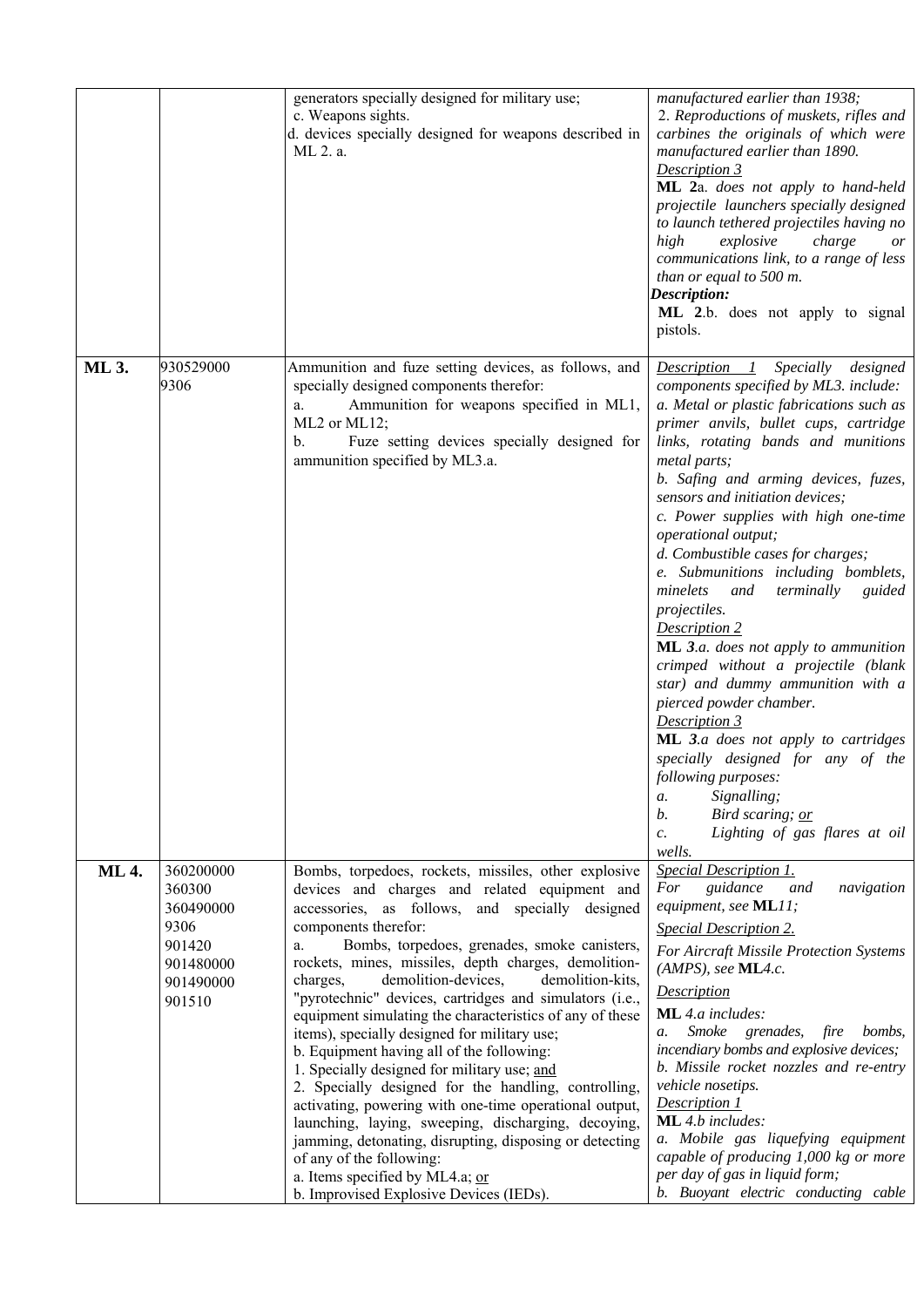| c. Aircraft Missile Protection Systems (AMPS). | suitable for sweeping magnetic mines.<br><b>Description 2</b><br>ML 4.b does not apply to hand-held<br>devices limited by design solely to the<br>detection of metal objects<br>and<br>incapable of distinguishing between<br>mines and other metal object. |
|------------------------------------------------|-------------------------------------------------------------------------------------------------------------------------------------------------------------------------------------------------------------------------------------------------------------|
|                                                |                                                                                                                                                                                                                                                             |
|                                                | <b>Description</b>                                                                                                                                                                                                                                          |
|                                                | ML 4.c does not apply to Aircraft<br>Missile Protection Systems (AMPS)<br>having all of the following:<br>a. Any of the following missile warning<br>sensors;<br>1. Passive sensors having peak                                                             |
|                                                | response between 100-400 nm; or<br>2. Active pulsed Doppler missile<br>warning sensors;<br>Countermeasures<br>dispensing<br>b.                                                                                                                              |
|                                                | systems;                                                                                                                                                                                                                                                    |
|                                                | c. Flares, which exhibit both a visible<br>signature and an infrared signature, for<br>decoying surface-to-air missiles; and<br>d. Installed on "civil aircraft" and                                                                                        |
|                                                | having all of the following:<br>1. The Aircraft Missile Protection<br>System (AMPS) is only operable in a                                                                                                                                                   |
|                                                | specific "civil aircraft" in which the<br>specific AMPS is installed and for<br>which any of the following has been                                                                                                                                         |
|                                                | <i>issued:</i><br>a. A civil Type Certificate; or                                                                                                                                                                                                           |
|                                                | b. An equivalent document recognised<br>by the International Civil Aviation<br>Organisation (ICAO).                                                                                                                                                         |
|                                                | 2. The Aircraft Missile Protection<br>System (AMPS) employs protection to<br>unauthorised<br>prevent<br>access<br>or                                                                                                                                        |
|                                                | <i>intervention to their "software"; and</i><br>3. The Aircraft Missile Protection<br>System (AMPS) incorporates an active                                                                                                                                  |
|                                                | mechanism that forces the system not to<br>function when it is removed from the<br>"civil aircraft" in which it was<br>installed.                                                                                                                           |
|                                                | <b>Description</b> ML 4.c does not apply to<br>Aircraft Missile Protection Systems<br>(AMPS) having all of the following:                                                                                                                                   |
|                                                | a. Any of the following missile<br>warning sensors:<br>1. Passive sensors having peak                                                                                                                                                                       |
|                                                | response between 100-400 nm; or<br>2.<br>Active pulsed Doppler missile<br>warning sensors;                                                                                                                                                                  |
|                                                | dispensing<br>Countermeasures<br>b.<br>systems;                                                                                                                                                                                                             |
|                                                | c. Flares, which exhibit both a visible<br>signature and an infrared signature, for                                                                                                                                                                         |
|                                                | decoying surface-to-air missiles; and<br>d. Installed on "civil aircraft" and                                                                                                                                                                               |
|                                                | having all of the following:<br>1. The Aircraft Missile Protection                                                                                                                                                                                          |
|                                                | System (AMPS) is only operable in a                                                                                                                                                                                                                         |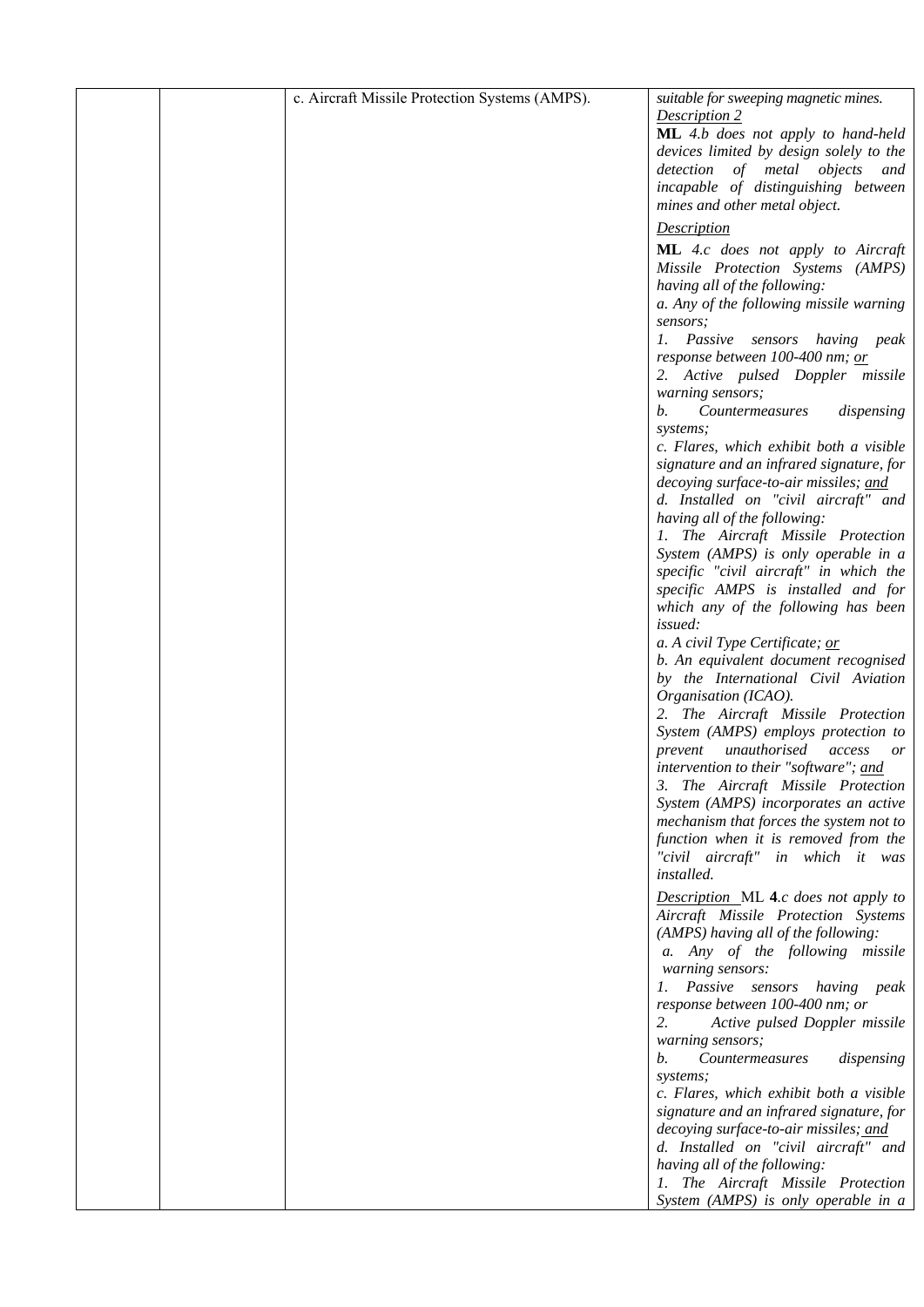|       |                                                                                                                                                                                                                                                                                                                       |                                                                                                                                                                                                                                                                                                                                                                                                                                                                                                                                                                                                                                                                                                                                                               | specific "civil aircraft" in which the<br>specific AMPS is installed and for<br>which any of the following has been<br>issued:<br>a. A civil Type Certificate; or<br>b. An equivalent document recognised<br>by the International Civil Aviation<br>Organisation (ICAO).                                                                                                                                                                                                                                                                                                                                                                                                                                                                                                                                                                                                                                                                                                                                                                                                                                                                                                                                                                                                             |
|-------|-----------------------------------------------------------------------------------------------------------------------------------------------------------------------------------------------------------------------------------------------------------------------------------------------------------------------|---------------------------------------------------------------------------------------------------------------------------------------------------------------------------------------------------------------------------------------------------------------------------------------------------------------------------------------------------------------------------------------------------------------------------------------------------------------------------------------------------------------------------------------------------------------------------------------------------------------------------------------------------------------------------------------------------------------------------------------------------------------|--------------------------------------------------------------------------------------------------------------------------------------------------------------------------------------------------------------------------------------------------------------------------------------------------------------------------------------------------------------------------------------------------------------------------------------------------------------------------------------------------------------------------------------------------------------------------------------------------------------------------------------------------------------------------------------------------------------------------------------------------------------------------------------------------------------------------------------------------------------------------------------------------------------------------------------------------------------------------------------------------------------------------------------------------------------------------------------------------------------------------------------------------------------------------------------------------------------------------------------------------------------------------------------|
| ML 5. | 85255000<br>85256000<br>8526<br>852721<br>852691<br>85269200<br>902300800<br>901310000                                                                                                                                                                                                                                | Fire control, and related alerting and warning<br>equipment, and related systems, test and alignment and<br>countermeasure equipment, as follows, specially<br>designed for military use, and specially designed<br>components and accessories therefor:<br>a. Weapon sights, bombing computers, gun laying<br>equipment and weapon control systems;<br>b. Target acquisition, designation, range-finding,<br>surveillance or tracking systems; detection, data fusion,<br>recognition or identification equipment; and sensor<br>integration equipment.<br>c. Countermeasure equipment for items specified by<br>$ML5.a$ or $ML5.b$ ;<br>d. Field test or alignment equipment, specially<br>designed for items specified by ML5.a, ML5.b or<br><b>ML5.c.</b> | <b>Description</b><br>Countermeasure equipment specified<br>by ML5.c also includes detecting<br>equipment                                                                                                                                                                                                                                                                                                                                                                                                                                                                                                                                                                                                                                                                                                                                                                                                                                                                                                                                                                                                                                                                                                                                                                            |
| ML 6. | 870210119<br>870290119<br>870290319<br>870310180<br>870331109<br>870410108<br>870410900<br>870421100<br>870422100<br>870423<br>870431100<br>870510001<br>870510009<br>870590<br>870790900<br>870810900<br>870829<br>870911100<br>870911900<br>870919<br>870990000<br>871610990<br>871620000<br>871690900<br>871639590 | Ground vehicles and components, as follows:<br>a. Ground vehicles and components therefor, specially<br>designed or modified for military use;<br>b. All wheel-drive vehicles capable of off-road use<br>which have been manufactured or fitted with materials<br>to provide ballistic protection to level III (NIJ 0108.01,<br>September 1985, or comparable national standard) or<br>better.                                                                                                                                                                                                                                                                                                                                                                | <b>Special Description:</b><br>For guidance and navigation equipment,<br>see ML11.<br><b>Technical Description</b><br>For the purposes of ML 6.a the term<br>ground vehicles includes trailers.<br><b>Special Description:</b><br>See also ML13.a.<br>Description 1<br>ML 6. a includes:<br>a. Tanks and other military armed<br>vehicles and military vehicles fitted<br>with mountings for arms or equipment<br>for mine laying or the launching of<br>munitions specified by <b>ML 4;</b><br>b. Armoured vehicles;<br>c. Amphibious and deep water fording<br><i>vehicles;</i><br>d. Recovery vehicles and vehicles for<br>towing or transporting ammunition or<br>weapon systems and associated load<br>handling equipment.<br>Description 2<br>Modification of a ground vehicle for<br>military use specified by ML6.a. entails<br>a structural, electrical or mechanical<br>change<br>involving<br>$\emph{one}$<br>or more<br>components that are specially designed<br>for military use.<br>Such components<br>include:<br>a. Pneumatic tyre casings of a kind<br>specially designed to be bullet-proof.<br>b. Armoured protection of vital parts,<br>(e.g., fuel tanks or vehicle cabs).<br>c. Special reinforcements or mountings<br>for weapons.<br>d. Black-out lighting. |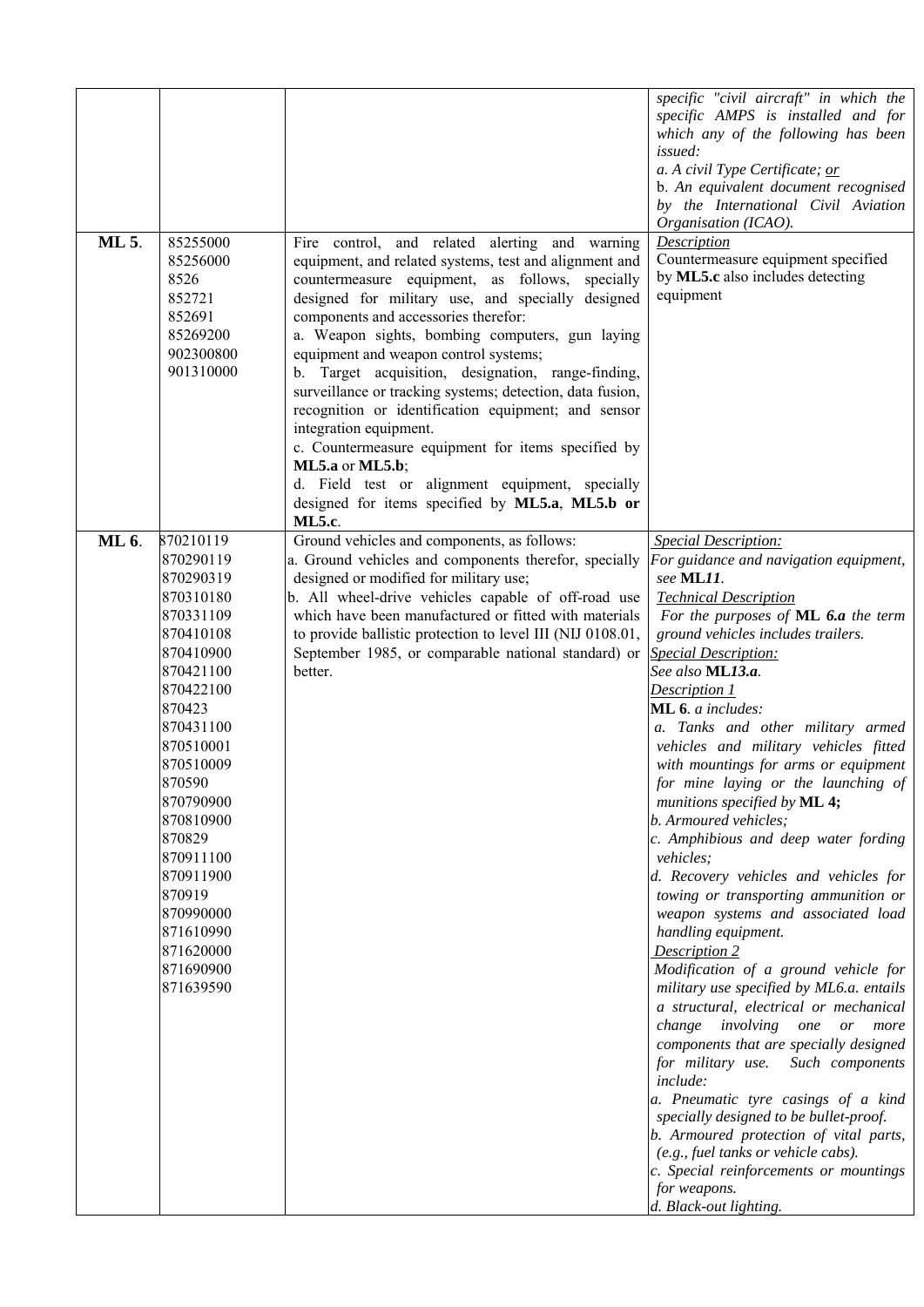|       |           |                                                                                                                                   | Description 3                           |
|-------|-----------|-----------------------------------------------------------------------------------------------------------------------------------|-----------------------------------------|
|       |           |                                                                                                                                   | ML 6. does not apply to civil           |
|       |           |                                                                                                                                   |                                         |
|       |           |                                                                                                                                   | automobiles, or trucks designed or      |
|       |           |                                                                                                                                   | modified for transporting money or      |
|       |           |                                                                                                                                   | valuables, having armoured or ballistic |
|       |           |                                                                                                                                   | <i>protection.</i>                      |
|       |           | Description: Chemicals are listed by name and CAS number. The list applies to chemicals of the same structural formula (including |                                         |
|       |           | hydrates) regardless of name or CAS number. CAS numbers are shown to assist in identifying a particular chemical or mixture,      |                                         |
|       |           | irrespective of nomenclature. CAS numbers cannot be used as unique identifiers because some forms of the listed chemical have     |                                         |
|       |           | different CAS numbers, and mixtures containing a listed chemical may also have different CAS numbers.                             |                                         |
| ML 7. | 381700500 | Chemical or biological toxic agents, "riot control <i>Description 1</i>                                                           |                                         |
|       | 381700800 | agents", radioactive materials, related equipment, ML 7.d does not apply to "riot control                                         |                                         |
|       | 290311000 | components and materials, as follows:                                                                                             | agents" individually packaged for       |
|       | 290312000 | a. Biological agents and radioactive materials "adapted                                                                           | personal self defence purposes.         |
|       | 290313000 | for use in war" to produce casualties in humans or                                                                                | Description 2                           |
|       | 290314000 | animals, degrade equipment or damage crops or the                                                                                 | ML 7.d does not apply to active         |
|       | 290315000 | environment.                                                                                                                      | chemicals,<br>constituent<br>and        |
|       | 290319100 | b. Chemical warfare (CW) agents, including:                                                                                       | combinations thereof, identified and    |
|       |           |                                                                                                                                   |                                         |
|       | 290319800 | 1. CW nerve agents:<br>a. O-Alkyl (equal to or less than $C_{10}$ , including                                                     | packaged for food production or         |
|       | 290321000 |                                                                                                                                   | medical purposes.                       |
|       | 290322000 | cycloalkyl) alkyl (Methyl, Ethyl, n-Propyl<br><sub>or</sub>                                                                       | <b>Description</b>                      |
|       | 290323000 | Isopropyl) - phosphonofluoridates, such as:                                                                                       | ML 7.f.1 includes:                      |
|       | 290339    | Sarin (GB): O-Isopropyl methylphosphonofluoridate                                                                                 | a. Air conditioning units specially     |
|       | 284440100 | (CAS 107-44-8), and Soman (GD): O-Pinacolyl                                                                                       | designed or modified for nuclear,       |
|       | 284440200 | methylphosphonofluoridate (CAS 96-64-0);                                                                                          | biological or chemical filtration;      |
|       | 284440300 | b. O-Alkyl (equal to or less than C10, including                                                                                  | b. Protective clothing.                 |
|       | 284440800 | cycloalkyl)                                                                                                                       | <b>Special Description:</b>             |
|       | 280110000 | N,N-dialkyl (Methyl, Ethyl, n-Propyl or Isopropyl)                                                                                | For civil gas masks, protective and     |
|       | 280610000 | phosphoramidocyanidates, such as: Tabun (GA): O-                                                                                  | decontamination equipment, see also     |
|       | 280620000 | Ethyl N,N-dimethylphosphoramidocyanidate                                                                                          | 1.A.4. on the Dual-Use List.            |
|       | 271114000 | $(CAS 77-81-6),$                                                                                                                  | <b>Description</b>                      |
|       | 271119000 | c. O-Alkyl (H or equal to or less than C10, including                                                                             | ML 7.g does not apply to personal       |
|       | 290122000 | cycloalkyl)                                                                                                                       | radiation monitoring dosimeters.        |
|       | 300220000 | S-2-dialkyl (Methyl, Ethyl, n-Propyl or Isopropyl)-                                                                               | <b>Special Description:</b>             |
|       | 300290    | alkyl (Methyl, Ethyl,<br>n-Propyl<br>aminoethyl<br><sub>or</sub>                                                                  | See also 1.A.4. on the Dual-Use List.   |
|       | 290121000 | Isopropyl) phosphonothiolates and<br>corresponding                                                                                | Description 1                           |
|       | 290122000 | alkylated and protonated salts, such as: VX: O-Ethyl S-                                                                           | ML 7.b and ML 7.d do not apply to       |
|       | 290123100 | 2-diisopropylaminoethyl methyl phosphonothiolate                                                                                  | the following:                          |
|       |           | $(CAS 50782-69-9);$                                                                                                               | a. Cyanogen chloride (CAS 506-77-4);    |
|       | 290123900 | 2. CW vesicant agents:                                                                                                            | b. Hydrocyanic acid (CAS 74-90-8);      |
|       | 290124100 | a. Sulphur mustards, such as:                                                                                                     | c. Chlorine (CAS 7782-50-5);            |
|       | 290211000 | 1. 2-Chloroethylchloromethylsulphide (CAS 2625-765);                                                                              | d. Carbonyl chloride (phosgene) (CAS    |
|       | 281119200 | 2. Bis(2-chloroethyl) sulphide (CAS 505-60-2);                                                                                    | $75-44-5$ ;                             |
|       | 281119800 | 3. Bis(2-chloroethylthio) methane (CAS 63869-13-6);                                                                               | Diphosgene<br>(trichloromethyl-<br>e.   |
|       | 283720000 | 4. 1,2-bis (2-chloroethylthio) ethane (CAS 3563-36-8);                                                                            | chloroformate)(CAS 503-38-8);           |
|       |           | 1,3-bis (2-chloroethylthio)<br>-n-propane<br>5.                                                                                   | (CAS f. Not used since 2004;            |
|       |           | $6390510-2$ ;                                                                                                                     | g. Xylyl bromide, ortho: (CAS 89-92-9), |
|       |           | $1,4-b$ is<br>(2-chloroethylthio)<br>(CAS)<br>-n-butane<br>6.                                                                     | meta: (CAS 620-13-3), para: (CAS        |
|       |           | 14286893-7);                                                                                                                      | $104 - 81 - 4$ ;                        |
|       |           | $1,5-b$ is                                                                                                                        | (CAS  h. Benzyl bromide (CAS 100-39-0); |
|       |           | (2-chloroethylthio)<br>-n-pentane<br>7.                                                                                           | i. Benzyl iodide (CAS $620-05-3$ );     |
|       |           | 14286894-8);                                                                                                                      | j. Bromo acetone (CAS 598-31-2);        |
|       |           | 8. Bis (2-chloroethylthiomethyl) ether (CAS 63918-90-                                                                             | k. Cyanogen bromide (CAS 506-68-3);     |
|       |           | 1);                                                                                                                               |                                         |
|       |           | 9. Bis (2-chloroethylthioethyl) ether (CAS 6391889-8);                                                                            | l. Bromo methylethylketone (CAS 816-    |
|       |           | b. Lewisites, such as:                                                                                                            | $40-0$ ;                                |
|       |           | 1. 2-chlorovinyldichloroarsine (CAS 541-25-3);                                                                                    | m. Chloro acetone (CAS 78-95-5);        |
|       |           | 2. Tris (2-chlorovinyl) arsine (CAS 40334-70-1);                                                                                  | n. Ethyl iodoacetate (CAS 623-48-3);    |
|       |           | 3. Bis (2-chlorovinyl) chloroarsine (CAS 40334-69-8);                                                                             | o. Iodo acetone (CAS 3019-04-3);        |
|       |           | ML 7.b.2.c Nitrogen mustards, such as:                                                                                            | p. Chloropicrin (CAS 76-06-2).          |
|       |           | 1. HN1: bis (2-chloroethyl) ethylamine (CAS 538-07-                                                                               | Description 2                           |
|       |           | 8);                                                                                                                               | The cultures of cells and biological    |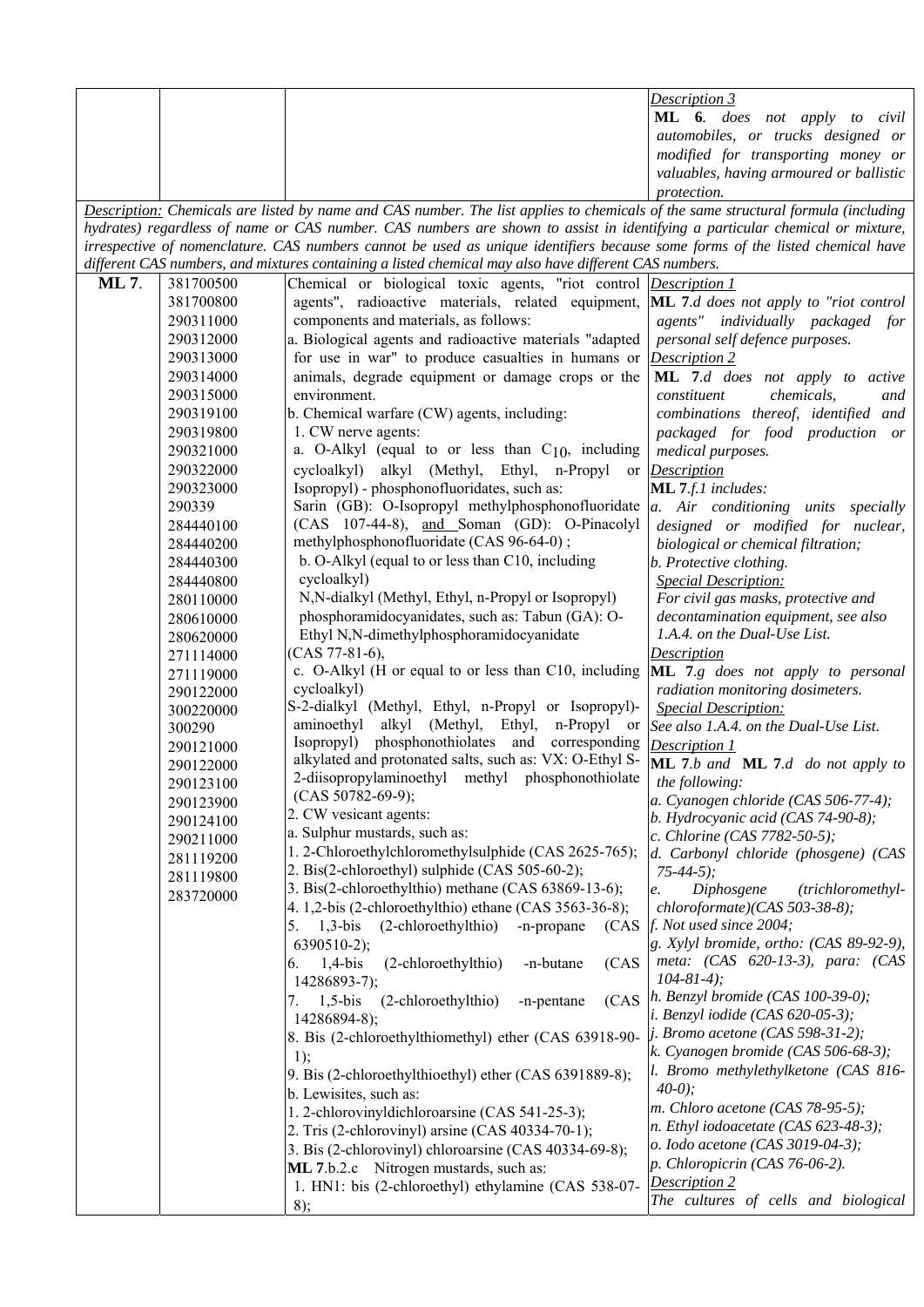| 2. HN2: bis (2-chloroethyl) methylamine (CAS 51-75-<br>2);<br>3. HN3: tris (2-chloroethyl) amine (CAS 555-77-1);<br>3. CW incapacitating agents, such as:<br>a. 3-Quinuclidinyl benzilate (BZ) (CAS 6581-06-2);<br>4. CW defoliants, such as:<br>a. Butyl 2-chloro-4-fluorophenoxyacetate (LNF);<br>b. 2,4,5-trichlorophenoxyacetic acid (CAS 93-76-<br>5) mixed with 2,4-dichlorophenoxyacetic acid(CAS 94-<br>75-7) (Agent Orange (CAS 39277-47-9));<br>c. CW binary precursors and key precursors, as follows:<br>1. Alkyl (Methyl, Ethyl, n-Propyl or Isopropyl)<br>Phosphonyl Difluorides, such as: DF: Methyl<br>Phosphonyldifluoride (CAS 676-99-3);<br>2. O-Alkyl (H or equal to or less than $C_{10}$ , including<br>cycloalkyl) O-2-dialkyl (Methyl, Ethyl, n-Propyl or<br>Isopropyl) aminoethyl alkyl (Methyl, Ethyl, n-Propyl<br>Isopropyl) phosphonites and<br>corresponding<br><sub>or</sub><br>alkylated and protonated salts, such as:<br>O-Ethyl-2-di-isopropylaminoethyl<br>QL:<br>methylphosphonite (CAS 57856-11-8);<br>Chlorosarin:<br>3.<br>O-Isopropyl<br>methylphosphonochloridate (CAS 1445-76-7);<br>4.<br>Chlorosoman:<br>O-Pinacolyl<br>methylphosphonochloridate (CAS 7040-57-5);<br>d. "Riot control agents", active constituent chemicals<br>and combinations thereof, including:<br>-Bromobenzeneacetonitrile, (Bromobenzyl cyanide)<br>1.<br>(CA) (CAS 5798-79-8);<br>2. [(2-chlorophenyl) methylene] propanedinitrile,<br>(o-Chlorobenzylidenemalononitrile) (CS) (CAS 2698-<br>$41-1);$<br>3. 2-Chloro-1-phenylethanone, Phenylacyl chloride (ω-<br>chloroacetophenone) (CN) (CAS 532-27-4);<br>4. Dibenz-(b,f)-1,4-oxazephine, (CR) (CAS 257-07-8);<br>5. 10-Chloro-5,10-dihydrophenarsazine, (Phenarsazine<br>chloride), (Adamsite), (DM) (CAS 578-94-9);<br>6. N-Nonanoylmorpholine, (MPA) (CAS 5299-64-9);<br>ML 7.e. Equipment, specially designed or modified for<br>military use, designed or modified for the<br>dissemination of any of the following, and specially<br>designed components therefor:<br>1. Materials or agents specified by ML7.a, ML7.b or d;<br>$or$<br>2. CW agents made up of precursors specified by<br><b>ML7.c.</b><br>f. Protective and decontamination equipment, specially<br>designed or modified for military use, components and<br>chemical mixtures, as follows:<br>1. Equipment designed or modified for defence against<br>materials specified by ML7.a, ML7.b or d, and<br>specially designed components therefor:<br>Equipment<br>designed<br>2.<br>modified<br><sub>or</sub><br>for<br>decontamination<br>of objects contaminated<br>with<br>materials specified by ML7.a or ML7.b, and specially | systems specified by ML7.h. and<br>ML7.i.2. are exclusive and these sub-<br>items do not apply to cells or biological<br>systems for civil purposes, such as<br>agricultural, pharmaceutical, medical,<br><i>veterinary,</i><br>environmental,<br>waste<br>management, or in the food industry. |
|------------------------------------------------------------------------------------------------------------------------------------------------------------------------------------------------------------------------------------------------------------------------------------------------------------------------------------------------------------------------------------------------------------------------------------------------------------------------------------------------------------------------------------------------------------------------------------------------------------------------------------------------------------------------------------------------------------------------------------------------------------------------------------------------------------------------------------------------------------------------------------------------------------------------------------------------------------------------------------------------------------------------------------------------------------------------------------------------------------------------------------------------------------------------------------------------------------------------------------------------------------------------------------------------------------------------------------------------------------------------------------------------------------------------------------------------------------------------------------------------------------------------------------------------------------------------------------------------------------------------------------------------------------------------------------------------------------------------------------------------------------------------------------------------------------------------------------------------------------------------------------------------------------------------------------------------------------------------------------------------------------------------------------------------------------------------------------------------------------------------------------------------------------------------------------------------------------------------------------------------------------------------------------------------------------------------------------------------------------------------------------------------------------------------------------------------------------------------------------------------------------------------------------------------------------------------------------------------------------------------------------------------------------------------------------|-------------------------------------------------------------------------------------------------------------------------------------------------------------------------------------------------------------------------------------------------------------------------------------------------|
|                                                                                                                                                                                                                                                                                                                                                                                                                                                                                                                                                                                                                                                                                                                                                                                                                                                                                                                                                                                                                                                                                                                                                                                                                                                                                                                                                                                                                                                                                                                                                                                                                                                                                                                                                                                                                                                                                                                                                                                                                                                                                                                                                                                                                                                                                                                                                                                                                                                                                                                                                                                                                                                                                    |                                                                                                                                                                                                                                                                                                 |
|                                                                                                                                                                                                                                                                                                                                                                                                                                                                                                                                                                                                                                                                                                                                                                                                                                                                                                                                                                                                                                                                                                                                                                                                                                                                                                                                                                                                                                                                                                                                                                                                                                                                                                                                                                                                                                                                                                                                                                                                                                                                                                                                                                                                                                                                                                                                                                                                                                                                                                                                                                                                                                                                                    |                                                                                                                                                                                                                                                                                                 |
|                                                                                                                                                                                                                                                                                                                                                                                                                                                                                                                                                                                                                                                                                                                                                                                                                                                                                                                                                                                                                                                                                                                                                                                                                                                                                                                                                                                                                                                                                                                                                                                                                                                                                                                                                                                                                                                                                                                                                                                                                                                                                                                                                                                                                                                                                                                                                                                                                                                                                                                                                                                                                                                                                    |                                                                                                                                                                                                                                                                                                 |
|                                                                                                                                                                                                                                                                                                                                                                                                                                                                                                                                                                                                                                                                                                                                                                                                                                                                                                                                                                                                                                                                                                                                                                                                                                                                                                                                                                                                                                                                                                                                                                                                                                                                                                                                                                                                                                                                                                                                                                                                                                                                                                                                                                                                                                                                                                                                                                                                                                                                                                                                                                                                                                                                                    |                                                                                                                                                                                                                                                                                                 |
| designed components therefor;                                                                                                                                                                                                                                                                                                                                                                                                                                                                                                                                                                                                                                                                                                                                                                                                                                                                                                                                                                                                                                                                                                                                                                                                                                                                                                                                                                                                                                                                                                                                                                                                                                                                                                                                                                                                                                                                                                                                                                                                                                                                                                                                                                                                                                                                                                                                                                                                                                                                                                                                                                                                                                                      |                                                                                                                                                                                                                                                                                                 |
| 3. Chemical mixtures specially<br>developed<br><sub>or</sub>                                                                                                                                                                                                                                                                                                                                                                                                                                                                                                                                                                                                                                                                                                                                                                                                                                                                                                                                                                                                                                                                                                                                                                                                                                                                                                                                                                                                                                                                                                                                                                                                                                                                                                                                                                                                                                                                                                                                                                                                                                                                                                                                                                                                                                                                                                                                                                                                                                                                                                                                                                                                                       |                                                                                                                                                                                                                                                                                                 |
| formulated for the decontamination of objects                                                                                                                                                                                                                                                                                                                                                                                                                                                                                                                                                                                                                                                                                                                                                                                                                                                                                                                                                                                                                                                                                                                                                                                                                                                                                                                                                                                                                                                                                                                                                                                                                                                                                                                                                                                                                                                                                                                                                                                                                                                                                                                                                                                                                                                                                                                                                                                                                                                                                                                                                                                                                                      |                                                                                                                                                                                                                                                                                                 |
| contaminated with materials specified by ML7.a or                                                                                                                                                                                                                                                                                                                                                                                                                                                                                                                                                                                                                                                                                                                                                                                                                                                                                                                                                                                                                                                                                                                                                                                                                                                                                                                                                                                                                                                                                                                                                                                                                                                                                                                                                                                                                                                                                                                                                                                                                                                                                                                                                                                                                                                                                                                                                                                                                                                                                                                                                                                                                                  |                                                                                                                                                                                                                                                                                                 |
| ML7.b;                                                                                                                                                                                                                                                                                                                                                                                                                                                                                                                                                                                                                                                                                                                                                                                                                                                                                                                                                                                                                                                                                                                                                                                                                                                                                                                                                                                                                                                                                                                                                                                                                                                                                                                                                                                                                                                                                                                                                                                                                                                                                                                                                                                                                                                                                                                                                                                                                                                                                                                                                                                                                                                                             |                                                                                                                                                                                                                                                                                                 |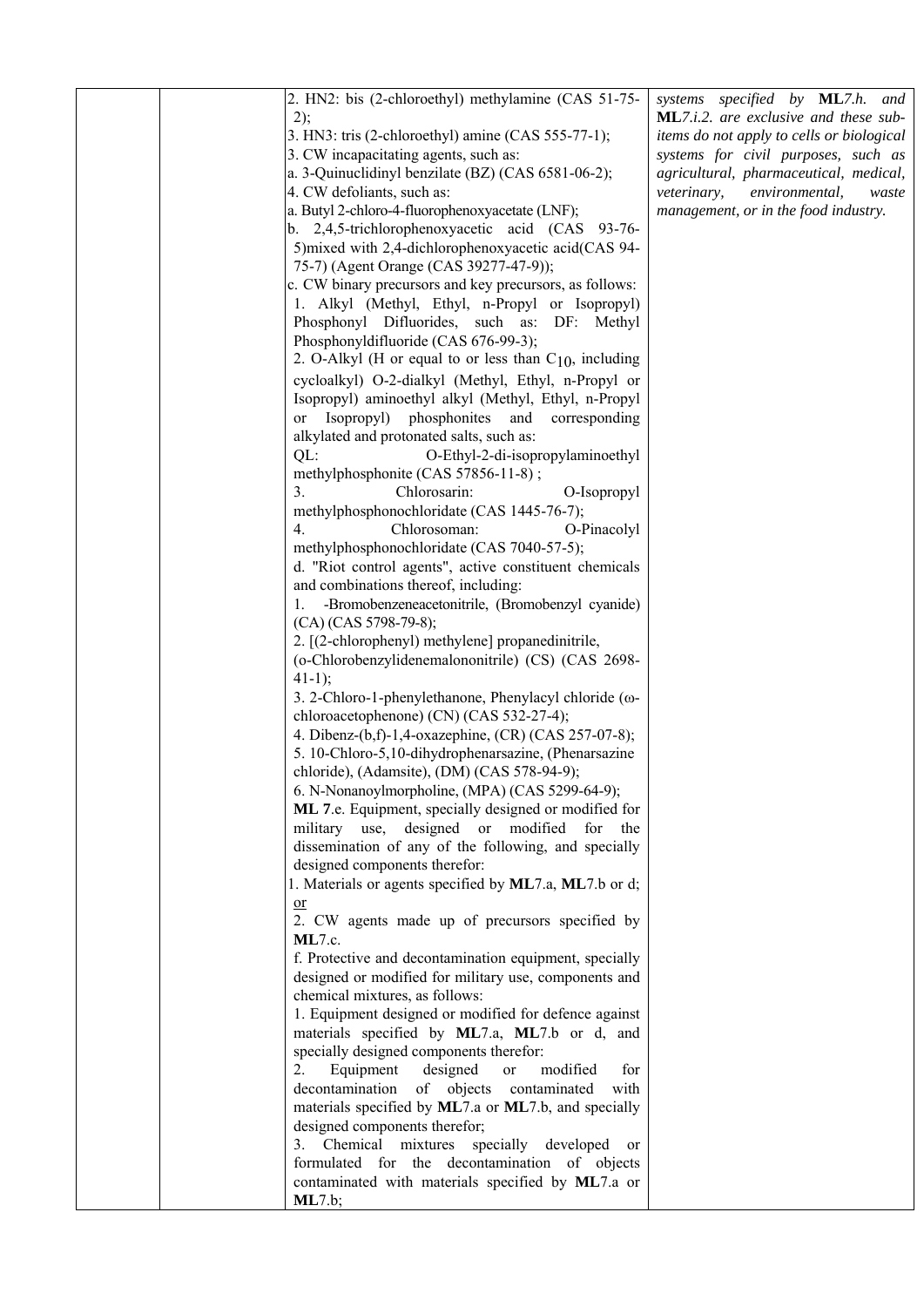|              |           | g. Equipment, specially designed or modified for                           |                                          |
|--------------|-----------|----------------------------------------------------------------------------|------------------------------------------|
|              |           | military use designed or modified for the detection or                     |                                          |
|              |           |                                                                            |                                          |
|              |           | identification of materials specified by ML7.a, ML7.b                      |                                          |
|              |           | or d, and specially designed components therefor;                          |                                          |
|              |           | h. "Biopolymers" specially designed or processed for                       |                                          |
|              |           | the detection or identification of CW agents specified                     |                                          |
|              |           | by ML7.b, and the cultures of specific cells used to                       |                                          |
|              |           |                                                                            |                                          |
|              |           | produce them;                                                              |                                          |
|              |           | "Biocatalysts"<br>$i$ .<br>for the<br>decontamination<br>or                |                                          |
|              |           | degradation of CW agents, and biological systems                           |                                          |
|              |           | therefor, as follows:                                                      |                                          |
|              |           | "Biocatalysts"<br>specially<br>1.                                          |                                          |
|              |           | designed<br>for<br>the                                                     |                                          |
|              |           | decontamination or degradation of CW agents                                |                                          |
|              |           | specified by ML7.b resulting from directed laboratory                      |                                          |
|              |           | selection or genetic manipulation of biological                            |                                          |
|              |           | systems;                                                                   |                                          |
|              |           | 2. Biological systems as follows: "expression vectors",                    |                                          |
|              |           |                                                                            |                                          |
|              |           | viruses or cultures of cells, containing the genetic                       |                                          |
|              |           | information specific to the production of "biocatalysts"                   |                                          |
|              |           | specified by <b>ML</b> 7.i.1.                                              |                                          |
| <b>ML 8.</b> | 810430000 | "Energetic materials" and related substances, as                           | <b>Special Description 1:</b>            |
|              | 810920000 | follows:                                                                   | See also 1.C.11. on the Dual-Use List.   |
|              | 280450100 |                                                                            |                                          |
|              |           | a. "Explosives" as follows, and mixtures thereof:                          | Special Description 2 :                  |
|              | 284990100 | 1. ADNBF (aminodinitrobenzofuroxan or 7-amino-4,6-                         | For energetic substances and equipment   |
|              | 282510000 | dinitrobenzofurazane-1-oxide) (CAS 97096-78-1);                            | see also ML 4 and Dual-Use List 1A8.     |
|              | 283429800 | 2. BNCP (cis-bis (5-nitrotetrazolato) tetra amine-cobalt                   | <b>Technical Description:</b>            |
|              | 290490400 | (III) perchlorate) (CAS 117412-28-9);                                      | 1. For the purposes of ML8, mixture      |
|              | 760310000 | 3. CL-14 (diamino dinitrobenzofuroxan or 5,7-                              |                                          |
|              | 810920000 |                                                                            | refers to a composition of two or more   |
|              | 811212000 | diamino-4,6-dinitrobenzofurazane-1-oxide<br>(CAS)<br>$\rightarrow$         | substances with at least one substance   |
|              | 280450100 | $117907 - 74 - 1$ ;                                                        | being listed in the ML8 sub-items.       |
|              |           | 4. CL-20 (HNIW or Hexanitrohexaazaisowurtzitane)                           | 2. Any substance listed in the ML8 sub-  |
|              | 810430000 | (CAS 135285-90-4), chlathrates of CL-20 (see also                          | items is subject to this list, even when |
|              | 811212000 | ML8.g.3. and g.4. for its "precursors");                                   | utilised in an application other than    |
|              | 810920000 |                                                                            |                                          |
|              | 281129300 | 5. CP (2-(5-cyanotetrazolato) penta amine-cobalt (III)                     | that indicated. (e.g., TAGN is           |
|              | 281129900 | perchlorate) (CAS 70247-32-4);                                             | predominantly used as an explosive but   |
|              | 290559    | 6. DADE (1,1-diamino-2,2-dinitroethylene, FOX7                             | can also be used either as a fuel or an  |
|              | 292144000 | $(CAS 145250-81-3)$ ;                                                      | oxidizer.)                               |
|              | 293100950 | 7. DATB (diaminotrinitrobenzene) (CAS 1630-08-6);                          | <b>Description 1</b>                     |
|              |           | 8. DDFP (1,4-dinitrodifurazanopiperazine);                                 | Aircraft fuels specified by ML8.c.1. are |
|              | 810890    | 9. DDPO (2,6-diamino-3,5-dinitropyrazine-1-oxide,                          |                                          |
|              | 760429900 |                                                                            | finished products, not their             |
|              | 760820890 | PZO) (CAS 194486-77-6);                                                    | constituents.                            |
|              | 810890500 | <b>DIPAM</b><br>$(3,3'-diamino-2,2',4,4',6,6'-$<br>10.                     | Description 2                            |
|              | 810890600 | hexanitrobiphenyl or dipicramide) (CAS 17215-44-0);                        | ML 8.c.4.a. does not apply to            |
|              | 810890900 | 11. DNGU (DINGU or dinitroglycoluril) (CAS 55510-                          | hydrazine 'mixtures' specially           |
|              | 810411000 | $04-8);$                                                                   | formulated for corrosion control.        |
|              | 282619100 | 12. Furazans as follows:                                                   | Description 3                            |
|              | 282619900 |                                                                            |                                          |
|              | 360200000 | a. DAAOF (diaminoazoxyfurazan);                                            | ML 8.c.5 applies to explosives and       |
|              |           | b. DAAzF (diaminoazofurazan) (CAS 78644-90-3);                             | fuels, whether or not the metals or      |
|              | 750400000 | 13. HMX and derivatives (see also ML8.g.5. for its                         | alloys are encapsulated in aluminium,    |
|              | 750810000 | "precursors"), as follows:                                                 | magnesium, zirconium, or beryllium.      |
|              | 292090850 | <b>HMX</b><br>(Cyclotetramethylenetetranitramine,<br>a.                    | Description 4                            |
|              | 281210110 | octahydro-1,3,5,7-tetranitro-1,3,5,7-tetrazine, 1,3,5,7-                   | ML 8.c.5.b.2. does not apply to boron    |
|              | 293100100 |                                                                            |                                          |
|              | 293100200 | tetranitro-1,3,5,7-tetraza-cyclooctane,<br>octogen<br><sub>or</sub>        | and boron carbide enriched with          |
|              | 293100950 | octogene) (CAS 2691-41-0);                                                 | boron-10 (20% or more of total boron-    |
|              | 292090200 | b. difluoroaminated analogs of HMX;                                        | 10 content.)                             |
|              | 281210150 | $(2,4,6,8$ -tetranitro-2,4,6,8-tetraazabicyclo<br>$K-55$<br>$\mathbf{c}$ . | Description 1                            |
|              |           | [3,3,0]-octanone-3, tetranitrosemiglycouril or keto-                       | ML 8.d.3. does not apply to chlorine     |
|              | 292090300 | bicyclic HMX) (CAS 130256-72-3);                                           | trifluoride. (CAS 145250-81-3).          |
|              | 281210910 | 14. HNAD (hexanitroadamantane) (CAS 143850-71-                             | Description 2                            |
|              | 282590    |                                                                            | ML 8.d.3. does not apply to nitrogen     |
|              | 282510000 | 9);                                                                        |                                          |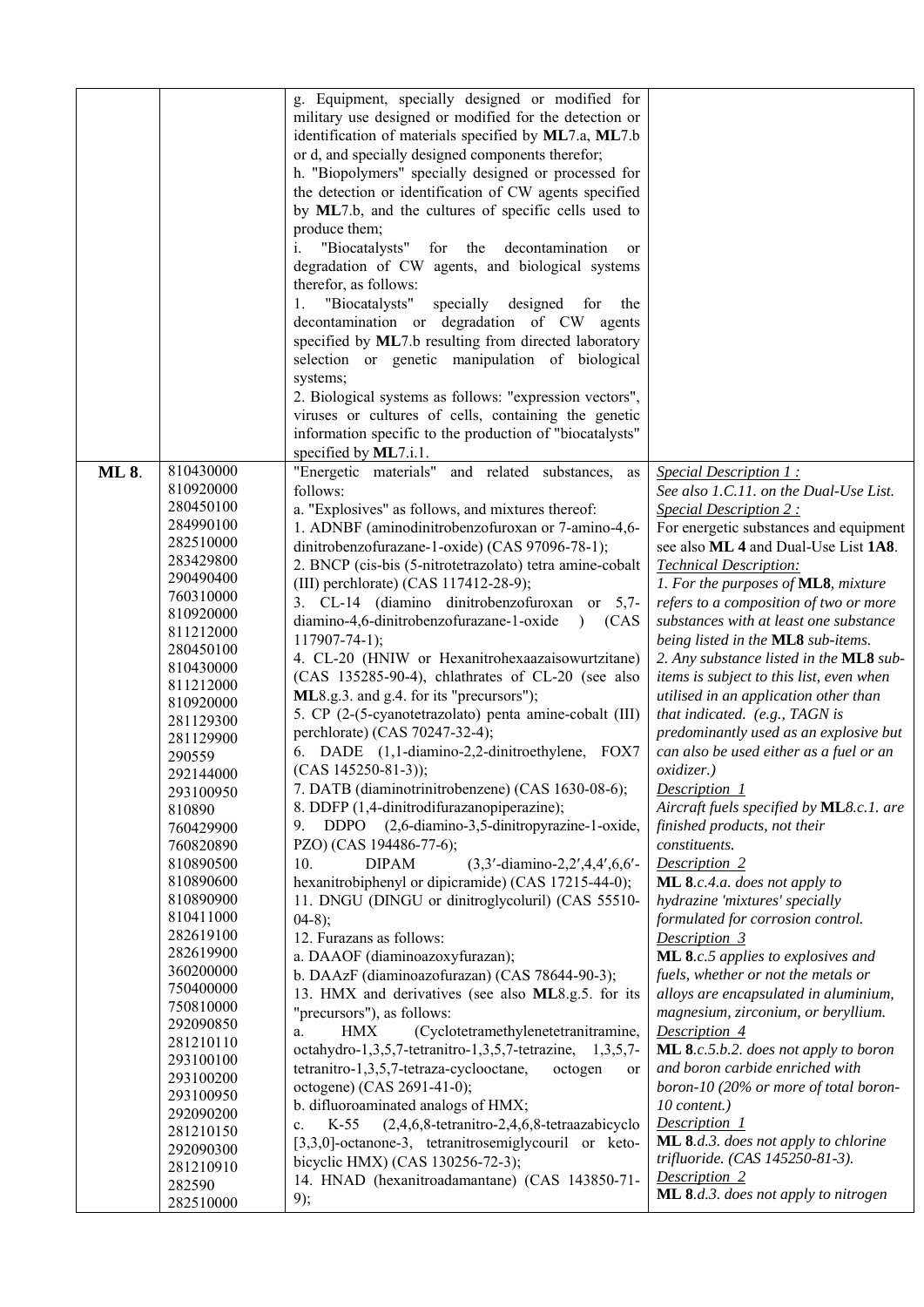| 271011700 | 15. HNS (hexanitrostilbene) (CAS 20062-22-0);                | trifluoride in its gaseous state (CAS  |
|-----------|--------------------------------------------------------------|----------------------------------------|
| 271011900 | Imidazoles as follows:<br>ML8.a.16.                          | $7783 - 54 - 2$ ).                     |
|           |                                                              |                                        |
| 271019210 | a. BNNII (Octahydro-2,5-bis(nitroimino)imidazo [4,5-         | <b>Description</b>                     |
| 293369100 | d]imidazole);                                                | ML 8.d.10. does not apply to non-      |
| 293369800 | b. DNI $(2,4$ -dinitroimidazole) (CAS 5213-49-0);            | inhibited fuming nitric acid.          |
| 282630000 |                                                              | ML 8.e. Binders, plasticizers,         |
|           | c. FDIA (1-fluoro-2,4-dinitroimidazole);                     |                                        |
| 282690100 | d. NTDNIA (N-(2-nitrotriazolo)-2,4-dinitroimidazole);        | monomers and polymers, as follows:     |
| 290339900 | e. PTIA (1-picryl-2,4,5-trinitroimidazole);                  | <b>Special Description</b>             |
| 290345    | 17. NTNMH (1-(2-nitrotriazolo)-2-dinitromethylene            | In ML8.g. the references are to        |
| 290346100 |                                                              |                                        |
|           | hydrazine);                                                  | specified "Energetic Materials"        |
| 262091000 | 18. NTO (ONTA or 3-nitro-1,2,4-triazol-5-one) (CAS           | manufactured from these substances.    |
| 282590200 | $932 - 64 - 9$ ;                                             | 1. BCMO (bischloromethyloxetane)       |
| 283429200 |                                                              | (CAS 142173-26-0) (see also ML8.e.1.   |
| 8112      | 19. Polynitrocubanes with more than four nitro groups;       |                                        |
| 262099200 | 20. PYX (2,6-Bis(picrylamino)-3,5-dinitropyridine)           | and $e.2$ .);                          |
|           | $(CAS 38082-89-2);$                                          | 2. Dinitroazetidine-t-butyl salt (CAS  |
| 262099600 |                                                              | 125735-38-8) (see also ML8.a.28.);     |
| 282300000 | 21. RDX and derivatives, as follows:                         |                                        |
| 283311000 | a. RDX (cyclotrimethylenetrinitramine, cyclonite, T4,        | 3.HBIW                                 |
| 283322000 | hexahydro-1,3,5-trinitro-1,3,5-triazine, $1,3,5$ -trinitro-  | (hexabenzylhexaazaisowurtzitane)       |
|           | 1,3,5-triaza-cyclohexane, hexogen or hexogene) (CAS          | (CAS 124782-15-6) (see also            |
| 283329300 |                                                              | $ML8.a.4.$ );                          |
| 283329500 | $121 - 82 - 4$ ;                                             |                                        |
| 283329600 | Keto-RDX<br>$(K-6)$<br>2,4,6-trinitro-2,4,6-<br>b.<br>or     | 4.TAIW                                 |
| 283329900 | triazacyclohexanone) (CAS 115029-35-1);                      | (tetraacetyldibenzylhexaazaisowurtzita |
|           | 22. TAGN (triaminoguanidinenitrate) (CAS 4000-16-            | ne) (see also ML8.a.4.);               |
| 280800000 |                                                              |                                        |
| 262019000 | 2);                                                          | 5.TAT (1,3,5,7 tetraacetyl-1,3,5,7,-   |
| 381519100 | 23. TATB (triaminotrinitrobenzene) (CAS 3058-38-6)           | tetraaza cyclo-octane) (CAS 41378-98-  |
| 810600    | (see also ML8.g.7 for its "precursors");                     | 7) (see also <b>ML</b> 8.a.13.);       |
| 8108      |                                                              | 6. 1,4,5,8-tetraazadecalin (CAS 5409-  |
|           | 24. TEDDZ (3,3,7,7-tetrabis(difluoroamine) octahydro-        |                                        |
|           | 1,5-dinitro-1,5-diazocine);                                  | 42-7) (see also ML8.a.27.);            |
|           | 25. Tetrazoles as follows:                                   | 7. 1,3,5-trichlorobenzene (CAS 108-70- |
|           | a. NTAT (nitrotriazol aminotetrazole);                       | 3) (see also <b>ML</b> 8.a.23.);       |
|           |                                                              | 8. 1,2,4-trihydroxybutane (1,2,4-      |
|           | b. NTNT (1-N-(2-nitrotriazolo)-4-nitrotetrazole);            |                                        |
|           | 26. Tetryl (trinitrophenylmethylnitramine) (CAS 479-         | butanetriol) (CAS 3068-00-6) (see also |
|           | $45-8$ ;                                                     | <b>ML</b> 8.e.5).                      |
|           |                                                              | Description 5                          |
|           | 27. TNAD (1,4,5,8-tetranitro-1,4,5,8-tetraazadecalin)        |                                        |
|           | (CAS 135877-16-6) (see also ML8.g.6. for its                 | Is out of use since year 2009.         |
|           | "precursors");                                               | Description 6                          |
|           | 28. TNAZ (1,3,3-trinitroazetidine) (CAS 97645-24-4)          | ML8. does not apply to the following   |
|           |                                                              | substances unless they are compounded  |
|           | (see also ML8.g.2. for its "precursors");                    |                                        |
|           | 29. TNGU (SORGUYL or tetranitroglycoluril) (CAS              | or mixed with the "energetic material" |
|           | $55510-03-7$ ;                                               | specified by ML8.a. or powdered        |
|           | 30.<br><b>TNP</b><br>$(1,4,5,8$ -tetranitro-pyridazino[4,5-  | metals specified by ML8.c:             |
|           |                                                              | a. Ammonium picrate (CAS 131-74-8);    |
|           | d]pyridazine) (CAS 229176-04-9);                             |                                        |
|           | 31. Triazines as follows:                                    | b. Black powder;                       |
|           | a. DNAM (2-oxy-4,6-dinitroamino-s-triazine) (CAS             | c. Hexanitrodiphenylamine(CAS 131-     |
|           | $19899 - 80 - 0$ ;                                           | $73-7);$                               |
|           |                                                              | d. Difluoroamine (CAS 10405-27-3);     |
|           | <b>NNHT</b><br>(2-nitroimino-5-nitro-hexahydro-1,3,5-<br>b.  |                                        |
|           | triazine) (CAS 130400-13-4);                                 | e. Nitrostarch (CAS 9056-38-6);        |
|           | 32. Triazoles as follows:                                    | f. Potassium nitrate (CAS 7757-79-1);  |
|           |                                                              | g. Tetranitronaphthalene;              |
|           | a. 5-azido-2-nitrotriazole;                                  |                                        |
|           | b. ADHTDN (4-amino-3,5-dihydrazino-1,2,4-triazole            | h. Trinitroanisol;                     |
|           | dinitramide) (CAS 1614-08-0);                                | <i>i. Trinitronaphthalene;</i>         |
|           | c. ADNT (1-amino-3,5-dinitro-1,2,4-triazole);                | j. Trinitroxylene;                     |
|           |                                                              | k. N-pyrrolidinone; 1-methyl-2-        |
|           | d. BDNTA ([bis-dinitrotriazole]amine);                       |                                        |
|           | $(3,3'-dinitro-5,5-bi-1,2,4-triazole)$<br>(CAS)<br>DBT<br>e. | pyrrolidinone(CAS 872-50-4);           |
|           | $30003-46-4$ ;                                               | l. Dioctylmaleate(CAS 142-16-5);       |
|           | f. DNBT (dinitrobistriazole) (CAS 70890-46-9);               | m. Ethylhexylacrylate(CAS 103-11-7);   |
|           |                                                              | n. Triethylaluminium (TEA),            |
|           | NTDNA (2-nitrotriazole 5-dinitramide)<br>(CAS<br>g.          |                                        |
|           | $75393 - 84 - 9$ ;                                           | trimethylaluminium (TMA), and other    |
|           | h. NTDNT (1-N-(2-nitrotriazolo) 3,5-dinitrotriazole);        | pyrophoric metal alkyls and aryls of   |
|           | i. PDNT (1-picryl-3,5-dinitrotriazole);                      | lithium, sodium, magnesium, zinc or    |
|           |                                                              |                                        |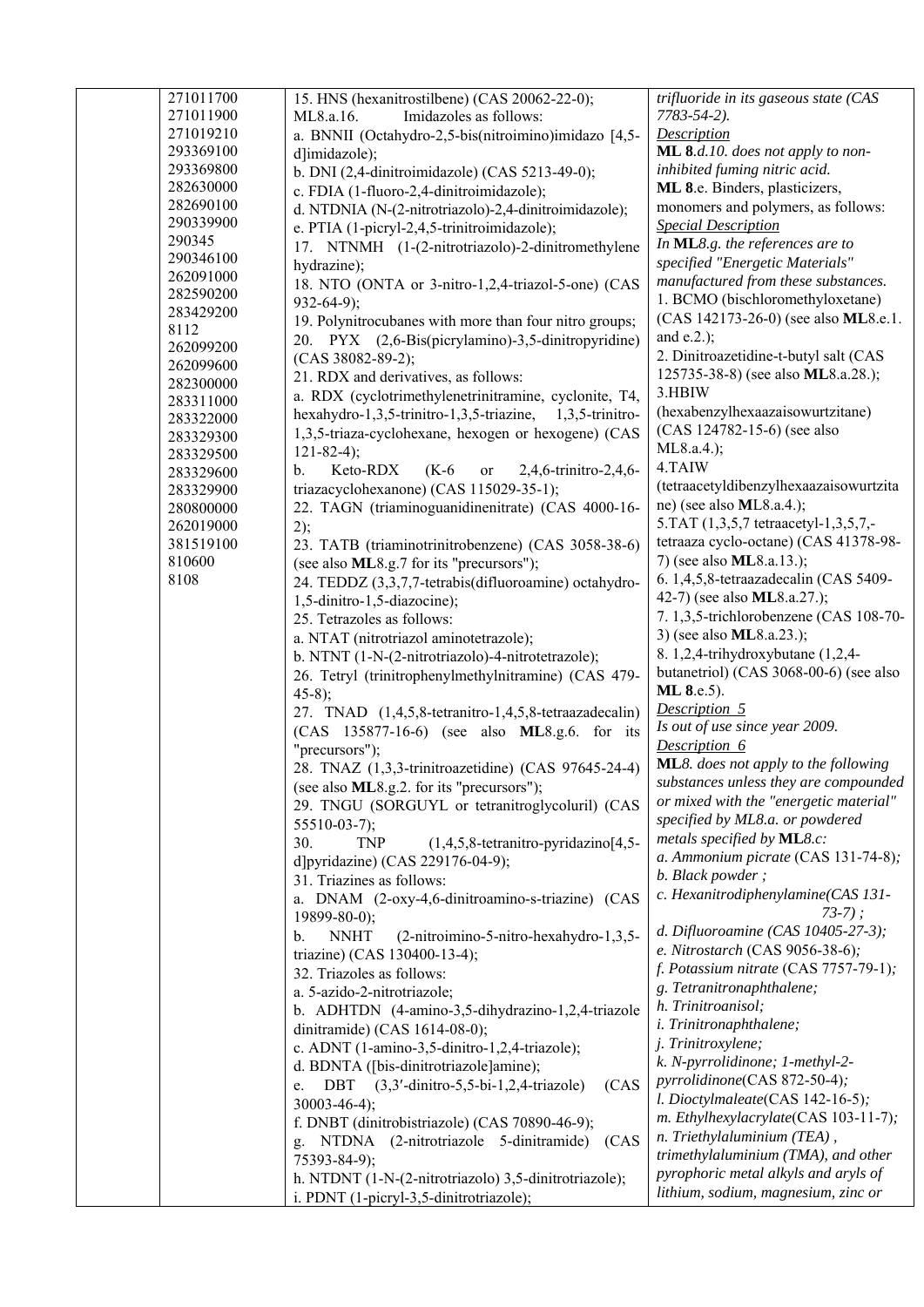| j.TACOT (tetranitrobenzotriazolobenzotriazole) (CAS<br>$25243-36-1$ ,<br>ML 8.a.33.<br>a) Explosives not listed elsewhere in ML8.a. having a<br>detonation velocity exceeding 8,700 m/s, at maximum<br>density, or<br>b) a detonation pressure exceeding 34 GPa (340 kbar);<br>34. Organic explosives not listed elsewhere in ML8.a.,<br>which have the all following characteristics<br>a) yielding detonation pressures of 25 GPa (250 kbar)<br>or more,<br>b) will remain stable at temperatures of $523K (250^{\circ}C)$<br>or higher, for periods of 5 minutes or longer.<br>ML 8.b. "Propellants" as follows:<br>1. Any United Nations (UN) Class 1.1 solid<br>"propellant" with a theoretical specific impulse (under<br>standard conditions) of more than 250 seconds for non-<br>metallized, or more than 270 seconds for aluminized<br>compositions;<br>2. Any UN Class 1.3 solid "propellant" with a<br>theoretical specific impulse (under standard conditions)<br>of more than 230 seconds for non-halogenized, 250<br>seconds for non-metallized compositions and 266<br>seconds for metallized compositions;<br>3. "Propellants" having a force constant of more than<br>$1,200$ kJ/kg;<br>4. "Propellants" that can sustain a steady-state linear<br>burning rate of more than 38 mm/s under standard<br>conditions (as measured in the form of an inhibited<br>single strand) of 6.89 MPa (68.9 bar) pressure and<br>$294K (21^{\circ}C);$<br>5. Elastomer Modified Cast Double Base (EMCDB)<br>"propellants" with extensibility at maximum stress of<br>more than 5% at 233K (-40 $^{\circ}$ C);<br>6. Any "propellant" containing substances specified by<br>ML8.a;<br>7. Propellants that are not specified by any military list<br>and are specially designed for military use.<br>ML8.c. "Pyrotechnics", fuels and related substances, as<br>follows, and mixtures thereof:<br>1. Aircraft fuels specially formulated for military<br>purposes;<br>2. Alane (aluminum hydride) (CAS 7784-21-6);<br>Carboranes; decaborane (CAS 17702-41-9);<br>3.<br>pentaboranes (CAS 19624-22-7 and 18433-84-6) and<br>their derivatives;<br>4. Hydrazine and derivatives, as follows (see also<br>ML8.d.8. and d.9. for oxidising hydrazine derivatives):<br>a. Hydrazine (CAS 302-01-2) in concentrations of 70%<br>or more;<br>b. Monomethyl hydrazine (CAS 60-34-4);<br>c. Symmetrical dimethyl hydrazine (CAS 540-73-8);<br>d. Unsymmetrical dimethyl hydrazine (CAS 57-14-7);<br>5. Metal fuels in particle form whether spherical,<br>atomized, spheroidal, flaked or ground, manufactured<br>from material consisting of 99 % or more of any of the | boron (TEA) (CAS 97-93-8) (TMA)<br>$(CAS 75-24-1);$<br>o. Nitrocellulose (CAS 9004-70-0);<br>p. Nitroglycerin (or glyceroltrinitrate,<br>trinitroglycerine) (NG) (CAS 55-63-0);<br>q. 2,4,6-trinitrotoluene (TNT) (CAS<br>$118-96-7$ ;<br>r. Ethylenediaminedinitrate (EDDN)<br>$(CAS 20829-66-7);$<br>s. Pentaerythritoltetranitrate (PETN)<br>$(CAS 78-11-5);$<br>t. Lead azide (CAS 13424-46-9),<br>normal (CAS 15245-44-0) and basic<br>lead styphnate (CAS 12403-82-6), and<br>primary explosives or priming<br>compositions containing azides or<br>azide complexes;<br>u. Triethyleneglycoldinitrate (TEGDN)<br>$(CAS 111-22-8);$<br>v. 2,4,6-trinitroresorcinol (styphnic<br><i>acid</i> ) (CAS 82-71-3);<br>w. Diethyldiphenyl urea (CAS 85-93-<br>3); dimethyldiphenyl urea (CAS 611-<br>92-7); methylethyldiphenyl urea<br>[Centralites];<br>x. N,N-diphenylurea (unsymmetrical<br>diphenylurea) (CAS 603-54-3);<br>y. Methyl-N,N-diphenylurea (methyl<br>unsymmetrical diphenylurea) (CAS<br>$13114 - 72 - 2$ ;<br>z. Ethyl-N,N-diphenylurea (ethyl<br>unsymmetrical diphenylurea) (CAS<br>$64544 - 71 - 4$ ;<br>aa. 2-Nitrodiphenylamine (2-NDPA)<br>(CAS 119-75-5);<br>bb. 4-Nitrodiphenylamine (4-NDPA)<br>$(CAS 836-30-6);$<br>cc. 2,2-dinitropropanol (CAS 918-52-<br>$(5)$ ;<br>dd. Nitroguanidine (see 1.C.11.d. on<br>the Dual-Use List) (CAS 556-88-7).<br><b>Special Description</b><br>It is understood that specifically<br>designed pharmaceutical products<br>containing substances listed in ML8<br>are not subject to control. |
|---------------------------------------------------------------------------------------------------------------------------------------------------------------------------------------------------------------------------------------------------------------------------------------------------------------------------------------------------------------------------------------------------------------------------------------------------------------------------------------------------------------------------------------------------------------------------------------------------------------------------------------------------------------------------------------------------------------------------------------------------------------------------------------------------------------------------------------------------------------------------------------------------------------------------------------------------------------------------------------------------------------------------------------------------------------------------------------------------------------------------------------------------------------------------------------------------------------------------------------------------------------------------------------------------------------------------------------------------------------------------------------------------------------------------------------------------------------------------------------------------------------------------------------------------------------------------------------------------------------------------------------------------------------------------------------------------------------------------------------------------------------------------------------------------------------------------------------------------------------------------------------------------------------------------------------------------------------------------------------------------------------------------------------------------------------------------------------------------------------------------------------------------------------------------------------------------------------------------------------------------------------------------------------------------------------------------------------------------------------------------------------------------------------------------------------------------------------------------------------------------------------------------------------------------------------------------------------------------------------------------------------------------------------------|------------------------------------------------------------------------------------------------------------------------------------------------------------------------------------------------------------------------------------------------------------------------------------------------------------------------------------------------------------------------------------------------------------------------------------------------------------------------------------------------------------------------------------------------------------------------------------------------------------------------------------------------------------------------------------------------------------------------------------------------------------------------------------------------------------------------------------------------------------------------------------------------------------------------------------------------------------------------------------------------------------------------------------------------------------------------------------------------------------------------------------------------------------------------------------------------------------------------------------------------------------------------------------------------------------------------------------------------------------------------------------------------------------------------------------------------------------------------------------------------------------------------------------------------------------|
|                                                                                                                                                                                                                                                                                                                                                                                                                                                                                                                                                                                                                                                                                                                                                                                                                                                                                                                                                                                                                                                                                                                                                                                                                                                                                                                                                                                                                                                                                                                                                                                                                                                                                                                                                                                                                                                                                                                                                                                                                                                                                                                                                                                                                                                                                                                                                                                                                                                                                                                                                                                                                                                                     |                                                                                                                                                                                                                                                                                                                                                                                                                                                                                                                                                                                                                                                                                                                                                                                                                                                                                                                                                                                                                                                                                                                                                                                                                                                                                                                                                                                                                                                                                                                                                            |
| following:<br>a. Metals as follows and mixtures thereof:                                                                                                                                                                                                                                                                                                                                                                                                                                                                                                                                                                                                                                                                                                                                                                                                                                                                                                                                                                                                                                                                                                                                                                                                                                                                                                                                                                                                                                                                                                                                                                                                                                                                                                                                                                                                                                                                                                                                                                                                                                                                                                                                                                                                                                                                                                                                                                                                                                                                                                                                                                                                            |                                                                                                                                                                                                                                                                                                                                                                                                                                                                                                                                                                                                                                                                                                                                                                                                                                                                                                                                                                                                                                                                                                                                                                                                                                                                                                                                                                                                                                                                                                                                                            |
| 1. Beryllium (CAS 7440-41-7) in particle sizes of less<br>than $60 \mu m$ .                                                                                                                                                                                                                                                                                                                                                                                                                                                                                                                                                                                                                                                                                                                                                                                                                                                                                                                                                                                                                                                                                                                                                                                                                                                                                                                                                                                                                                                                                                                                                                                                                                                                                                                                                                                                                                                                                                                                                                                                                                                                                                                                                                                                                                                                                                                                                                                                                                                                                                                                                                                         |                                                                                                                                                                                                                                                                                                                                                                                                                                                                                                                                                                                                                                                                                                                                                                                                                                                                                                                                                                                                                                                                                                                                                                                                                                                                                                                                                                                                                                                                                                                                                            |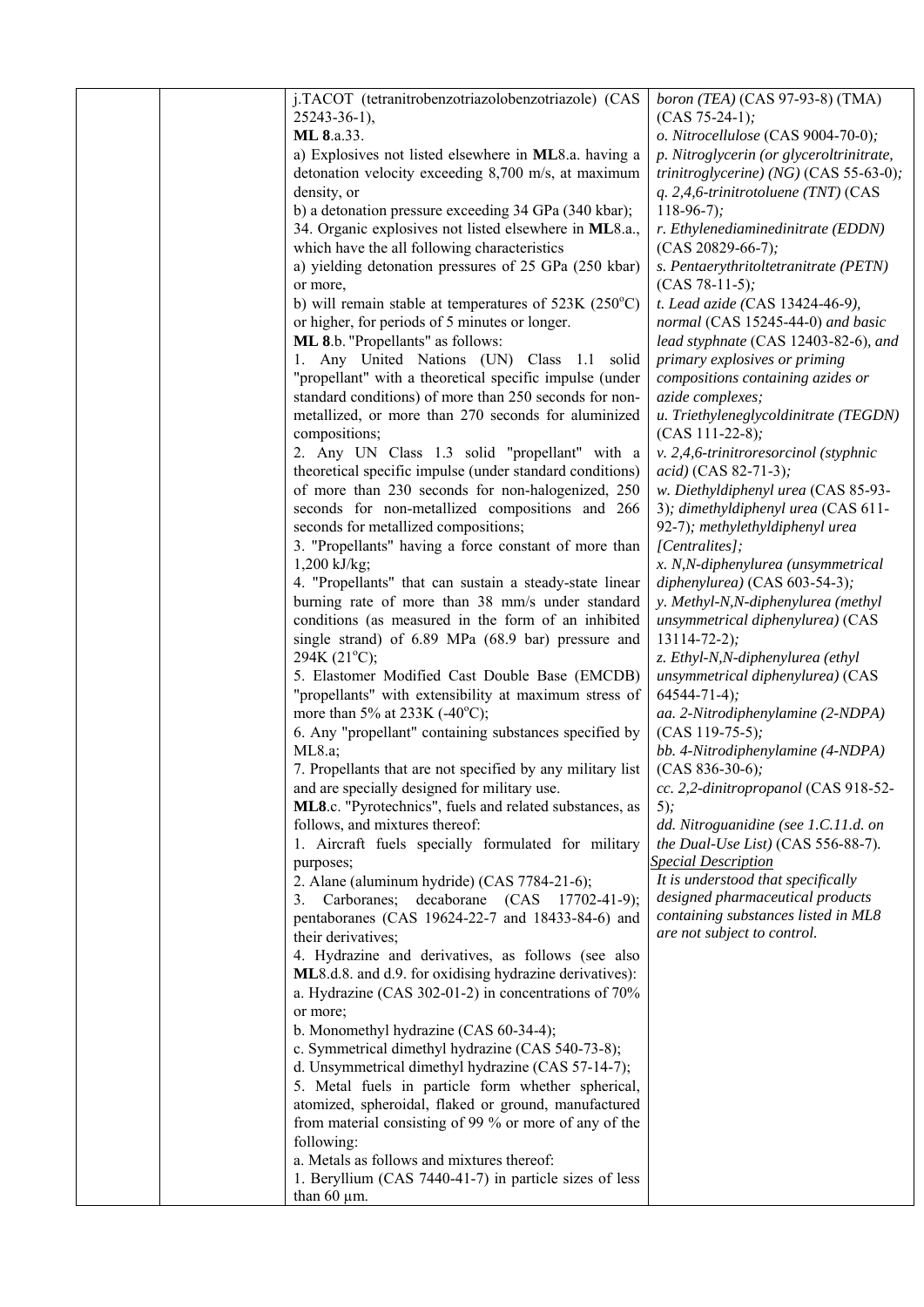| 2. Iron powder (CAS 7439-89-6) with particle size of 3      |  |
|-------------------------------------------------------------|--|
| um or less produced by reduction of iron oxide with         |  |
| hydrogen.                                                   |  |
| <b>ML8.c.5.b.</b> Mixtures containing any of the following: |  |
| 1. Zirconium (CAS 7440-67-7), magnesium (CAS                |  |
| 7439-95-4) or alloys of these in particle sizes of less     |  |
|                                                             |  |
| than 60 $\mu$ m; or                                         |  |
| 2. Boron (CAS 7440-42-8) or boron carbide (CAS              |  |
| 12069-32-8) fuels of 85% purity or higher and particle      |  |
| sizes of less than 60 µm.                                   |  |
| 6. Military materials, containing thickeners for            |  |
| hydrocarbon fuels, specially formulated for use in          |  |
| flame throwers or incendiary munitions, such as metal       |  |
| stearates or palmates (e.g. octal (CAS 637-12-7)) and       |  |
| M1, M2, and M3 thickeners;                                  |  |
| 7. Perchlorates, chlorates and chromates, composited        |  |
| with powdered metal or other high energy fuel               |  |
| components;                                                 |  |
| 8. Spherical aluminium powder (CAS 7429-90-5) with a        |  |
| particle size of 60 µm or less, manufactured from           |  |
| material with an aluminium content of 99% or more;          |  |
| 9. Titanium subhydride $(TiH_n)$ of stoichiometry           |  |
|                                                             |  |
| equivalent to $n=0.65-1.68$ .                               |  |
| ML 8.d. Oxidizers as follows, and mixtures thereof:         |  |
| 1. ADN (ammonium dinitramide or SR 12) (CAS                 |  |
| $140456 - 78 - 6$ ;                                         |  |
| 2. AP (ammonium perchlorate) (CAS 7790-98-9);               |  |
| 3. Compounds composed of fluorine and any of the            |  |
| following:                                                  |  |
| a. Other halogens;                                          |  |
| b. Oxygen; or                                               |  |
| c. Nitrogen.                                                |  |
| 4. DNAD (1,3-dinitro-1,3-diazetidine) (CAS 78246-06-        |  |
| 7);                                                         |  |
| 5. HAN (hydroxylammonium nitrate) (CAS 13465-08-            |  |
|                                                             |  |
| 2);                                                         |  |
| 6. HAP (hydroxylammonium perchlorate) (CAS                  |  |
| $15588-62-2$ ;                                              |  |
| 7. HNF (hydrazinium nitroformate) (CAS 20773-28-8);         |  |
| 8. Hydrazine nitrate (CAS 37836-27-4);                      |  |
| 9. Hydrazine perchlorate (CAS 27978-54-7);                  |  |
| 10. Liquid oxidisers comprised of or containing             |  |
| inhibited red fuming nitric acid (IRFNA) (CAS 8007-         |  |
| $58-7$ ;                                                    |  |
| Binders, plasticizers, monomers and polymers, as            |  |
| follows:                                                    |  |
| 1. AMMO<br>(azidomethylmethyloxetane<br>and<br><i>its</i>   |  |
| polymers) (CAS 90683-29-7) (see also ML8.g.1.               |  |
| for its precursors");                                       |  |
| 2. BAMO (bisazidomethyloxetane and its polymers)            |  |
|                                                             |  |
| (CAS 17607-20-4) (see also ML8.g.1. for its                 |  |
| precursors");                                               |  |
| 3. BDNPA (bis (2,2-dinitropropyl) acetal) (CAS              |  |
| $5108-69-0$ ;                                               |  |
| 4. BDNPF (bis (2,2-dinitropropyl) formal) (CAS              |  |
| $5917-61-3$ ;                                               |  |
| 5. BTTN (butanetrioltrinitrate) (CAS 6659-60-5) (see        |  |
| also ML8.g.1. for its precursors"):                         |  |
| 6. Energetic monomers, plasticizers and polymers            |  |
| specially formulated for military use, containing;          |  |
| a. Nitro groups;                                            |  |
|                                                             |  |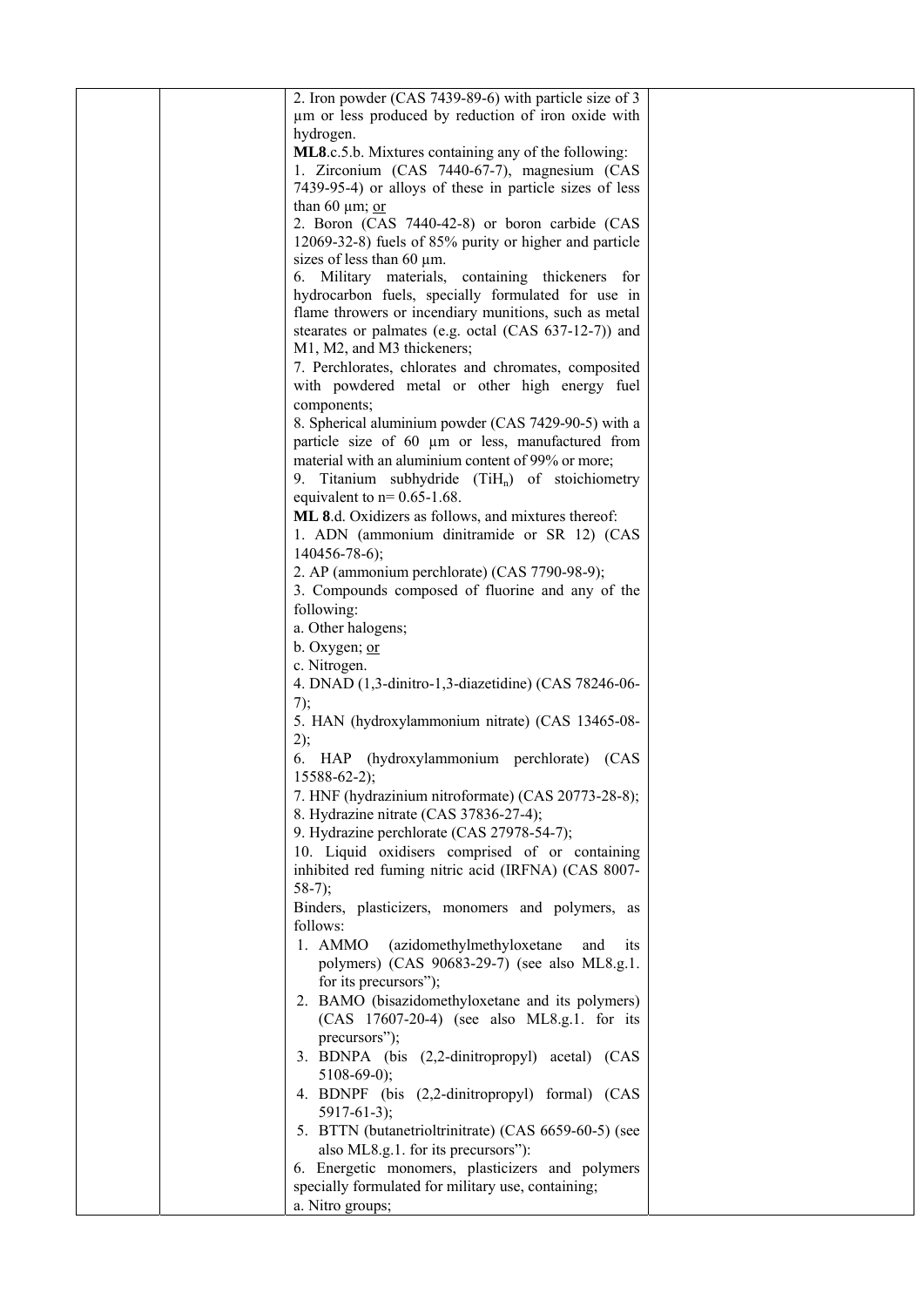| b. Azido groups;                                                |  |
|-----------------------------------------------------------------|--|
| c. Nitrate groups;                                              |  |
| d. Nitraza groups; or                                           |  |
| e. Difluoroamino groups.                                        |  |
| 7. FAMAO (3-difluoroaminomethyl-3-azidomethyl                   |  |
| oxetane) and its polymers;                                      |  |
| 8. FEFO (bis-(2-fluoro-2,2-dinitroethyl) formal) (CAS           |  |
| $17003 - 79 - 1$ ;                                              |  |
| 9. FPF-1 (poly-2,2,3,3,4,4-hexafluoropentane-1,5-diol           |  |
| formal) (CAS 376-90-9);                                         |  |
| 10.<br>$FPF-3$<br>(poly-2,4,4,5,5,6,6-heptafluoro-2-tri-        |  |
| fluoromethyl-3-oxaheptane-1,7-diol formal);                     |  |
| 11. GAP (glycidylazide polymer) (CAS 143178-24-9)               |  |
| and its derivatives;                                            |  |
| 12. HTPB (hydroxyl terminated polybutadiene) with a             |  |
| hydroxyl functionality equal to or greater than 2.2 and         |  |
| less than or equal to 2.4, a hydroxyl value of less than        |  |
| $0.77$ meq/g, and a viscosity at $30^{\circ}$ C of less than 47 |  |
| poise (CAS 69102-90-5);                                         |  |
| 13. Alcohol functionalized poly(epichlorohydrin) with           |  |
| a molecular weight less than 10,000, as follows:                |  |
| a. poly(epichlorohydiol);                                       |  |
| b. poly(epichlorohydrintriol).                                  |  |
| 14. NENAs (nitratoethylnitramine compounds) (CAS                |  |
| 17096-47-8, 85068-73-1, 82486-83-7, 82486-82-6 and              |  |
| $85954-06-9$ ;                                                  |  |
| 15.<br>PGN<br>(poly-GLYN, polyglycidylnitrate<br>or             |  |
| poly(nitratomethyl oxirane) (CAS 27814-48-8);                   |  |
| 16. Poly-NIMMO (poly nitratomethylmethyloxetane)                |  |
| poly-NMMO<br>(poly[3-Nitratomethyl-3-<br><b>or</b>              |  |
| methyloxetane]) (CAS 84051-81-0);                               |  |
| 17. Polynitroorthocarbonates;                                   |  |
| 18. TVOPA (1,2,3-tris[1,2-bis(difluoroamino)ethoxy]             |  |
| propane or tris vinoxy propane adduct) (CAS 53159-39-           |  |
| (0);                                                            |  |
| ML 8.f. "Additives" as follows:                                 |  |
| 1. Basic copper salicylate (CAS 62320-94-9);                    |  |
| 2. BHEGA (bis-(2-hydroxyethyl) glycolamide) (CAS                |  |
| $17409 - 41 - 5$ ;                                              |  |
| 3. BNO (butadienenitrileoxide) (CAS 9003-18-3);                 |  |
| 4. Ferrocene derivatives as follows:                            |  |
| a. Butacene (CAS 125856-62-4);                                  |  |
| b. Catocene (2,2-bis-ethylferrocenyl propane) (CAS              |  |
| $37206 - 42 - 1$ ;                                              |  |
| c. Ferrocene carboxylic acids;                                  |  |
| d. n-butyl-ferrocene (CAS 31904-29-7);                          |  |
| e. Other adducted polymer ferrocene derivatives;                |  |
| 5. Lead beta-resorcylate (CAS 20936-32-7);                      |  |
| 6. Lead citrate (CAS 14450-60-3);                               |  |
| 7. Lead-copper chelates of beta-resorcylate<br><sub>or</sub>    |  |
| salicylates (CAS 68411-07-4);                                   |  |
| 8. Lead maleate (CAS 19136-34-6);                               |  |
| 9. Lead salicylate (CAS 15748-73-9);                            |  |
| 10. Lead stannate (CAS 12036-31-6);                             |  |
| ML<br><b>8.f.11.</b> MAPO<br>(tris-1-(2-methyl) aziridinyl      |  |
| phosphine oxide) (CAS 57-39-6); BOBBA 8 (bis(2-                 |  |
| methyl<br>aziridinyl)<br>2-(2-hydroxypropanoxy)                 |  |
| propylamino phosphine oxide); and other MAPO                    |  |
| derivatives;                                                    |  |
| $(bis(2-methyl)$<br>Methyl<br><b>BAPO</b><br>aziridinyl)<br>12. |  |
|                                                                 |  |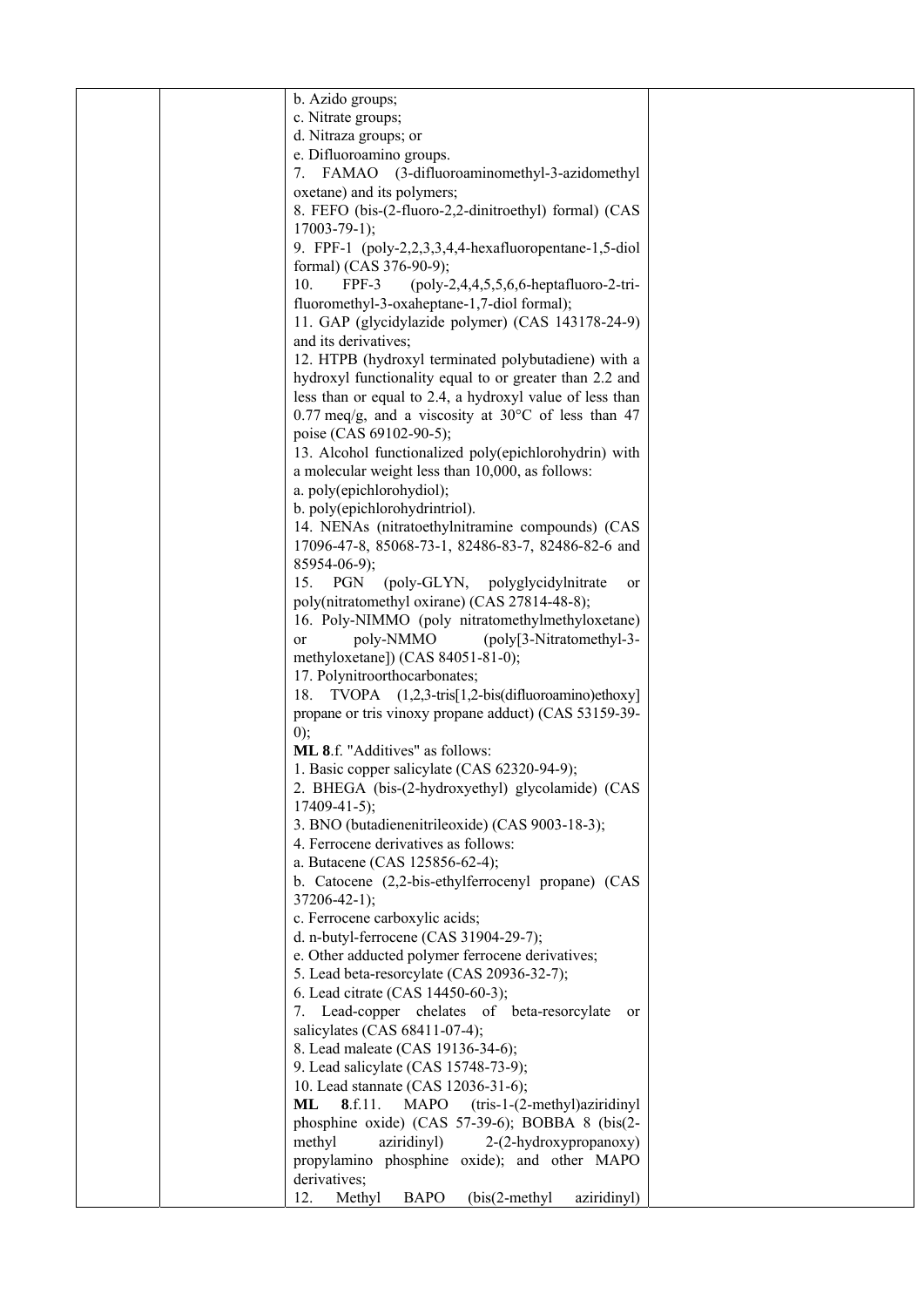| methylamino phosphine oxide) (CAS 85068-72-0);<br>13. N-methyl-p-nitroaniline (CAS 100-15-2);<br>14. 3-Nitraza-1,5-pentane diisocyanate (CAS 7406-61-<br>9);<br>15. Organo-metallic coupling agents as follows:<br>a. Neopentyl[diallyl]oxy, tri[dioctyl]phosphato-titanate<br>(CAS 103850-22-2); also known as titanium IV,<br>2,2[bis 2-propenolato-methyl, butanolato, tris (dioctyl)<br>phosphato] (CAS 110438-25-0); or LICA 12 (CAS<br>$103850 - 22 - 2$ ;<br>b. Titanium IV, $[(2-propenolato-1)]$<br>methyl, n-<br>propanolatomethyl]<br>butanolato-1,<br>tris[dioctyl]<br>pyrophosphate or KR3538;<br>Titanium IV, [(2-propenolato-1)methyl, n-<br>$c_{\cdot}$<br>propanolatomethyl]<br>butanolato-1,<br>tris(dioctyl)phosphate;<br>16. Polycyanodifluoroaminoethyleneoxide;<br>17. Polyfunctional aziridine amides with isophthalic,<br>trimesic (BITA or butylene imine trimesamide),<br>isocyanuric or trimethyladipic backbone structures and<br>2-methyl or 2-ethyl substitutions on the aziridine ring;<br>18. Propyleneimine (2-methylaziridine) (CAS 75-55-<br>8);<br>19. Superfine iron oxide $(Fe2O3)$ (CAS 1317-60-8) with<br>a specific surface area more than $250 \text{ m}^2/\text{g}$ and an<br>average particle size of 3.0 nm or less;<br>20.TEPAN<br>(tetraethylenepentaamineacrylonitrile)<br>(CAS 68412-45-3); cyanoethylated polyamines and<br>their salts;<br>21.TEPANOL<br>(tetraethylenepentaamineacrylonitrileglycidol)<br>(CAS)<br>68412-46-4); cyanoethylated polyamines adducted<br>with glycidol and their salts;<br>22. TPB (triphenyl bismuth) (CAS 603-33-8);<br>ML 8.g. "Precursors" as follows: |                                                                                                                                                                                                                                                                                                                                                                                                                                                                                                                                                                                                                                                                                                                                                                                                                      |
|---------------------------------------------------------------------------------------------------------------------------------------------------------------------------------------------------------------------------------------------------------------------------------------------------------------------------------------------------------------------------------------------------------------------------------------------------------------------------------------------------------------------------------------------------------------------------------------------------------------------------------------------------------------------------------------------------------------------------------------------------------------------------------------------------------------------------------------------------------------------------------------------------------------------------------------------------------------------------------------------------------------------------------------------------------------------------------------------------------------------------------------------------------------------------------------------------------------------------------------------------------------------------------------------------------------------------------------------------------------------------------------------------------------------------------------------------------------------------------------------------------------------------------------------------------------------------------------------------------------------------------------------|----------------------------------------------------------------------------------------------------------------------------------------------------------------------------------------------------------------------------------------------------------------------------------------------------------------------------------------------------------------------------------------------------------------------------------------------------------------------------------------------------------------------------------------------------------------------------------------------------------------------------------------------------------------------------------------------------------------------------------------------------------------------------------------------------------------------|
| Vessels of war (surface or underwater), special naval<br>equipment, accessories, components and other surface<br>vessels, as follows:<br>a. Vessels and components, as follows:<br>1. Vessels (surface or underwater) specially designed<br>or modified for military use, regardless of current state<br>of repair or operating condition, and whether or not<br>they contain weapon delivery systems or armour, and<br>hulls or parts of hulls for such vessels, and components<br>therefor specially designed for military use;<br>2. Surface vessels, other than those specified in<br>ML9.a.1., having any of the following, fixed or<br>integrated into the vessel:<br>a. Automatic weapons having a calibre of 12.7 mm or<br>greater specified in ML1., or weapons specified in<br>ML2., ML4., ML12. or ML19., or 'mountings' or hard<br>points for such weapons;<br>b. Fire control systems specified in ML5.;<br>c. Having all of the following:<br>1. 'Chemical, Biological, Radiological and Nuclear<br>(CBRN) protection'; and<br>2. 'Pre-wet or wash down system' designed for<br>decontamination purposes; or<br>d. Active weapon countermeasure systems specified in                                                                                                                                                                                                                                                                                                                                                                                                                                                          | <b>Special Description:</b><br>For guidance and navigation<br>equipment, see ML11.<br><b>Technical Description</b><br>'Mountings' refers to weapon mounts or<br>structural strengthening for the<br>purpose of installing weapons.<br><b>Technical Description</b><br>1. 'CBRN protection' is a self contained<br>interior space containing features such<br>as over-pressurization, isolation of<br>ventilation systems, limited ventilation<br>openings with CBRN filters and limited<br>personnel access points incorporating<br>air-locks.<br>2. 'Pre-wet or wash down system' is a<br>seawater spray system capable of<br>simultaneously wetting the exterior<br>superstructure and decks of a vessel.<br><b>Technical Description</b><br>'Air Independent Propulsion' (AIP)<br>allows a submerged submarine to |
|                                                                                                                                                                                                                                                                                                                                                                                                                                                                                                                                                                                                                                                                                                                                                                                                                                                                                                                                                                                                                                                                                                                                                                                                                                                                                                                                                                                                                                                                                                                                                                                                                                             | ML4.b., ML5.c. or ML11.a. and having any of the                                                                                                                                                                                                                                                                                                                                                                                                                                                                                                                                                                                                                                                                                                                                                                      |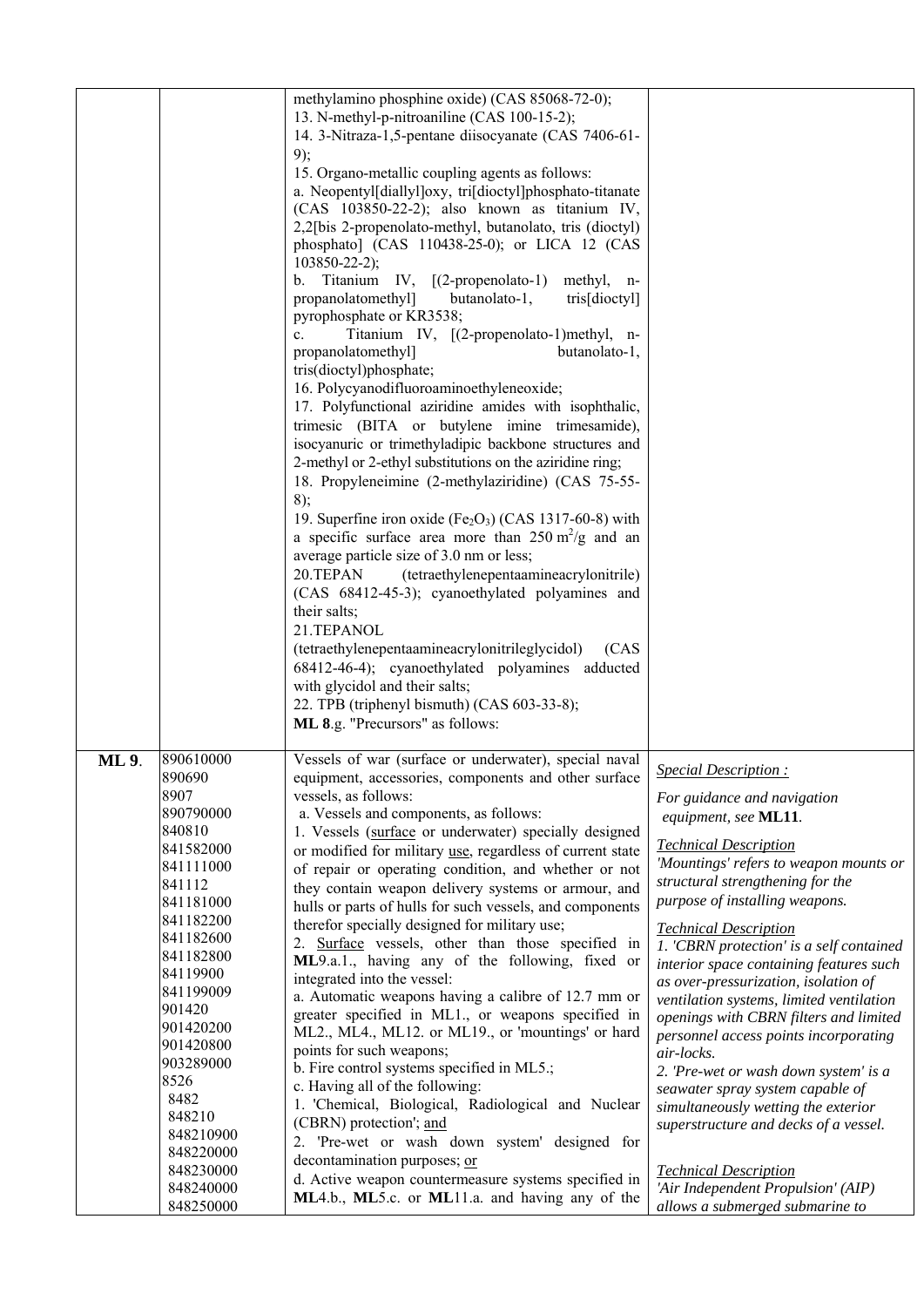|              | 848280000                                                  | following:<br>1. 'CBRN protection';<br>2. Hull and superstructure, specially designed to reduce<br>the radar cross section;<br>3. Thermal signature reduction devices, (e.g., an<br>exhaust gas cooling system), excluding those specially<br>designed to increase overall power plant efficiency or<br>to reduce the environmental impact; or<br>4. A degaussing system designed to reduce the<br>magnetic signature of the whole vessel.<br>ML 9.b. Engines and propulsion systems, as follows,<br>specially designed for military use and components<br>therefor specially designed for military use:<br>1. Diesel engines specially designed for submarines<br>and having all of the following:<br>a. Power output of $1.12$ MW (1,500 hp) or more; and<br>b. Rotary speed of 700 rpm or more;<br>2. Electric motors specially designed for submarines<br>and having all of the following:<br>a. Power output of more than $0.75$ MW $(1,000$ hp);<br>b. Quick reversing;<br>c. Liquid cooled; and<br>d. Totally enclosed;<br>3. Non-magnetic diesel engines having all of the<br>following:<br>a. Power output of 37.3 kW (50 hp) or more; and<br>b. Non-magnetic content in excess of 75% of total<br>mass;<br>4. 'Air Independent Propulsion' (AIP) systems specially<br>designed for submarines.<br>ML9.c. Underwater detection devices, specially<br>designed for military use, controls therefor and<br>components therefor specially designed for military<br>use;<br>d. Anti-submarine nets and anti-torpedo nets, specially<br>designed for military use;<br>e. Not used since 2003;<br>f. Hull penetrators and connectors, specially designed<br>for military use, that enable interaction with equipment<br>external to a vessel, and components therefor specially<br>designed for military use;<br>g. Silent bearings having any of the following,<br>components therefor and equipment containing those<br>bearings, specially designed for military use:<br>1. Gas or magnetic suspension;<br>2. Active signature controls; or | operate its propulsion system, without<br>access to atmospheric oxygen, for a<br>longer time than the batteries would<br>have otherwise allowed. For the<br>purposes of ML9.b.4., AIP does not<br>include nuclear power.<br><b>Description</b><br><b>ML</b> 9.f. includes connectors for vessels<br>which are of the single-conductor, multi-<br>conductor, coaxial or waveguide type,<br>and hull penetrators for vessels, both of<br>which are capable of remaining<br>impervious to leakage from without and<br>of retaining required characteristics at<br>marine depths exceeding 100 m; and<br>fibre-optic connectors and optical hull<br>penetrators, specially designed for<br>"laser" beam transmission, regardless of<br>depth. ML9.f. does not apply to ordinary<br>propulsive shaft and hydrodynamic<br>control-rod hull penetrators. |
|--------------|------------------------------------------------------------|---------------------------------------------------------------------------------------------------------------------------------------------------------------------------------------------------------------------------------------------------------------------------------------------------------------------------------------------------------------------------------------------------------------------------------------------------------------------------------------------------------------------------------------------------------------------------------------------------------------------------------------------------------------------------------------------------------------------------------------------------------------------------------------------------------------------------------------------------------------------------------------------------------------------------------------------------------------------------------------------------------------------------------------------------------------------------------------------------------------------------------------------------------------------------------------------------------------------------------------------------------------------------------------------------------------------------------------------------------------------------------------------------------------------------------------------------------------------------------------------------------------------------------------------------------------------------------------------------------------------------------------------------------------------------------------------------------------------------------------------------------------------------------------------------------------------------------------------------------------------------------------------------------------------------------------------------------------------------------------------------------------------------------------------------|---------------------------------------------------------------------------------------------------------------------------------------------------------------------------------------------------------------------------------------------------------------------------------------------------------------------------------------------------------------------------------------------------------------------------------------------------------------------------------------------------------------------------------------------------------------------------------------------------------------------------------------------------------------------------------------------------------------------------------------------------------------------------------------------------------------------------------------------------|
| <b>ML10.</b> | 880100                                                     | 3. Vibration suppression controls.<br>ML 10. "Aircraft",<br>vehicles",<br>"lighter-than-air                                                                                                                                                                                                                                                                                                                                                                                                                                                                                                                                                                                                                                                                                                                                                                                                                                                                                                                                                                                                                                                                                                                                                                                                                                                                                                                                                                                                                                                                                                                                                                                                                                                                                                                                                                                                                                                                                                                                                       |                                                                                                                                                                                                                                                                                                                                                                                                                                                                                                                                                                                                                                                                                                                                                                                                                                                   |
|              | 8802<br>8803<br>880400000<br>8805                          | unmanned airborne vehicles, aero-engines and "aircraft"<br>equipment, related equipment and components, specially<br>designed or modified for military use, as follows:<br>Combat<br>"aircraft"<br>specially<br>and<br>designed<br>a.                                                                                                                                                                                                                                                                                                                                                                                                                                                                                                                                                                                                                                                                                                                                                                                                                                                                                                                                                                                                                                                                                                                                                                                                                                                                                                                                                                                                                                                                                                                                                                                                                                                                                                                                                                                                             | <b>Special Description:</b><br>For guidance and navigation<br>equipment, see ML11.<br>Description 1                                                                                                                                                                                                                                                                                                                                                                                                                                                                                                                                                                                                                                                                                                                                               |
|              | 848180591<br>848180599<br>902620<br>902219000<br>903010000 | components therefor;<br>b. Other "aircraft" and "lighter-than-air vehicles",<br>specially designed or modified for military use, including<br>assault, military<br>military reconnaissance,<br>training,<br>transporting and airdropping troops or military equipment,<br>logistics support, and specially designed components<br>therefor;<br>c. Unmanned airborne vehicles and related equipment,<br>specially designed or modified for military use, as                                                                                                                                                                                                                                                                                                                                                                                                                                                                                                                                                                                                                                                                                                                                                                                                                                                                                                                                                                                                                                                                                                                                                                                                                                                                                                                                                                                                                                                                                                                                                                                        | ML 10.b. does not apply to "aircraft"<br>or variants of those "aircraft" specially<br>designed for military use and which are<br>all of the following:<br>a. Not configured for military use and<br>not fitted with equipment or<br>attachments specially designed or<br>modified for military use; and<br>b. Certified for civil use by the civil                                                                                                                                                                                                                                                                                                                                                                                                                                                                                                |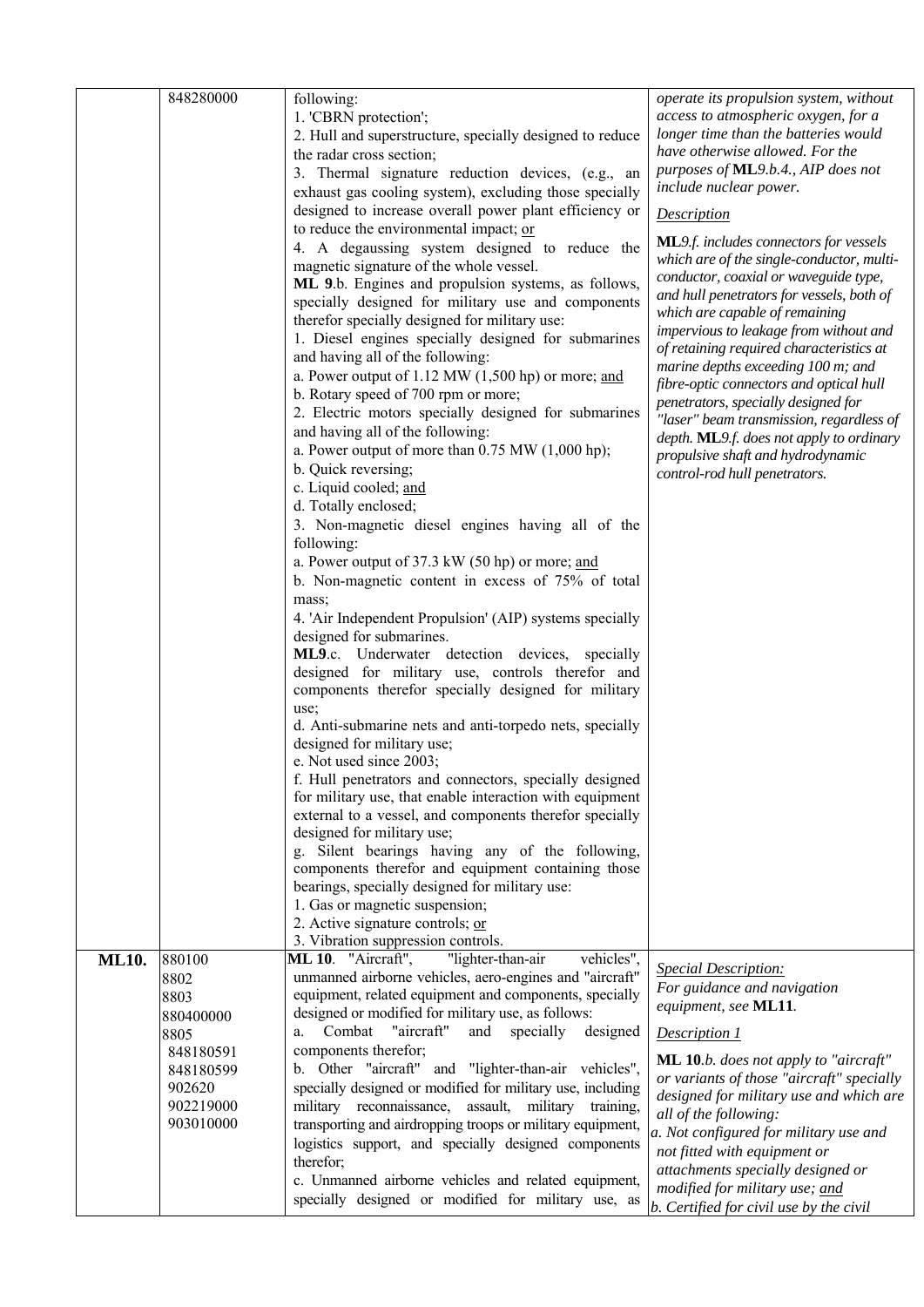|              |           | follows, and specially designed components therefor:                    | aviation authority in a participating      |
|--------------|-----------|-------------------------------------------------------------------------|--------------------------------------------|
|              |           | 1. Unmanned airborne vehicles including remotely                        | state.                                     |
|              |           | vehicles<br>piloted<br>air<br>$(RPVs)$ ,<br>autonomous                  | Description 2                              |
|              |           | programmable vehicles and "lighter-than-air vehicles";                  | ML 10.d. does not apply to:                |
|              |           | 2. Associated launchers and ground support equipment;                   | a. Aero-engines designed or modified       |
|              |           |                                                                         |                                            |
|              |           | 3. Related equipment for command and control;                           | for military use which have been           |
|              |           | d. Aero-engines specially designed or modified for                      | certified by civil aviation authorities in |
|              |           | military use, and specially designed components                         | a participating state for use in "civil    |
|              |           | therefor;                                                               | aircraft", or specially designed           |
|              |           | e. Airborne equipment, including airborne refuelling                    | components therefor;                       |
|              |           | equipment, specially designed for use with the                          | b. Reciprocating engines or specially      |
|              |           |                                                                         |                                            |
|              |           | "aircraft" specified by ML10.a. or ML10.b. or the                       | designed components therefor, except       |
|              |           | aero-engines specified by ML10.d., and specially                        | those specially designed for unmanned      |
|              |           | designed components therefor;                                           | airborne vehicles.                         |
|              |           | f. Pressure refuellers, pressure refuelling equipment,                  | Description 3                              |
|              |           | equipment specially designed to facilitate operations in                | ML10.b. and ML10.d. on specially           |
|              |           | confined areas and ground equipment, developed                          | designed components and related            |
|              |           |                                                                         |                                            |
|              |           | specially for "aircraft" specified by ML10.a. or                        | equipment for non-military "aircraft"      |
|              |           | ML10.b., or for aero-engines specified by ML10.d.;                      | or aero-engines modified for military      |
|              |           | g. Military crash helmets and protective masks, and                     | use applies only to those military         |
|              |           | specially designed components therefor, pressurised                     | components and to military related         |
|              |           | breathing equipment and partial pressure suits for use                  | equipment required for the                 |
|              |           | in "aircraft", anti-g suits, liquid oxygen converters used              | modification to military use.              |
|              |           |                                                                         |                                            |
|              |           | for "aircraft" or missiles, and catapults and cartridge                 | <b>Special Description</b>                 |
|              |           | actuated devices, for emergency escape of personnel                     | The absence of these products in the       |
|              |           | from "aircraft";                                                        | Munitions List, as well as the absence     |
|              |           | h. Parachutes, paragliders and related equipment, as                    | of any configuration for military use      |
|              |           | follows, and specially designed components therefor:                    | means that the aircraft is not regarded    |
|              |           | 1. Parachutes not specified elsewhere in the Munitions                  | as military.                               |
|              |           |                                                                         |                                            |
|              |           | List;                                                                   |                                            |
|              |           | 2. Paragliders;                                                         |                                            |
|              |           | 3. Equipment specially designed for high altitude                       |                                            |
|              |           | parachutists (e.g., suits, special helmets, breathing                   |                                            |
|              |           | systems, navigation equipment);                                         |                                            |
|              |           | 1. Parachutes as follows:                                               |                                            |
|              |           | a. For pin point dropping of rangers;                                   |                                            |
|              |           |                                                                         |                                            |
|              |           | b. For dropping of paratroopers;                                        |                                            |
|              |           | 2. Cargo parachutes;                                                    |                                            |
|              |           | 3. Paragliders, drag parachutes, drogue parachutes for                  |                                            |
|              |           | stabilisation and attitude control of dropping bodies,                  |                                            |
|              |           | (e.g. recovery capsules, ejection seats, bombs);                        |                                            |
|              |           | 4. Drogue parachutes for use with ejection seat systems                 |                                            |
|              |           | for deployment and inflation sequence regulation of                     |                                            |
|              |           | emergency parachutes;                                                   |                                            |
|              |           |                                                                         |                                            |
|              |           | 5. Recovery parachutes for guided missiles, drones or                   |                                            |
|              |           | space vehicles;                                                         |                                            |
|              |           | 6. Approach parachutes and landing deceleration                         |                                            |
|              |           | parachutes;                                                             |                                            |
|              |           | 7. Other military parachutes;                                           |                                            |
|              |           | 8. Equipment specially designed for high altitude                       |                                            |
|              |           | parachutists (e.g., suits, special helmets, breathing                   |                                            |
|              |           |                                                                         |                                            |
|              |           | systems, navigation equipment);                                         |                                            |
|              |           | ML 10.i. Automatic piloting systems for parachuted                      |                                            |
|              |           | loads; equipment specially designed or modified for                     |                                            |
|              |           | military use for controlled opening jumps at any height,                |                                            |
|              |           | including oxygen equipment.                                             |                                            |
| <b>ML11.</b> | 854370    | Electronic equipment, not specified elsewhere on the <i>Description</i> |                                            |
|              | 854320000 | Munitions List, as follows, and specially designed                      | ML 11.a. includes:                         |
|              | 85255000  | components therefor:                                                    |                                            |
|              | 85256000  | a. Electronic equipment specially designed for military                 | a. Electronic countermeasure and           |
|              |           |                                                                         | electronic counter-countermeasure          |
|              |           |                                                                         |                                            |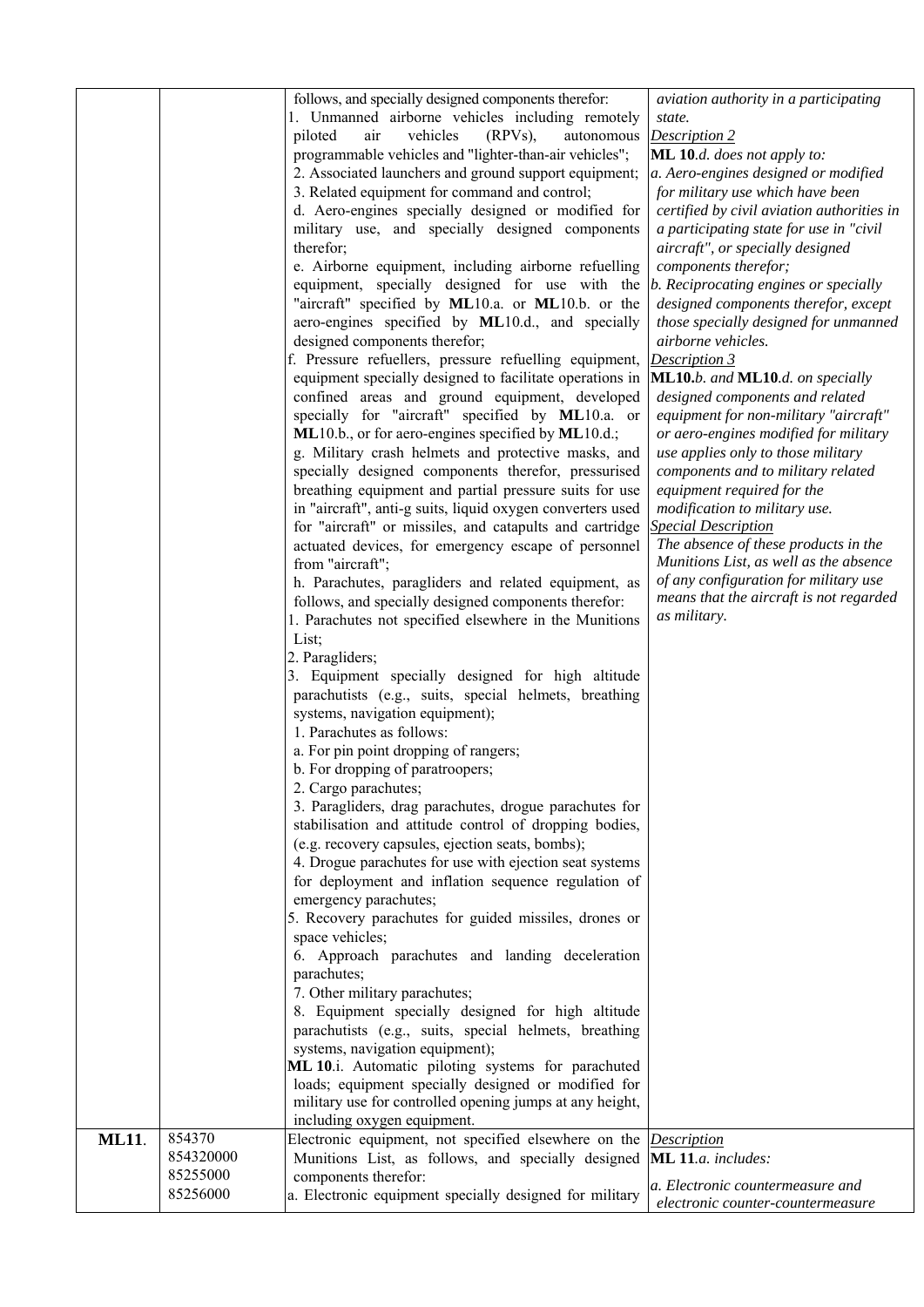|              | 8526<br>852721200<br>852721700<br>852691<br>852691200<br>852691800<br>852692000<br>901420<br>901420200<br>901420800<br>902219000<br>902750000<br>903040000<br>900630000<br>850440 | use;<br>b. Frequency agile tubes;<br>c. Electronic systems or equipment, designed either for<br>surveillance and monitoring of the electro-magnetic<br>spectrum for military intelligence or security purposes or<br>for counteracting such surveillance and monitoring;<br>d. Underwater countermeasures, including acoustic and<br>magnetic jamming and decoy, equipment designed to<br>introduce extraneous or erroneous signals into sonar<br>receivers;<br>e. Data processing security equipment, data security<br>equipment and transmission and signalling line security<br>equipment, using ciphering processes;<br>authentification<br>f.<br>Identification,<br>keyloader<br>and<br>equipment and key management, manufacturing and<br>distribution equipment;<br>g. Guidance and navigation equipment;<br>troposcatter-radio<br>Digital<br>communications<br>h.<br>transmission equipment;<br>i. Digital demodulators specially designed for signals<br>intelligence;<br>j. "Automated Command and Control Systems".<br>b. Global Navigation Satellite Systems (GNSS)<br>jamming equipment.<br>1. static transformers | equipment (i.e., equipment designed to<br>introduce extraneous or erroneous<br>signals into radar or radio<br>communication receivers or otherwise<br>hinder the reception, operation or<br>effectiveness of adversary electronic<br>receivers including their<br>countermeasure equipment), including<br>jamming and counter-jamming<br>equipment;:<br><b>Special Description</b><br>Projects, which are considered to be"<br>military projects" for connection<br>purposes, see ML 21.                                                                                                                                                                                                                                                                                                                                                                                                                                                                                                                                                                                                                                                                                    |
|--------------|-----------------------------------------------------------------------------------------------------------------------------------------------------------------------------------|---------------------------------------------------------------------------------------------------------------------------------------------------------------------------------------------------------------------------------------------------------------------------------------------------------------------------------------------------------------------------------------------------------------------------------------------------------------------------------------------------------------------------------------------------------------------------------------------------------------------------------------------------------------------------------------------------------------------------------------------------------------------------------------------------------------------------------------------------------------------------------------------------------------------------------------------------------------------------------------------------------------------------------------------------------------------------------------------------------------------------------|-----------------------------------------------------------------------------------------------------------------------------------------------------------------------------------------------------------------------------------------------------------------------------------------------------------------------------------------------------------------------------------------------------------------------------------------------------------------------------------------------------------------------------------------------------------------------------------------------------------------------------------------------------------------------------------------------------------------------------------------------------------------------------------------------------------------------------------------------------------------------------------------------------------------------------------------------------------------------------------------------------------------------------------------------------------------------------------------------------------------------------------------------------------------------------|
| <b>ML12.</b> | Controlled under<br>other categories<br>of the List (ML<br>$2; 4)$ and<br>9031<br>903300000<br>9032                                                                               | High velocity kinetic energy weapon systems and<br>related equipment, as follows, and specially designed<br>components therefor:<br>a. Kinetic energy weapon systems specially designed<br>for destruction or effecting mission-abort of a target;<br>b. Specially designed test and evaluation facilities and<br>test models, including diagnostic instrumentation and<br>targets, for dynamic testing of kinetic energy<br>projectiles and systems.                                                                                                                                                                                                                                                                                                                                                                                                                                                                                                                                                                                                                                                                           | <b>Special Description:</b><br>For weapon systems using sub-calibre<br>ammunition or employing<br>solely<br>chemical propulsion, and ammunition<br>therefor, see ML1. to ML4.<br>Description 1<br>ML 12. includes the following when<br>specially designed for kinetic energy<br>weapon systems<br>a. Launch propulsion systems capable of<br>accelerating masses larger than $0.1\,$ g<br>to velocities in excess of 1.6 km/s, in<br>single or rapid fire modes;<br>b. Prime power generation, electric<br>armour, energy storage,<br>thermal<br>management, conditioning, switching<br>or fuel-handling equipment; and<br>electrical interfaces between power<br>supply, gun and other turret electric<br>drive functions;<br>c. Target acquisition, tracking, fire<br>control or damage assessment systems;<br>d. Homing seeker, guidance or divert<br>propulsion<br>(lateral)<br><i>acceleration</i> )<br>systems for projectiles.<br>Description 2<br>ML 12. applies to weapon systems using<br>any of the following methods of<br>propulsion:<br>a. Electromagnetic;<br>b. Electrothermal;<br>c. Plasma;<br>d. Light gas; or<br>e. Chemical (when used in combination |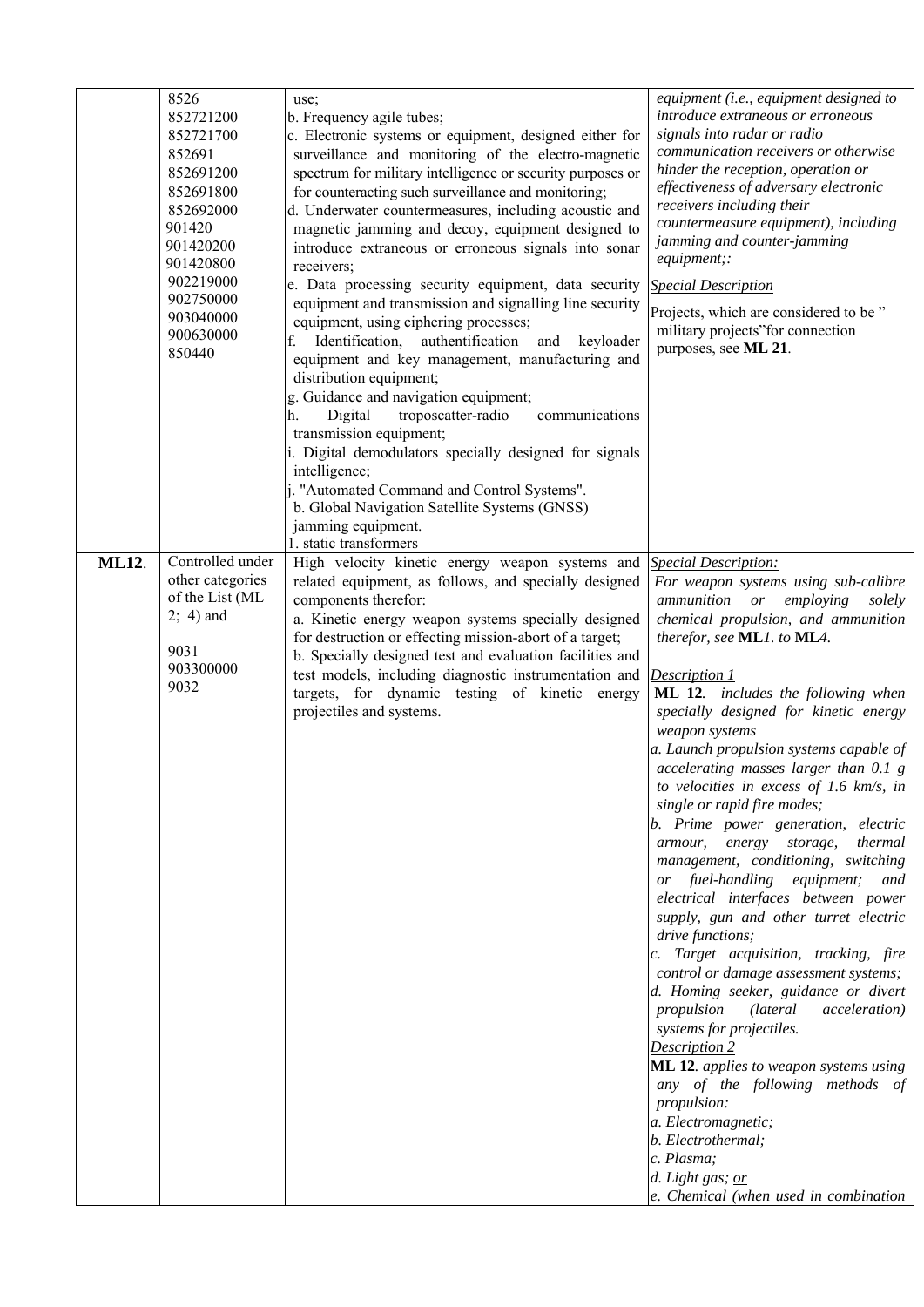| ML<br>13.    | 620429900<br>620439110<br>620433100<br>620433900<br>620459 | Armoured or protective equipment, constructions and<br>components, as follows:<br>a. Armoured plate, having any of the following:<br>1. Manufactured to comply with a military standard or<br>specification; or<br>2. Suitable for military use;<br>b. Constructions of metallic or non-metallic materials,<br>or combinations thereof, specially designed to provide<br>ballistic protection for military systems, and specially<br>designed components therefor;<br>c. Helmets manufactured according to military<br>standards or specifications, or comparable national<br>standards, and specially designed components therefor<br>(i.e., helmet shell, liner and comfort pads);<br>d. Body armour and protective garments, manufactured<br>according to military standards or specifications, or<br>equivalent,<br>and specially designed<br>components<br>therefor. | with any of the above).<br>Description 1<br>ML 13.b. includes materials specially<br>designed to form explosive reactive<br>armour or to construct military<br>shelters.<br><b>Description 2</b><br>ML 13.c. does not apply to<br>conventional steel helmets, neither<br>modified or designed to accept, nor<br>equipped with any type of accessory<br>device.<br><b>Description 3</b><br>ML 13.c. and d. do not apply to<br>helmets, body armour or protective<br>garments, when accompanying their<br>user for the user's own personal<br>protection.<br>Description 4<br>The only helmets specially designed for<br>bomb disposal personnel that are<br>specified by ML13. are those specially<br>designed for military use.<br><b>Special Description 1</b><br>See also entry 1.A.5. on the Dual-Use<br>List.<br><b>Special Description 2</b><br>For "fibrous or filamentary materials"<br>used in the manufacture of body<br>armour and helmets, see entry 1.C.10.<br>on the Dual-Use List. |
|--------------|------------------------------------------------------------|---------------------------------------------------------------------------------------------------------------------------------------------------------------------------------------------------------------------------------------------------------------------------------------------------------------------------------------------------------------------------------------------------------------------------------------------------------------------------------------------------------------------------------------------------------------------------------------------------------------------------------------------------------------------------------------------------------------------------------------------------------------------------------------------------------------------------------------------------------------------------|--------------------------------------------------------------------------------------------------------------------------------------------------------------------------------------------------------------------------------------------------------------------------------------------------------------------------------------------------------------------------------------------------------------------------------------------------------------------------------------------------------------------------------------------------------------------------------------------------------------------------------------------------------------------------------------------------------------------------------------------------------------------------------------------------------------------------------------------------------------------------------------------------------------------------------------------------------------------------------------------------|
| <b>ML14.</b> | 880510900<br>880521000<br>880529000<br>903120000           | 'Specialised equipment for military training' or for <i>Technical Description</i><br>simulating military scenarios, simulators specially<br>designed for training in the use of any firearm or weapon<br>specified by ML1. or ML2., and specially designed<br>components and accessories therefor.                                                                                                                                                                                                                                                                                                                                                                                                                                                                                                                                                                        | The term 'specialised equipment for<br>military training' includes military<br>types of attack trainers, operational<br>flight trainers, radar target trainers,<br>radar target generators,<br>gunnery<br>training<br>devices,<br>anti-submarine<br>warfare trainers, flight simulators<br>(including human-rated centrifuges for<br>pilot/astronaut<br><i>training</i> ),<br>radar<br>trainers, instrument flight trainers,<br>navigation trainers, missile launch<br>trainers, target equipment,<br>drone<br>"aircraft", armament trainers, pilotless<br>"aircraft" trainers, mobile training<br>units and training equipment for<br>ground military operations.<br>Description 1<br>ML14. includes image generating and<br>interactive environment systems for<br>simulators, when specially designed or<br>modified for military use.<br>Description 2<br>ML 14. does not apply to equipment<br>specially designed for training in the                                                       |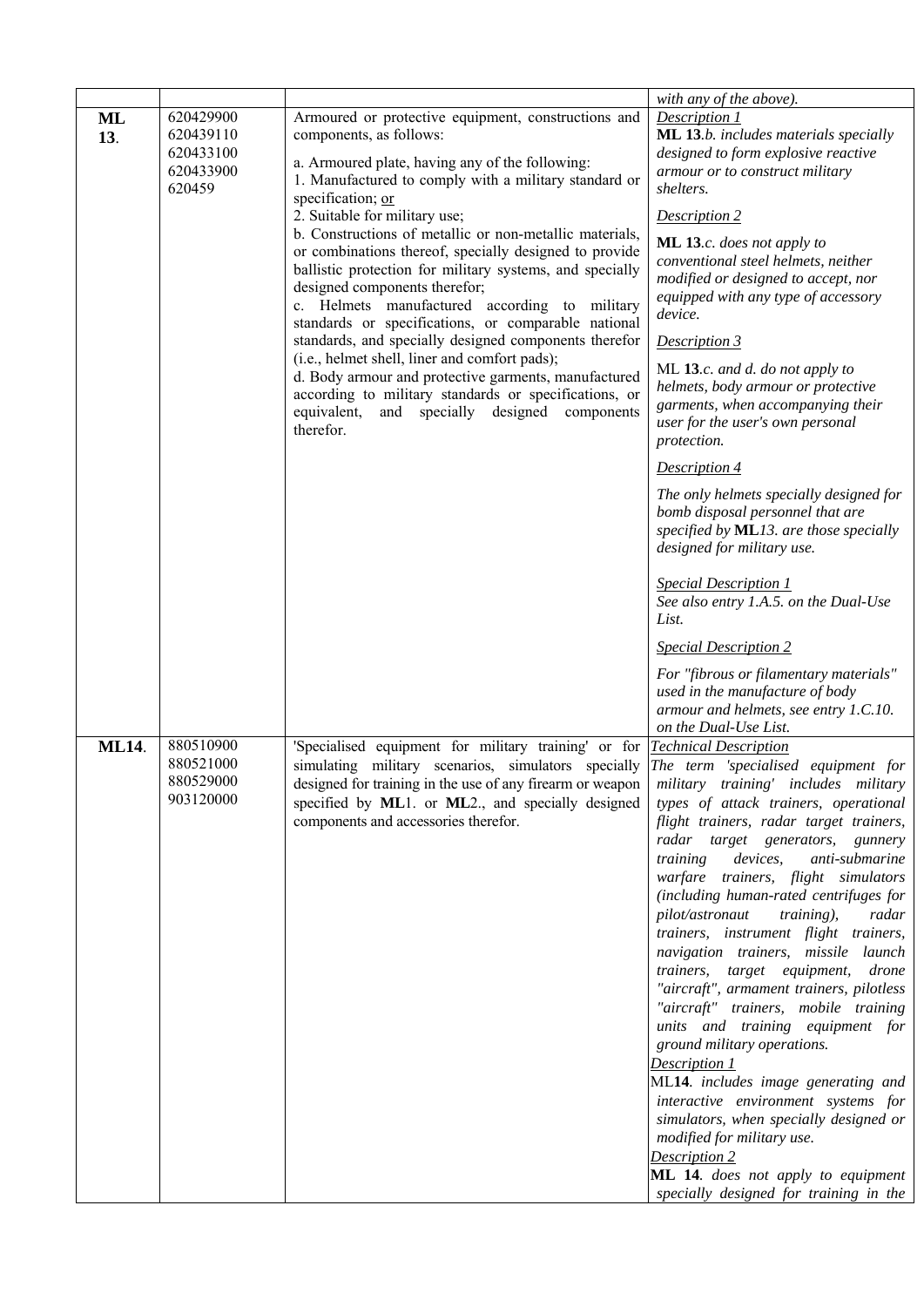|              |                   |                                                                                                    | use of hunting or sporting weapons.           |
|--------------|-------------------|----------------------------------------------------------------------------------------------------|-----------------------------------------------|
| <b>ML15.</b> | 852550000         | Imaging or countermeasure equipment, as follows,                                                   | <b>Description</b>                            |
|              | 852560000         | specially designed for military use, and specially <b>ML 15</b> .f. includes equipment designed to |                                               |
|              | 852580110         | designed components and accessories therefor:                                                      | degrade the operation or effectiveness        |
|              | 852580190         | a. Recorders and image processing equipment;                                                       | of military imaging systems or to             |
|              | 852580300         | b. Cameras, photographic equipment and film                                                        | minimize such degrading effects.              |
|              | 852580990         | processing equipment;                                                                              | Description 1                                 |
|              | 8526              | c. Image intensifier equipment;                                                                    | ML 15., the term specially designed           |
|              |                   |                                                                                                    |                                               |
|              | 852713100         | d. Infrared or thermal imaging equipment;                                                          | components includes the following,            |
|              | 852719000         | e. Imaging radar sensor equipment;                                                                 | when specially designed for military          |
|              | 852791910         | f.<br>Countermeasure<br>counter-countermeasure<br><sub>or</sub>                                    | use:                                          |
|              | 903289000         | equipment, for the equipment specified by ML15.a. to                                               | a. Infrared image converter tubes;            |
|              |                   | ML15.e.                                                                                            | b. Image intensifier tubes (other than        |
|              |                   |                                                                                                    | first generation);                            |
|              |                   |                                                                                                    | c. Microchannel plates;                       |
|              |                   |                                                                                                    | d. Low-light-level television camera          |
|              |                   |                                                                                                    | tubes;                                        |
|              |                   |                                                                                                    | e. Detector arrays (including electronic      |
|              |                   |                                                                                                    | interconnection or read out systems);         |
|              |                   |                                                                                                    | f. Pyroelectric television camera tubes;      |
|              |                   |                                                                                                    | Cooling systems for imaging                   |
|              |                   |                                                                                                    | g.                                            |
|              |                   |                                                                                                    | systems;                                      |
|              |                   |                                                                                                    | h. Electrically triggered shutters of the     |
|              |                   |                                                                                                    | photochromic or electro-optical type          |
|              |                   |                                                                                                    | having a shutter speed of less than 100       |
|              |                   |                                                                                                    | $\mu$ s, except in the case of shutters which |
|              |                   |                                                                                                    | are an essential part of a high speed         |
|              |                   |                                                                                                    | camera;                                       |
|              |                   |                                                                                                    | <i>i. Fibre optic image inverters;</i>        |
|              |                   |                                                                                                    | j. Compound semiconductor                     |
|              |                   |                                                                                                    | photocathodes.                                |
|              |                   |                                                                                                    |                                               |
|              |                   |                                                                                                    | Description 2                                 |
|              |                   |                                                                                                    | ML 15. does not apply to "first               |
|              |                   |                                                                                                    |                                               |
|              |                   |                                                                                                    | generation image intensifier tubes" or        |
|              |                   |                                                                                                    | equipment specially designed to               |
|              |                   |                                                                                                    | incorporate "first generation image           |
|              |                   |                                                                                                    | intensifier tubes".                           |
|              |                   |                                                                                                    | <b>Special Description</b>                    |
|              |                   |                                                                                                    | For the classification of weapons sights      |
|              |                   |                                                                                                    | incorporating "first generation image         |
|              |                   |                                                                                                    | intensifier tubes" see ML1., ML2. and         |
|              |                   |                                                                                                    | <b>ML</b> 5.a.                                |
|              |                   |                                                                                                    | <b>Special Description</b>                    |
|              |                   |                                                                                                    | See also 6.A.2.a.2. and 6.A.2.b. on the       |
|              |                   |                                                                                                    | Dual-Use List.                                |
| <b>ML16.</b> | ML 1. - ML 4.,    | Forgings, castings and other unfinished products, the                                              |                                               |
|              | ML 6., ML 9.,     | use of which in a specified product is identifiable by                                             |                                               |
|              | ML 10., ML 12.    | material composition, geometry or function, and which                                              |                                               |
|              | or <b>ML 19</b> . | are specially designed for any products specified by                                               |                                               |
|              |                   | ML1.to ML4., ML6., ML9., ML10., ML12. or                                                           |                                               |
|              |                   | <b>ML19.</b>                                                                                       |                                               |
| <b>ML17.</b> | 847950000         | Miscellaneous equipment, materials and 'libraries', as                                             |                                               |
|              | 847989            | follows, and specially designed components therefor:                                               | <b>Technical Description</b>                  |
|              | 8401              | a. Self-contained diving and underwater swimming                                                   | Electro-magnetic pulse does not refer         |
|              | 284410            | apparatus, as follows:                                                                             | to unintentional interference caused by       |
|              | 8456              | Closed or semi-closed circuit<br>(rebreathing)<br>1.                                               | electromagnetic radiation from nearby         |
|              | 845610009         | apparatus, specially designed for military use (i.e.,                                              | equipment (e.g., machinery, appliances        |
|              | 845710900         | specially designed to be non magnetic);                                                            | or electronics) or lightning.                 |
|              | 850120000         | 2. Specially designed components for use in the                                                    | <b>Technical Description 1</b>                |
|              | 850153990         | conversion of open-circuit apparatus to military use;                                              | For the purposes of ML 17. the term           |
|              |                   |                                                                                                    |                                               |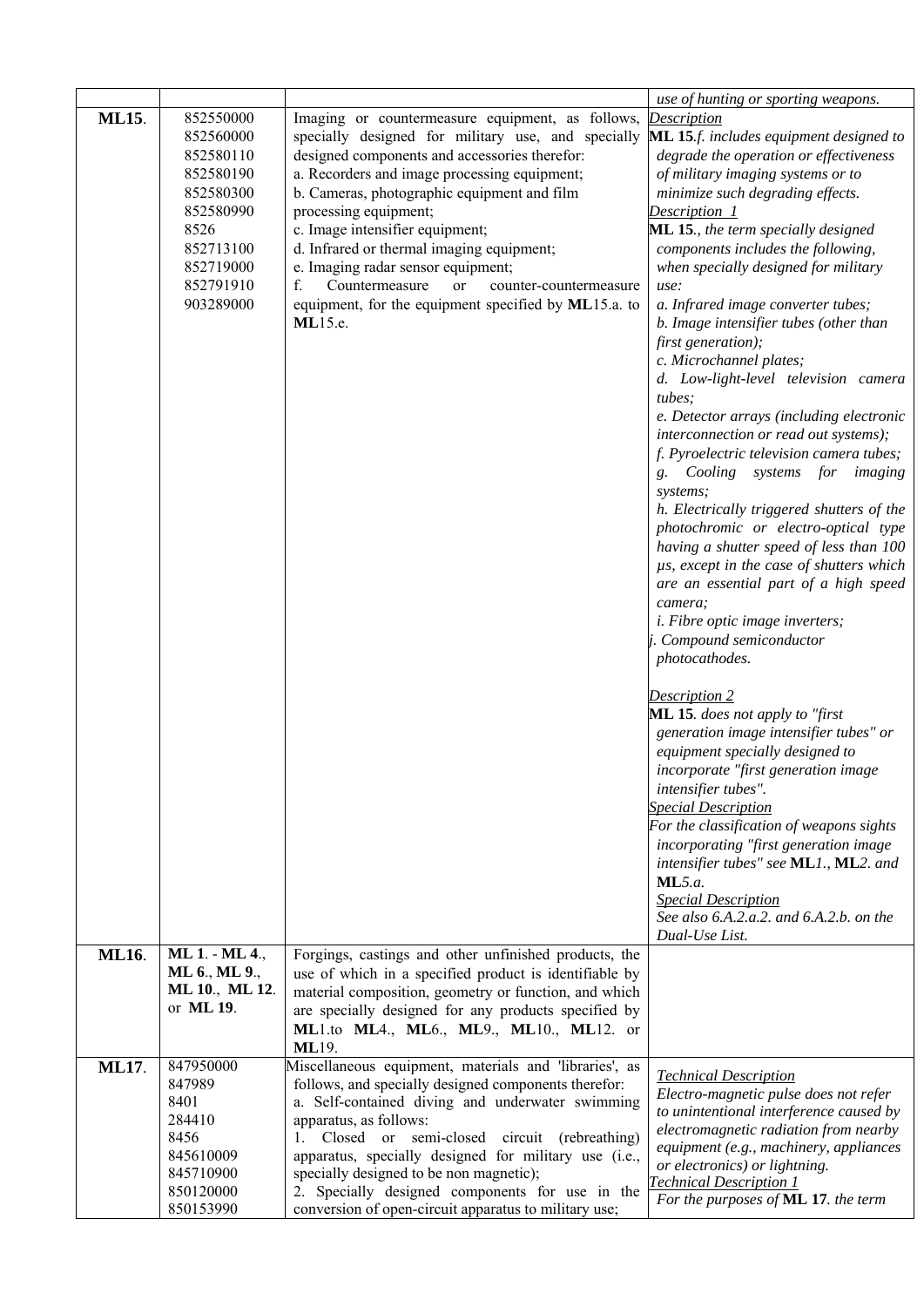|              | 8502<br>851150000<br>851539180 | 3. Articles designed exclusively for military use with<br>self-contained diving and underwater swimming<br>apparatus;<br>b. Construction equipment specially designed for<br>military use;<br>c. Fittings, coatings and treatments, for signature<br>suppression, specially designed for military use;<br>d. Field engineer equipment specially designed for use<br>in a combat zone;<br>e. "Robots", "robot" controllers and "robot" "end-<br>effectors", having any of the following characteristics:<br>1. Specially designed for military use;<br>2. Incorporating means of protecting hydraulic lines against<br>externally induced punctures caused by ballistic fragments<br>(e.g., incorporating self-sealing lines) and designed to use<br>hydraulic fluids with flash points higher than 839 K<br>$(566^{\circ}C)$ ; or<br>3. Specially designed or rated for operating in an<br>electro-magnetic pulse (EMP) environment;<br>f. 'Libraries' (parametric technical databases) specially<br>designed for military use with equipment specified by<br>the Munitions List;<br>g. Nuclear power generating equipment or propulsion<br>equipment, including "nuclear reactors", specially<br>designed for military use and components therefor<br>specially designed or 'modified' for military use;<br>h. Equipment and material, coated or treated for signature<br>suppression, specially designed for military use, other<br>than those specified elsewhere in the Munitions List;<br>i. Simulators specially designed for military "nuclear<br>reactors";<br>j. Mobile repair shops specially designed or 'modified' to<br>service military equipment;<br>k. Field generators specially designed or 'modified' for<br>military use;<br>1. Containers specially designed or 'modified' for military<br>use;<br>m. Ferries, other than those specified elsewhere in the<br>Munitions List, bridges and pontoons, specially<br>designed for military use;<br>n. Test models specially designed for the<br>"development" of items specified by ML4., ML6.,<br>$ML9.$ or $ML10$ .;<br>o. Laser protection equipment (e.g., eye and sensor<br>protection) specially designed for military use.<br>p. "Fuel cells", other than those specified elsewhere in<br>the Munitions List specially designed or 'modified' for<br>military use. | 'library' (parametric technical<br>database) means a collection of<br>technical information of a military<br>nature, reference to which may<br>enhance the performance of military<br>equipment or systems.<br>For the purposes of ML 17., 'modified'<br>means any structural, electrical,<br>mechanical, or other change that<br>provides a non-military item with military<br>capabilities equivalent to an item which<br>is specially designed for military use. |
|--------------|--------------------------------|--------------------------------------------------------------------------------------------------------------------------------------------------------------------------------------------------------------------------------------------------------------------------------------------------------------------------------------------------------------------------------------------------------------------------------------------------------------------------------------------------------------------------------------------------------------------------------------------------------------------------------------------------------------------------------------------------------------------------------------------------------------------------------------------------------------------------------------------------------------------------------------------------------------------------------------------------------------------------------------------------------------------------------------------------------------------------------------------------------------------------------------------------------------------------------------------------------------------------------------------------------------------------------------------------------------------------------------------------------------------------------------------------------------------------------------------------------------------------------------------------------------------------------------------------------------------------------------------------------------------------------------------------------------------------------------------------------------------------------------------------------------------------------------------------------------------------------------------------------------------------------------------------------------------------------------------------------------------------------------------------------------------------------------------------------------------------------------------------------------------------------------------------------------------------------------------------------------------------------------------------------------------------------------------------------------------------------------------|---------------------------------------------------------------------------------------------------------------------------------------------------------------------------------------------------------------------------------------------------------------------------------------------------------------------------------------------------------------------------------------------------------------------------------------------------------------------|
| <b>ML18.</b> | 870829                         | Production equipment and components, as follows:                                                                                                                                                                                                                                                                                                                                                                                                                                                                                                                                                                                                                                                                                                                                                                                                                                                                                                                                                                                                                                                                                                                                                                                                                                                                                                                                                                                                                                                                                                                                                                                                                                                                                                                                                                                                                                                                                                                                                                                                                                                                                                                                                                                                                                                                                           | <b>Technical Description</b>                                                                                                                                                                                                                                                                                                                                                                                                                                        |
|              | 870821100<br>870830100         | Specially designed or modified 'production'<br>a.<br>equipment for the 'production' of products specified by                                                                                                                                                                                                                                                                                                                                                                                                                                                                                                                                                                                                                                                                                                                                                                                                                                                                                                                                                                                                                                                                                                                                                                                                                                                                                                                                                                                                                                                                                                                                                                                                                                                                                                                                                                                                                                                                                                                                                                                                                                                                                                                                                                                                                               | For the purposes of <b>ML18</b> ., the term<br>'production' includes design,                                                                                                                                                                                                                                                                                                                                                                                        |
|              | 870830990                      | the Munitions List, and specially designed components                                                                                                                                                                                                                                                                                                                                                                                                                                                                                                                                                                                                                                                                                                                                                                                                                                                                                                                                                                                                                                                                                                                                                                                                                                                                                                                                                                                                                                                                                                                                                                                                                                                                                                                                                                                                                                                                                                                                                                                                                                                                                                                                                                                                                                                                                      | examination, manufacture, testing and                                                                                                                                                                                                                                                                                                                                                                                                                               |
|              | 8456                           | therefor;                                                                                                                                                                                                                                                                                                                                                                                                                                                                                                                                                                                                                                                                                                                                                                                                                                                                                                                                                                                                                                                                                                                                                                                                                                                                                                                                                                                                                                                                                                                                                                                                                                                                                                                                                                                                                                                                                                                                                                                                                                                                                                                                                                                                                                                                                                                                  | checking.                                                                                                                                                                                                                                                                                                                                                                                                                                                           |
|              | 845710900                      | b. Specially designed environmental test facilities and                                                                                                                                                                                                                                                                                                                                                                                                                                                                                                                                                                                                                                                                                                                                                                                                                                                                                                                                                                                                                                                                                                                                                                                                                                                                                                                                                                                                                                                                                                                                                                                                                                                                                                                                                                                                                                                                                                                                                                                                                                                                                                                                                                                                                                                                                    | <b>Description</b>                                                                                                                                                                                                                                                                                                                                                                                                                                                  |
|              |                                | specially designed equipment therefor, for the<br>certification, qualification or testing of products                                                                                                                                                                                                                                                                                                                                                                                                                                                                                                                                                                                                                                                                                                                                                                                                                                                                                                                                                                                                                                                                                                                                                                                                                                                                                                                                                                                                                                                                                                                                                                                                                                                                                                                                                                                                                                                                                                                                                                                                                                                                                                                                                                                                                                      | ML18.a. and ML18.b. include the<br>following equipment:                                                                                                                                                                                                                                                                                                                                                                                                             |
|              |                                | specified by the Munitions List.                                                                                                                                                                                                                                                                                                                                                                                                                                                                                                                                                                                                                                                                                                                                                                                                                                                                                                                                                                                                                                                                                                                                                                                                                                                                                                                                                                                                                                                                                                                                                                                                                                                                                                                                                                                                                                                                                                                                                                                                                                                                                                                                                                                                                                                                                                           | a. Continuous nitrators;                                                                                                                                                                                                                                                                                                                                                                                                                                            |
|              |                                |                                                                                                                                                                                                                                                                                                                                                                                                                                                                                                                                                                                                                                                                                                                                                                                                                                                                                                                                                                                                                                                                                                                                                                                                                                                                                                                                                                                                                                                                                                                                                                                                                                                                                                                                                                                                                                                                                                                                                                                                                                                                                                                                                                                                                                                                                                                                            | b. Centrifugal testing apparatus or                                                                                                                                                                                                                                                                                                                                                                                                                                 |
|              |                                |                                                                                                                                                                                                                                                                                                                                                                                                                                                                                                                                                                                                                                                                                                                                                                                                                                                                                                                                                                                                                                                                                                                                                                                                                                                                                                                                                                                                                                                                                                                                                                                                                                                                                                                                                                                                                                                                                                                                                                                                                                                                                                                                                                                                                                                                                                                                            | equipment, having any of the following:                                                                                                                                                                                                                                                                                                                                                                                                                             |
|              |                                |                                                                                                                                                                                                                                                                                                                                                                                                                                                                                                                                                                                                                                                                                                                                                                                                                                                                                                                                                                                                                                                                                                                                                                                                                                                                                                                                                                                                                                                                                                                                                                                                                                                                                                                                                                                                                                                                                                                                                                                                                                                                                                                                                                                                                                                                                                                                            | 1. Driven by a motor or motors having<br>a total rated horsepower of more than                                                                                                                                                                                                                                                                                                                                                                                      |
|              |                                |                                                                                                                                                                                                                                                                                                                                                                                                                                                                                                                                                                                                                                                                                                                                                                                                                                                                                                                                                                                                                                                                                                                                                                                                                                                                                                                                                                                                                                                                                                                                                                                                                                                                                                                                                                                                                                                                                                                                                                                                                                                                                                                                                                                                                                                                                                                                            | 298 kW (400 hp);                                                                                                                                                                                                                                                                                                                                                                                                                                                    |
|              |                                |                                                                                                                                                                                                                                                                                                                                                                                                                                                                                                                                                                                                                                                                                                                                                                                                                                                                                                                                                                                                                                                                                                                                                                                                                                                                                                                                                                                                                                                                                                                                                                                                                                                                                                                                                                                                                                                                                                                                                                                                                                                                                                                                                                                                                                                                                                                                            | 2. Capable of carrying a payload of                                                                                                                                                                                                                                                                                                                                                                                                                                 |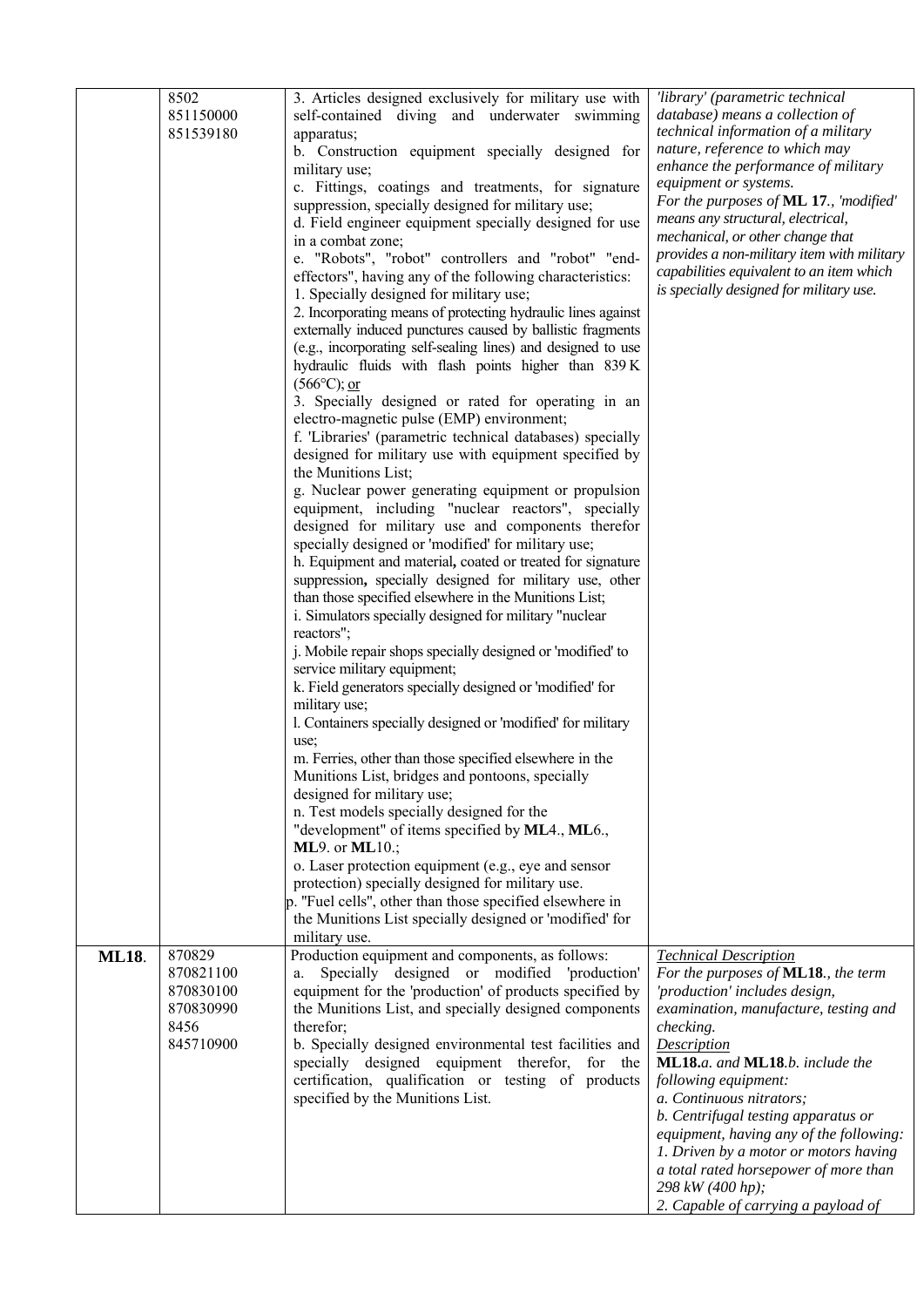|              |                                                                           |                                                                                                                                                                                                                                                                                                                                                                                                                                                                                                                                                                                                                                                                                                                                                                                                                                                                                                                             | 113 kg or more; or<br>3. Capable of exerting a centrifugal<br>acceleration of 8 g or more on a<br>payload of 91 kg or more;<br>c. Dehydration presses;<br>d. Screw extruders specially designed<br>or modified for military explosive<br>extrusion;<br>e. Cutting machines for the sizing of<br>extruded propellants;<br>f. Sweetie barrels (tumblers) 1.85 m or<br>more in diameter and having over 227<br>kg product capacity;<br>g. Continuous mixers for solid<br>propellants;<br>h. Fluid energy mills for grinding or<br>milling the ingredients of military<br>explosives;<br><i>i. Equipment to achieve both sphericity</i><br>and uniform particle size in metal<br>powder listed in ML8.c.8.;<br>j. Convection current converters for the<br>conversion of materials listed in<br><b>ML8.c.3.</b>                                                                                                                                                                                                                                                                                                                                                                                                                                                |
|--------------|---------------------------------------------------------------------------|-----------------------------------------------------------------------------------------------------------------------------------------------------------------------------------------------------------------------------------------------------------------------------------------------------------------------------------------------------------------------------------------------------------------------------------------------------------------------------------------------------------------------------------------------------------------------------------------------------------------------------------------------------------------------------------------------------------------------------------------------------------------------------------------------------------------------------------------------------------------------------------------------------------------------------|------------------------------------------------------------------------------------------------------------------------------------------------------------------------------------------------------------------------------------------------------------------------------------------------------------------------------------------------------------------------------------------------------------------------------------------------------------------------------------------------------------------------------------------------------------------------------------------------------------------------------------------------------------------------------------------------------------------------------------------------------------------------------------------------------------------------------------------------------------------------------------------------------------------------------------------------------------------------------------------------------------------------------------------------------------------------------------------------------------------------------------------------------------------------------------------------------------------------------------------------------------|
| <b>ML19.</b> | 8526<br>854020800<br>854079000<br>903180<br>903210<br>901320000<br>901390 | Directed energy weapon systems (DEW), related or<br>countermeasure equipment and test models, as follows,<br>and specially designed components therefor:<br>a. "Laser" systems specially designed for destruction<br>or effecting mission-abort of a target;<br>b. Particle beam systems capable of destruction or<br>effecting mission-abort of a target;<br>c. High power radio-frequency (RF) systems capable<br>of destruction or effecting mission-abort of a target;<br>d. Equipment specially designed for the detection or<br>identification of, or defence against, systems specified<br>by ML19.a. to ML19.c.;<br>e. Physical test models for the systems, equipment and<br>components, specified by ML19.<br>f. Continuous wave or pulsed "laser" systems,<br>specially designed to cause permanent blindness to<br>unenhanced vision, i.e., to the naked eye or to the eye<br>with corrective eyesight devices. | Description 1<br>Directed energy weapon systems<br>specified by ML19. include systems<br>whose capability is derived from the<br>controlled application of:<br>a. "Lasers", of sufficient continuous<br>wave or pulsed power, to effect<br>destruction similar to the manner of<br>conventional ammunition;<br>b. Particle accelerators which project a<br>charged or neutral particle beam with<br>destructive power;<br>c. High pulsed power or high average<br>power radio frequency beam<br>transmitters, which produce fields<br>sufficiently intense to disable electronic<br>circuitry at a distant target.<br>Description 2<br>ML19. includes the following when<br>specially designed for directed energy<br>weapon systems:<br>a. Prime power generation, energy<br>storage, switching, power conditioning<br>or fuel-handling equipment;<br>b. Target acquisition or tracking<br>systems;<br>c. Systems capable of assessing target<br>damage, destruction or mission-abort;<br>d. Beam-handling, propagation or<br>pointing equipment;<br>e. Equipment with rapid beam slew<br>capability for rapid multiple target<br>operations;<br>f. Adaptive optics and phase<br>conjugators;<br>g. Current injectors for negative<br>hydrogen ion beams; |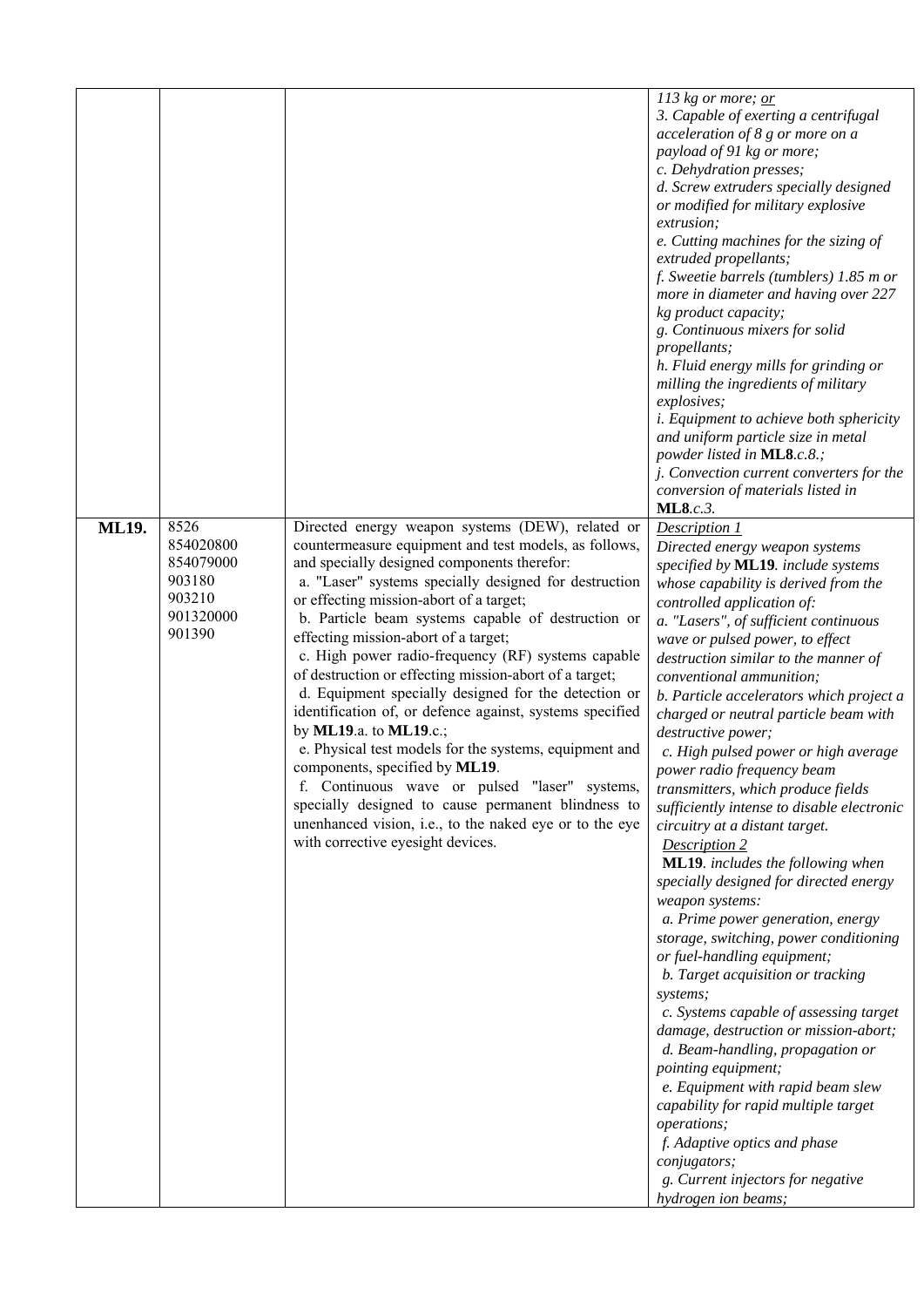|              |                                         |                                                                                                                                                                                                                                                                                                                                                                                                                                                                                                                                                                                                                                                                                                                                                                                                                                                                                                                                                                                                                                                                                                                                                         | h. "Space qualified" accelerator<br>components;<br><i>i. Negative ion beam funnelling</i><br>equipment;<br>j. Equipment for controlling and<br>slewing a high energy ion beam;<br>k. "Space qualified" foils for<br>neutralising negative hydrogen isotope<br>beams.                                                                                                                                                                                                                                                                                                     |
|--------------|-----------------------------------------|---------------------------------------------------------------------------------------------------------------------------------------------------------------------------------------------------------------------------------------------------------------------------------------------------------------------------------------------------------------------------------------------------------------------------------------------------------------------------------------------------------------------------------------------------------------------------------------------------------------------------------------------------------------------------------------------------------------------------------------------------------------------------------------------------------------------------------------------------------------------------------------------------------------------------------------------------------------------------------------------------------------------------------------------------------------------------------------------------------------------------------------------------------|--------------------------------------------------------------------------------------------------------------------------------------------------------------------------------------------------------------------------------------------------------------------------------------------------------------------------------------------------------------------------------------------------------------------------------------------------------------------------------------------------------------------------------------------------------------------------|
| <b>ML20.</b> | 901380<br>854020<br>854099000<br>880260 | Cryogenic and "superconductive"<br>equipment,<br>as<br>follows, and specially designed components and<br>accessories therefor:<br>a. Equipment specially designed or configured to be<br>installed in a vehicle for military ground, marine,<br>airborne or space applications, capable of operating<br>while in motion and of producing or maintaining<br>temperatures below 103 K ( $-170^{\circ}$ C);<br>b. "Superconductive" electrical equipment (rotating<br>machinery and transformers) specially designed or<br>configured to be installed in a vehicle for military<br>ground, marine, airborne or space applications and<br>capable of operating while in motion.                                                                                                                                                                                                                                                                                                                                                                                                                                                                             | <b>Description</b><br>ML 20.a. includes mobile systems<br>incorporating or employing accessories<br>or components manufactured from non-<br>metallic or non-electrical conductive<br>materials, such as plastics or epoxy-<br>impregnated materials.<br>Description<br>ML 20.b. does not apply to direct-<br>current hybrid homopolar generators<br>that have single-pole normal metal<br>armatures which rotate in a magnetic<br>field produced by superconducting<br>windings, provided those windings are<br>the only superconducting components<br>in the generator. |
| <b>ML21.</b> |                                         | "Software" as follows:                                                                                                                                                                                                                                                                                                                                                                                                                                                                                                                                                                                                                                                                                                                                                                                                                                                                                                                                                                                                                                                                                                                                  |                                                                                                                                                                                                                                                                                                                                                                                                                                                                                                                                                                          |
|              |                                         | a. "Software" specially designed or modified for the<br>"development", "production" or "use" of equipment,<br>materials or "software", specified by the Munitions<br>List;<br>b. Specific "software", other than that specified by<br>ML21.a., as follows:<br>1. "Software" specially designed for military use and<br>specially designed for modelling,<br>simulating or<br>evaluating military weapon systems;<br>2. "Software" specially designed for military use and<br>specially designed for modelling or simulating military<br>operational scenarios;<br>3. "Software" for determining the effects of<br>conventional, nuclear, chemical or biological weapons;<br>4. "Software" specially designed for military use and<br>specially designed for Command, Communications,<br>Control and Intelligence $(C^3I)$ or Command,<br>Communications, Control, Computer and Intelligence<br>$(C4I)$ applications;<br>c. "Software", not specified by ML21.a., or b.,<br>specially designed or modified to enable equipment not<br>specified by the Munitions List to perform the military<br>functions of equipment specified by the Munitions List. |                                                                                                                                                                                                                                                                                                                                                                                                                                                                                                                                                                          |
| ML22.        |                                         | "Technology" as follows:                                                                                                                                                                                                                                                                                                                                                                                                                                                                                                                                                                                                                                                                                                                                                                                                                                                                                                                                                                                                                                                                                                                                | Description 1                                                                                                                                                                                                                                                                                                                                                                                                                                                                                                                                                            |
|              |                                         | a. "Technology", other than specified in ML22.b,<br>which<br>is "required" for the "development",<br>"production" or "use" of items specified by the<br>Munitions List;<br>b. "Technology" as follows:<br>1. "Technology" "required" for the design of, the<br>assembly of components into, and the operation,                                                                                                                                                                                                                                                                                                                                                                                                                                                                                                                                                                                                                                                                                                                                                                                                                                          | "Technology"<br>"required" for<br>the<br>"development", "production" or "use"<br>of items specified by the Munitions List<br>remains under control even when<br>applicable to any item not specified by<br>the Munitions List.<br>Description 2                                                                                                                                                                                                                                                                                                                          |
|              |                                         | maintenance and repair of, complete production                                                                                                                                                                                                                                                                                                                                                                                                                                                                                                                                                                                                                                                                                                                                                                                                                                                                                                                                                                                                                                                                                                          | ML 22 does not apply to:                                                                                                                                                                                                                                                                                                                                                                                                                                                                                                                                                 |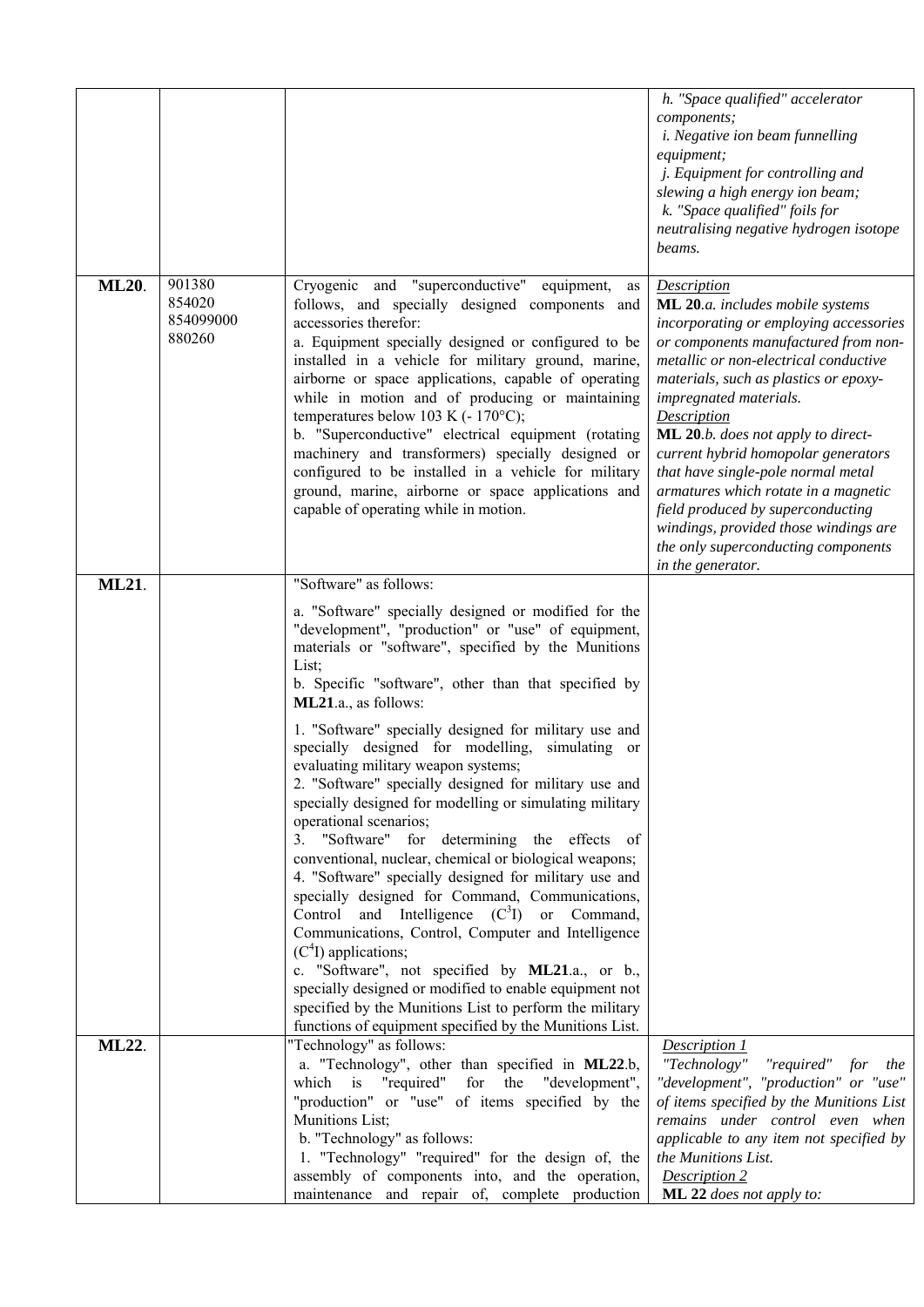| installations for items specified by the Munitions List,        | "Technology" that is the<br>a.          |
|-----------------------------------------------------------------|-----------------------------------------|
| even if the components of such production installations         | minimum necessary for the installation, |
| are not specified;                                              | operation, maintenance (checking) and   |
| 2. "Technology" "required" for the "development" and            | repair, of those items which are not    |
| "production" of small arms, even if used to produce             | controlled or whose export has been     |
| reproductions of antique small arms;                            | <i>authorised</i> ;                     |
| 3. "Technology" "required" for the "development",               | b.<br>"Technology" that is "in the      |
| "production" or "use" of toxicological agents, related          | public domain", "basic scientific       |
| equipment or components, specified by <b>ML7</b> .a. to         | research" or the minimum necessary      |
| ML7.g.                                                          | information for patent applications;    |
| 4. "Technology" "required" for the "development",               | "Technology" for magnetic<br>$c$ .      |
| "production" or "use" of "biopolymers" or cultures of           | induction for continuous propulsion of  |
| specific cells, specified by <b>ML7</b> .h.;                    | civil transport devices.                |
| 5. "Technology" "required" exclusively for the                  |                                         |
| incorporation of "biocatalysts", specified by <b>ML7</b> .i.1., |                                         |
| into military carrier substances or military material.          |                                         |
|                                                                 |                                         |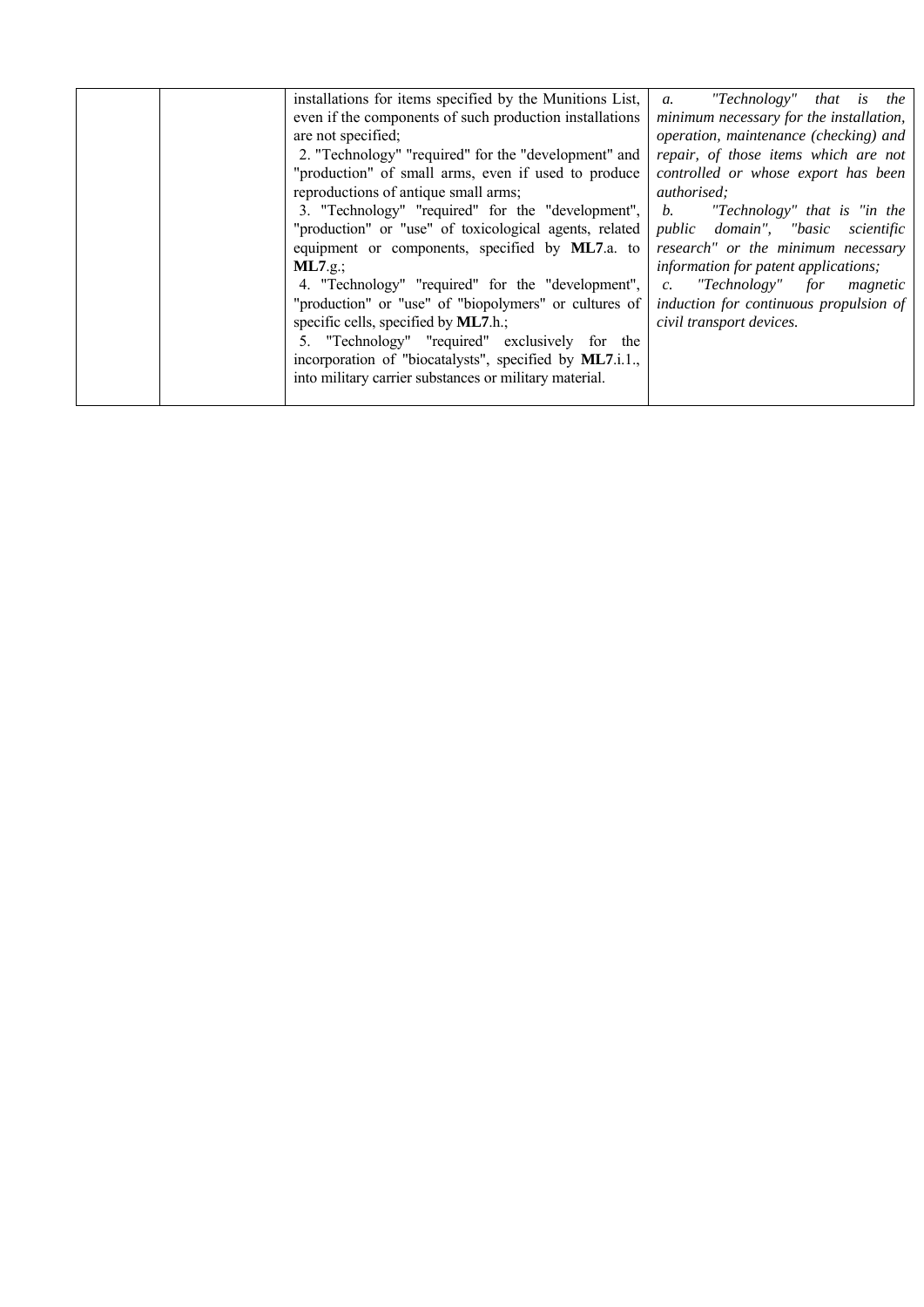Appendix 2

 of Government Decree N.1308-N of "12" "Nov." 2009.

#### **PROCEDURES**

#### **FOR LICENSING IMPORT AND EXPORT OF MILITARY PRODUCTS**

#### **1. GENERAL PROVISIONS**

1. These Procedures regulate the relationships pertaining to licensing of import to and export of military products in the Republic of Armenia.

2. Only legal and physical entities and sole entrepreneurs licensed in conformity with these Procedures may be entitled to engage in the import and export of the military products.

3. In the Republic of Armenia the licensing of the import and export of the military products shall be performed by the RA Ministry of Defense in line with these Procedures.

4. A stamp duty shall be levied at the amount and in the manner prescribed in the Law of the Republic of Armenia on Stamp Duty for issuance of license or duplicate of license for the import to and export from the Republic of Armenia of the military products, renewal, reformulation of such a license, and provision of information to other persons from the license registry.

5. Inspections of the licensee shall be conducted in line with the procedures laid down in the Law of the Republic of Armenia on Organizing and Conducting Inspections.

## **II. DOCUMENTS NECESSARY FOR RECEIVING LICENSE FOR IMPORT AND EXPORT OF MILITARY PRODUCTS AND CONDITIONS AND REQUIREMENTS FOR LICENSING**

6. In order to receive a license for executing operations of import, export of the military products, the applicant shall file the following documents with the licensing body:

1) An application for receiving a license, along with indicating:

a. For the legal entity: the name, organizational-legal status, location and place of operations of the legal entity;

b. For the sole entrepreneur: the first and last names, residential address and place of operations;

c. An annotation reading "import or export of military products" as the type of activity subject to licensing which the applicant intends to perform;

2) Copy of state registration certificate of title, lease or free use of the respective storage facilities necessary for safekeeping the military products and declaration validated by the applicant certifying that the presented storage facilities comply with the requirements set forth in Sub-paragraphs 1-5 of Paragraph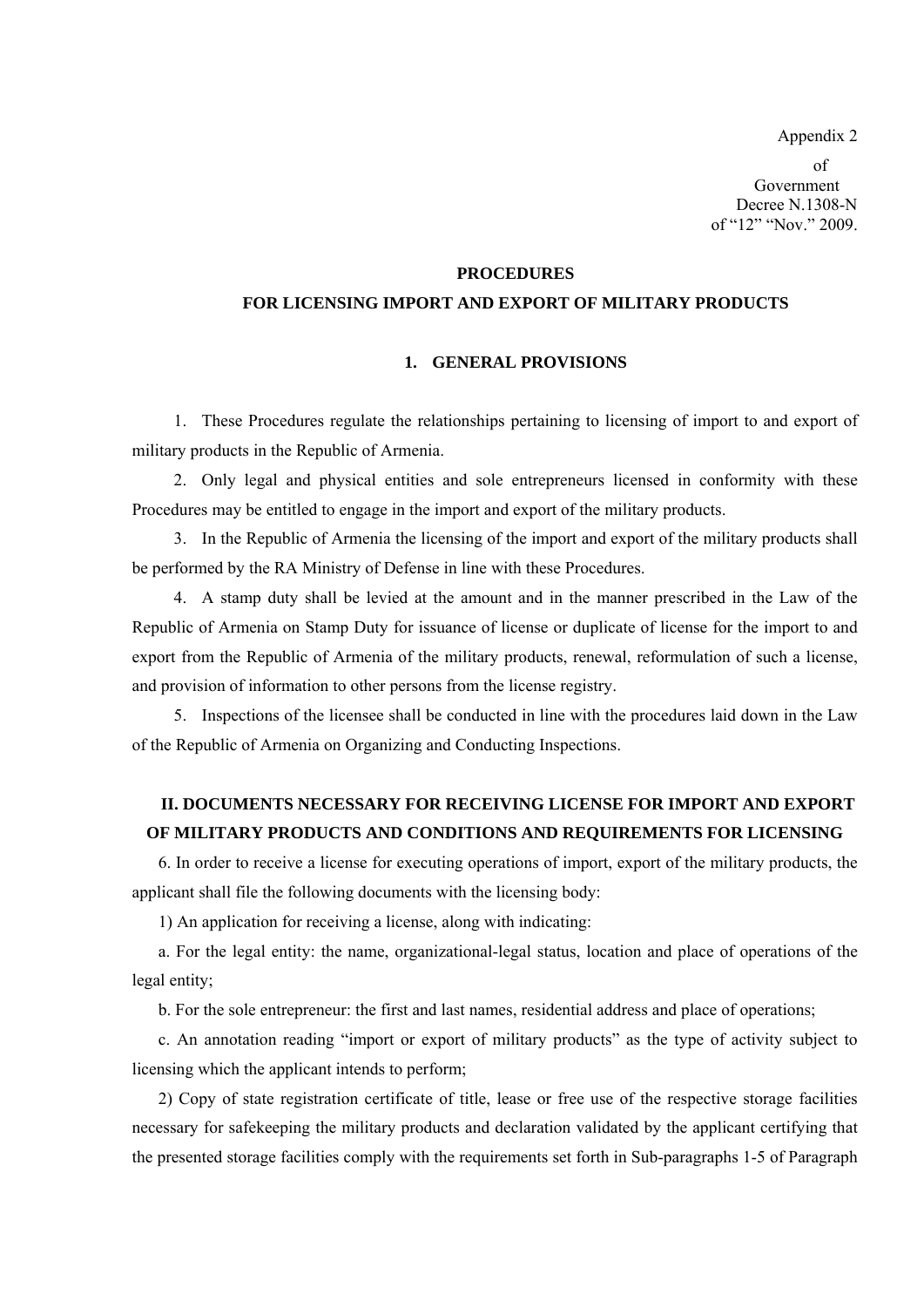7 of these Procedures, as well as ensure compliance with the requirements envisioned under normative acts for each type of military products;

3) Internal compliance program specified in Sub-paragraph 7, Para 7 of these Procedures;

4) Copies of the state registration certificate (with all its attachments) and charter (for sole entrepreneurs, the copy of their state registration certificate);

5) Receipt for stamp duty paid at the amount established in the Law of the Republic of Armenia on Stamp Duty.

7. In light of the need to ensure the safekeeping of the military products, as well as to achieve safe and healthy conditions for individuals employed in the import and export of military products, and to protect the interests of the State and the public, legal and physical entities and sole entrepreneurs must meet the following conditions and requirements in order to be eligible for receiving a license for importing and exporting military products:

1) Availability of storage facilities equipped with exterior and interior recorder camera surveillance system and the appropriate security personnel, as well as with a fire-fighting system;

2) The entrances of military product warehouses must have in place X-ray screening equipment for detection of metal items, as well as examination of items carried in closed packaging;

3) All entrance doors of the storage facilities, as well as the gates leading to these facilities must be equipped with sound-signal devices and illumination;

4) the windows of the storage facilities of the military products must be covered with wire-cloth, and the windows facing the outside area of the storage facilities must be barred with iron rods with a diameter of at least 16mm, and the size of the iron rods shall not exceed 150\*150 mm;

5) The storage facilities of the military products must be equipped with ventilation and temperature regulation systems which shall meet the appropriate normative standards for safekeeping military products;

6) To ensure compliance with the requirements envisioned under normative acts for safekeeping each type of military products;

7) The availability of an internal compliance program for export and import of the military products.

The internal compliance program shall cover:

a. The staffing with personnel who possess the necessary professional knowledge (in the Munitions List) and capacities;

b. The consistency with the necessary criteria for storage, protection and control of all documents and electronic media relating to military products (their technologies), including compliance with the technical conditions prohibiting unauthorized access to their electronic media.

8. Where after receiving the license any modifications are made to the conditions mentioned in Para 7 of these Procedures, the licensee must notify the licensing body about these modifications within no later than 10 days.

9. The license shall be issued by the licensing body for a three-year period.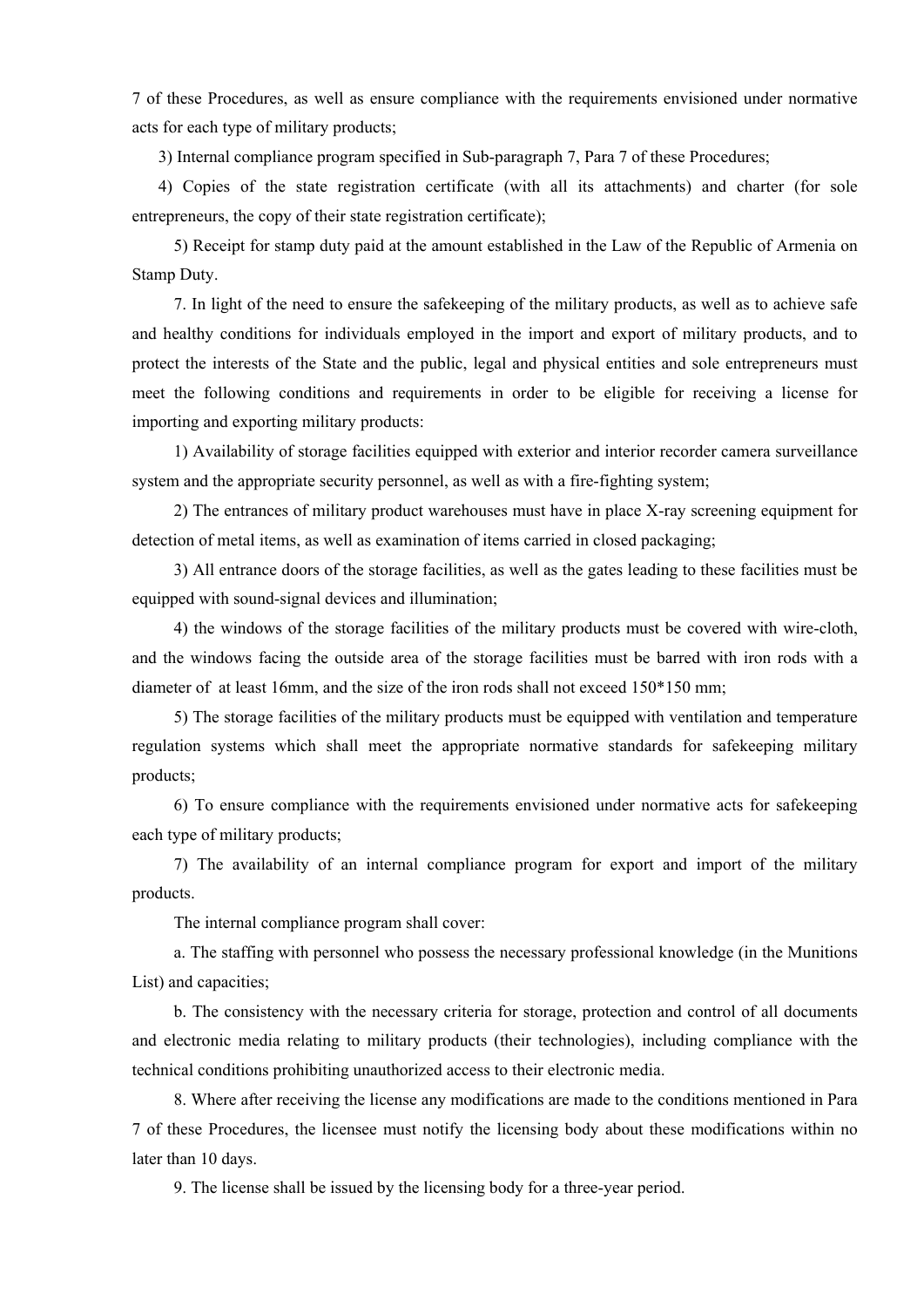10. The license may not be handed over to other persons for use or be alienated or pledged, save for the cases prescribed by law.

#### **III. LICENSING PROCESS**

11. The licensing process shall be conducted in the manner prescribed in the Law of the Republic of Armenia on Licensing.

12. The licensing body may verify the consistency of the information attached to the application as presented by the applicant with the requirements mentioned in Para 7 of these Procedures.

13. Before issuing the license, for the purpose of identifying the presence of the grounds specified in Article 29 of the Law of the Republic of Armenia on Licensing, the licensing body shall send the appropriate inquiry to the Ministry of Foreign Affairs of the Republic of Armenia, the State Revenues Committee at the Government of the Republic of Armenia, the National Security Service at the Government of the Republic of Armenia and the Police at the Government of the Republic of Armenia, as well as other stakeholder government agencies, as appropriate.

14. Based on the received opinions on the absence of the grounds specified in Article 29 of the Law of the Republic of Armenia on Licensing, the licensing body shall issue the license to the applicant within 30 days after the receipt by the licensing body of all documents specified in Para 6 of these Procedures. When issuing the license, the licensing body shall also inform the licensee about the international obligations assumed by the Republic of Armenia in the area of ensuring international security. The licensee shall be informed about any modifications made to these obligations in the legally prescribed manner.

15. A licensing application shall be rejected in line with the procedure and in cases stipulated in the Law of the Republic of Armenia on Licensing.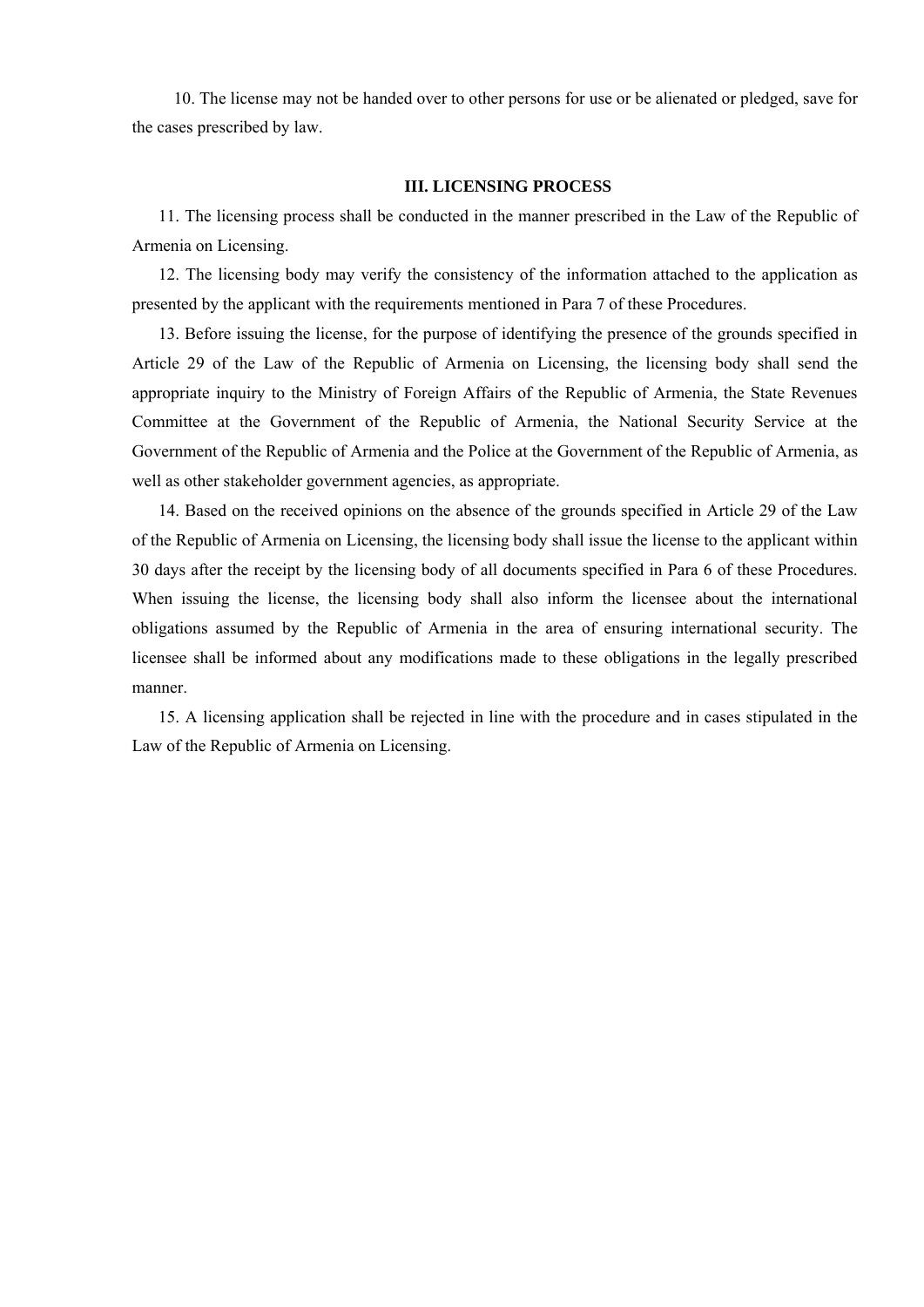#### **IV. MANNER OF RECEIVING CONCLUSION ON OPERATIONS IMPLEMENTED BY THE LICENSEE AND FILING INFORMATION AND REPORTS**

16. In order to execute import and (or) export of military products, with a view to ensure compliance of its operations with the objectives specified in Article 5 of the Law of the Republic of Armenia on Licensing, at least 15 business days before the date of execution of the anticipated import and (or) export operation, the licensee must submit in writing an application to the licensing body for the purpose of obtaining its conclusion about the compliance of the import and (or) export operation. The licensee shall also attach to the application for executing export of military products the list of the military products and the end-user and end-use certificate for these products.

The licensee shall also attach to its application for the import of military products information about the name, domicile (registration) address and location of the entity from which it has acquired the military products, as well as similar data about the end-user and purpose of the end-use of the military products in the territory of the Republic of Armenia. On the request of the exporting country, the licensing body – and, if appropriate, the state governance body under whose coordination the end-use of the specific military products is covered – shall validate all the information mentioned in this part, as well as certify that the military products will not be transferred to any third country or party, as well as will not be used for any other purposes other than the declared one without the written and duly validated consent of the authorized body of the exporting country.

17. Based on the opinions of the Ministry of Foreign Affairs of the Republic of Armenia, the State Revenues Committee at the Government of the Republic of Armenia, the National Security Service at the Government of the Republic of Armenia and the Police at the Government of the Republic of Armenia, as well as, as appropriate, other stakeholder government agencies, the licensing body shall draw its conclusion which shall be provided to the applying licensee within 15 business days after the receipt by the licensing body of all appropriate documentation as prescribed in Para 16 of these Procedures.

18**.** The licensee may execute the import and (or) export operation only if it receives a positive conclusion from the licensing body.

19. When executing import and (or) export of military products, within 10 days after the delivery of each lot of products under the contractually agreed time-schedule, the licensee must file with the licensing body reports on the delivery of the concerned lot (in conformity with Form 1 of Appendix 7 of this Decree), as well as within 20 days after the completion of each quarter the licensee must submit to the licensing body a report on the end use of the imported military products (in conformity with Form 4 of Appendix 7 of this Decree).

20. Copies of the reports mentioned in Para 19 of these Procedures shall be sent by the licensing body to Ministry of Foreign Affairs of the Republic of Armenia, the State Revenues Committee at the Government of the Republic of Armenia, the National Security Service at the Government of the Republic of Armenia and the Police at the Government of the Republic of Armenia.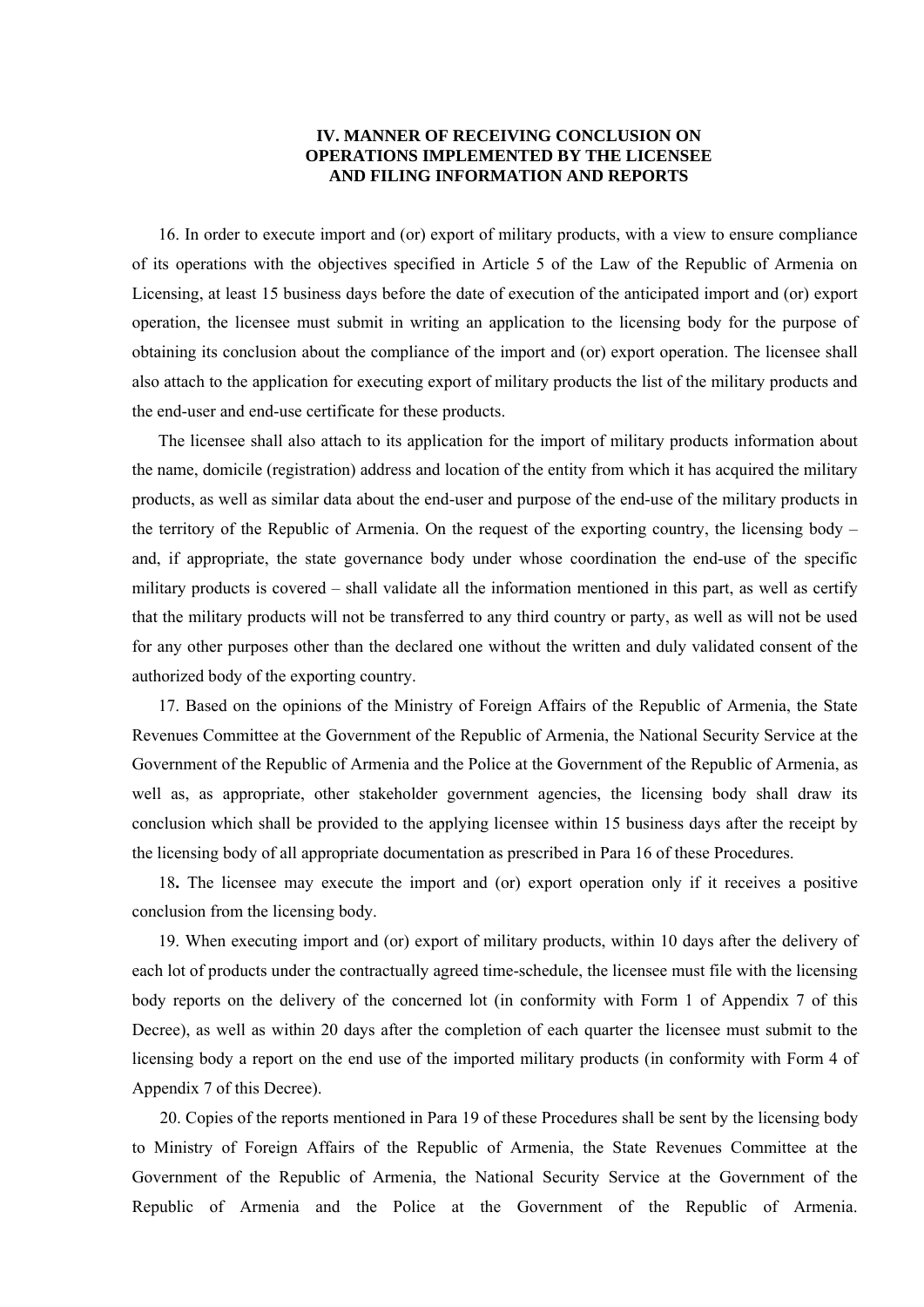Appendix 3 of Government Decree N.1308-N of "12" "Nov." 2009.

#### **PROCEDURES**

#### **FOR LICENSING TRANSIT OF MILITARY PRODUCTS**

#### **1. GENERAL PROVISIONS**

1. These Procedures regulate the relationships pertaining to licensing of transit of military products through the territory of the Republic of Armenia.

2. Only legal and physical entities and sole entrepreneurs licensed in conformity with these Procedures may be entitled to engage in transit of military products.

3. In the Republic of Armenia the licensing of the transit of military products shall be performed by the RA Ministry of Defense in line with these Procedures.

4. A stamp duty shall be levied at the amount and in the manner prescribed in the Law of the Republic of Armenia on Stamp Duty for issuance of license or duplicate of license for the transit of military products in the Republic of Armenia, renewal, reformulation of such a license, and provision of information to other persons from the license registry.

5. Inspections of the licensee shall be conducted in line with the procedures laid down in the Law of the Republic of Armenia on Organizing and Conducting Inspections.

## II. **DOCUMENTS NECESSARY FOR RECEIVING LICENSE FOR TRANSIT OF MILITARY PRODUCTS AND CONDITIONS AND REQUIREMENTS FOR LICENSING**

6. In order to receive a license for executing transit of military products, the applicant shall file the following documents with the licensing body:

1) An application for receiving a license, along with indicating:

a. For the legal entity: the name, organizational-legal status, location and place of operations of the legal entity;

b. For the sole entrepreneur: the first and last names, residential address and place of operations;

c. An annotation reading "transit of military products" as the type of activity subject to licensing which the applicant intends to perform;

2) Certificates of title for the vehicles required for transit of military products, documents (agreement) testifying to the right to their lease or free use, and declaration validated by the applicant about the compliance of the presented vehicles with the requirements set forth in Sub-paragraph 1, Para 7 of these Procedures;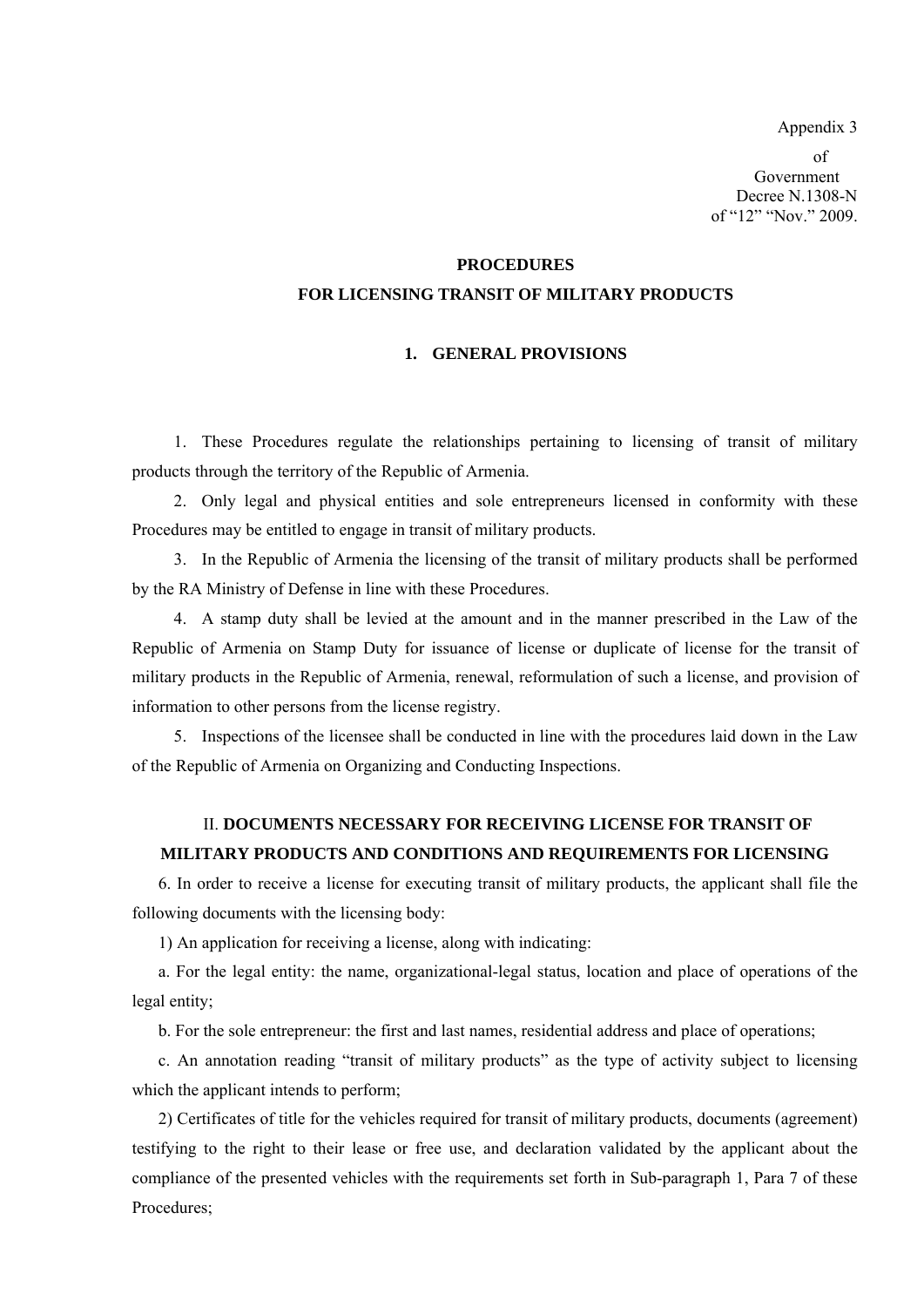3) Internal compliance program specified in Sub-paragraph 2, Para 7 of these Procedures;

4) Copies of the state registration certificate (with all its attachments) and charter (for sole entrepreneurs, the copy of their state registration certificate);

5) Receipt for stamp duty paid at the amount established in the Law of the Republic of Armenia on Stamp Duty.

7. In light of the need to ensure the safekeeping of the military products, as well as to achieve safe and healthy conditions for individuals employed in the transit military products, and to protect the interests of the State and the public, legal and physical entities and sole entrepreneurs must meet the following conditions and requirements in order to be eligible for receiving a license for transit of military products:

1) To observe the requirements for safe transportation of each type of military products as set forth in normative legal acts;

2) To have in place an internal compliance program for performing transit of military products.

The internal compliance program shall cover:

a. The staffing with personnel who possess the necessary professional knowledge (in the Munitions List) and capacities;

b. The consistency with the necessary criteria for storage, protection and control of all documents and electronic media relating to military products (their technologies), including compliance with the technical conditions prohibiting unauthorized access to their electronic media.

8. Where after receiving the license any modifications are made to the conditions mentioned in Sub-paragraph 2, Para 7 of these Procedures, the licensee must notify the licensing body about these modifications within no later than 10 days.

9. The license shall be issued by the licensing body for a three-year period.

10. The license may not be handed over to other persons for use or be alienated or pledged, save for the cases prescribed by law.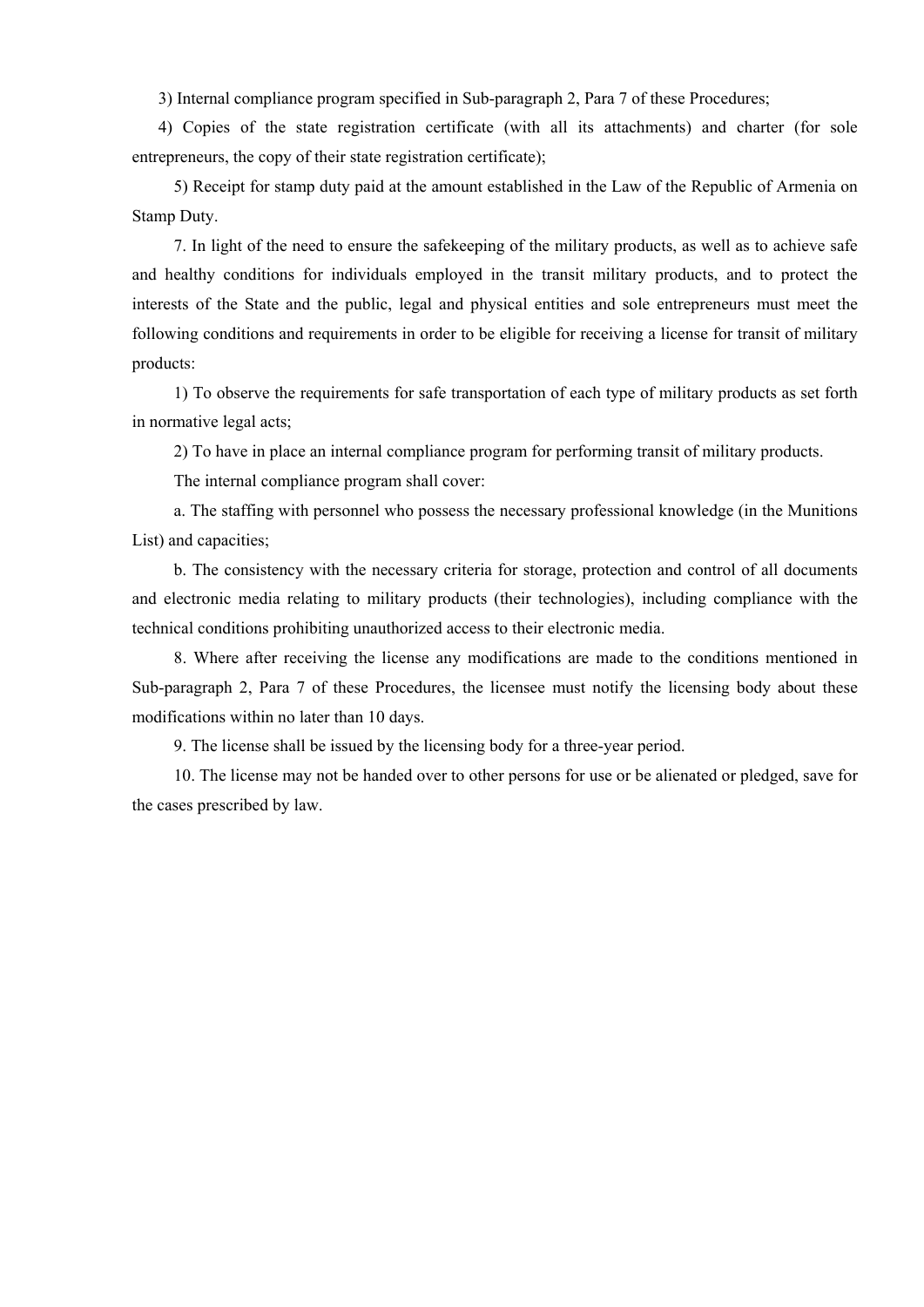#### **III. LICENSING PROCESS**

11. The licensing process shall be conducted in the manner prescribed in the Law of the Republic of Armenia on Licensing.

12. The licensing body may verify the consistency of the information attached to the application as presented by the applicant with the requirements mentioned in Para 7 of these Procedures.

13. Before issuing the license, for the purpose of identifying the presence of the grounds specified in Article 29 of the Law of the Republic of Armenia on Licensing, the licensing body shall send the appropriate inquiry to the Ministry of Foreign Affairs of the Republic of Armenia, the State Revenues Committee at the Government of the Republic of Armenia, the National Security Service at the Government of the Republic of Armenia and the Police at the Government of the Republic of Armenia, as well as other stakeholder government agencies, as appropriate.

14. Based on the received opinions on the absence of the grounds specified in Article 29 of the Law of the Republic of Armenia on Licensing, the licensing body shall issue the license to the applicant within 30 days after the receipt by the licensing body of all documents specified in Para 6 of these Procedures. When issuing the license, the licensing body shall also inform the licensee about the international obligations assumed by the Republic of Armenia in the area of ensuring international security. The licensee shall be informed about any modifications made to these obligations in the legally prescribed manner.

15. A licensing application shall be rejected in line with the procedure and in cases stipulated in the Law of the Republic of Armenia on Licensing.

#### **IV. MANNER OF RECEIVING CONCLUSION ON OPERATIONS IMPLEMENTED BY THE LICENSEE AND FILING INFORMATION AND REPORTS**

16. In order to execute transit of military products, with a view to ensure compliance of its operations with the objectives specified in Article 5 of the Law of the Republic of Armenia on Licensing, at least 15 business days before the date of execution of the transit, the licensee must submit in writing an application to the licensing body for the purpose of obtaining its conclusion about compliance. The licensee shall also attach to the application the list of the military products and the end-user and end-use certificate of the military products.

17. Based on the opinions of the Ministry of Foreign Affairs of the Republic of Armenia, the State Revenues Committee at the Government of the Republic of Armenia, the National Security Service at the Government of the Republic of Armenia and the Police at the Government of the Republic of Armenia, as well as, as appropriate, other stakeholder government agencies, the licensing body shall draw its conclusion which shall be provided to the applying licensee within 15 business days after the receipt by the licensing body of all appropriate documentation as prescribed in Para 16 of these Procedures.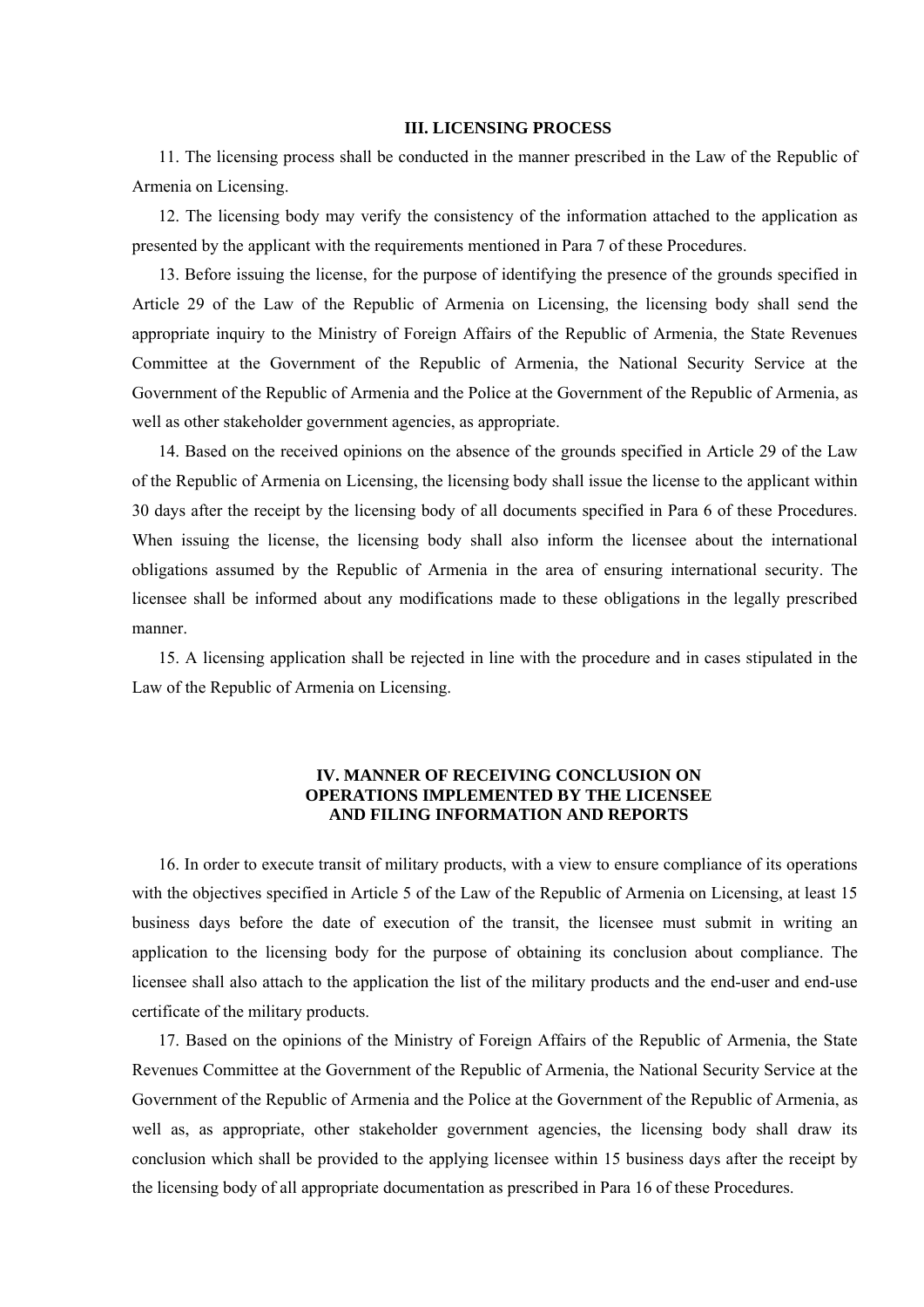18**.** The licensee may execute the transit only if it receives a positive conclusion from the licensing body.

19. In the event of transiting military products, within 10 days after the accomplishment of the transit the licensee must file with the licensing body a report on the execution of the transit (in conformity with Form 2 of Appendix 7 of this Decree).

20. Copies of the report mentioned in Para 19 of these Procedures shall be sent by the licensing body to Ministry of Foreign Affairs of the Republic of Armenia, the State Revenues Committee at the Government of the Republic of Armenia, the National Security Service at the Government of the Republic of Armenia and the Police at the Government of the Republic of Armenia.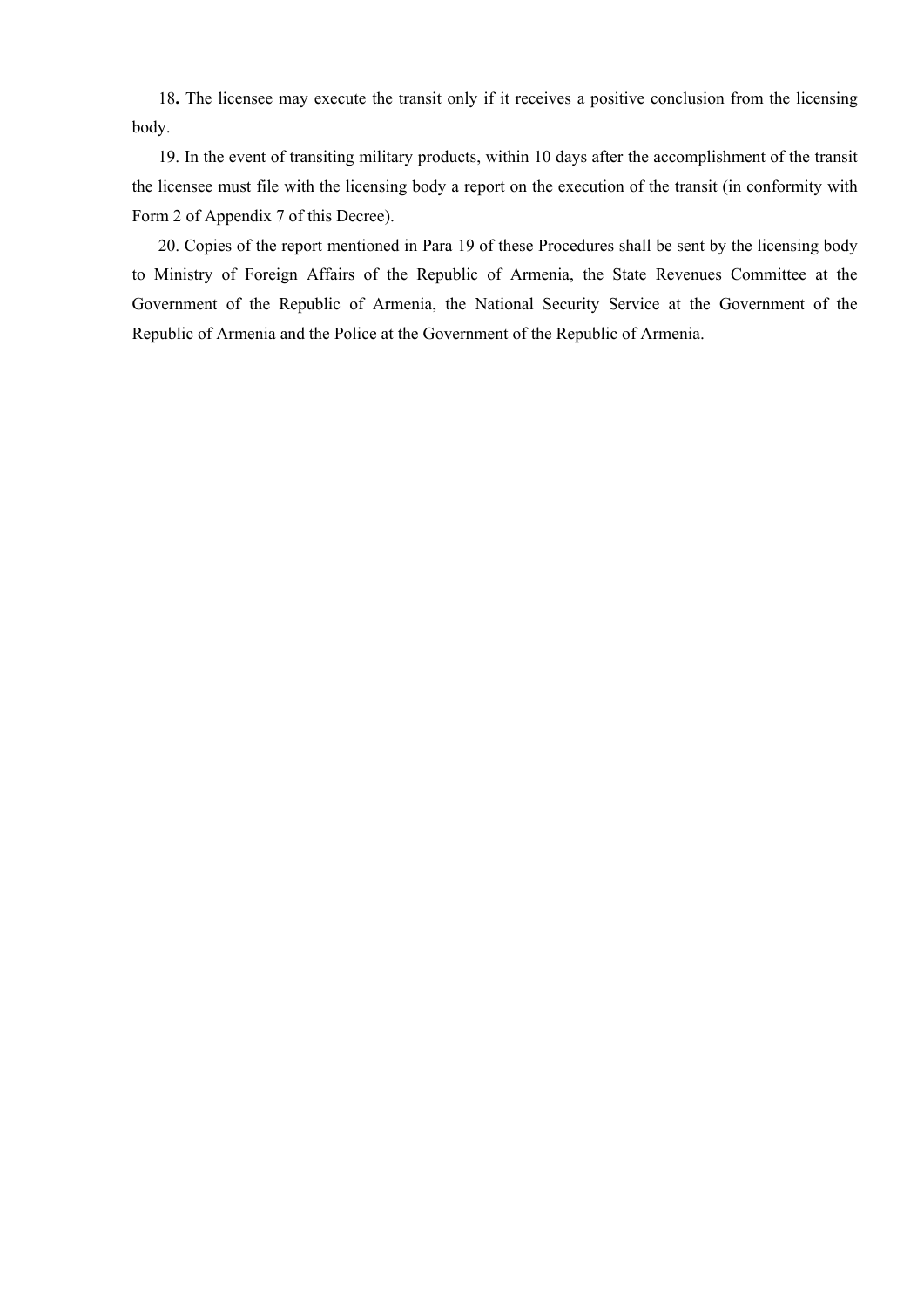Appendix 4

 of Government Decree N.1308-N of "12" "Nov." 2009.

#### **PROCEDURES**

#### **FOR LICENSING BROKERAGE IN TRADE OF MILITARY PRODUCTS**

#### **1. GENERAL PROVISIONS**

1. These Procedures regulate the relationships pertaining to licensing of brokerage in trade of military products in the Republic of Armenia.

2. Only legal and physical entities and sole entrepreneurs licensed in conformity with these Procedures may be entitled to engage in brokerage in trade of military products.

3. In the Republic of Armenia the licensing of the brokerage in trade of military products shall be performed by the RA Ministry of Defense in line with these Procedures.

4. A stamp duty shall be levied at the amount and in the manner prescribed in the Law of the Republic of Armenia on Stamp Duty for issuance of license or duplicate of license for the brokerage in trade of military products in the Republic of Armenia, renewal, reformulation of such a license, and provision of information to other persons from the license registry.

5. Inspections of the licensee shall be conducted in line with the procedures laid down in the Law of the Republic of Armenia on Organizing and Conducting Inspections.

## II. **DOCUMENTS NECESSARY FOR RECEIVING LICENSE FOR BROKERAGE IN TRADE OF MILITARY PRODUCTS AND CONDITIONS AND REQUIREMENTS FOR LICENSING**

6. In order to receive a license for brokerage in trade of military products, the applicant shall file the following documents with the licensing body:

1) An application for receiving a license, along with indicating:

a. For the legal entity: the name, organizational-legal status, location and place of operations of the legal entity;

b. For the sole entrepreneur: the first and last names, residential address and place of operations;

c. An annotation reading "brokerage in trade of military products" as the type of activity subject to licensing which the applicant intends to perform;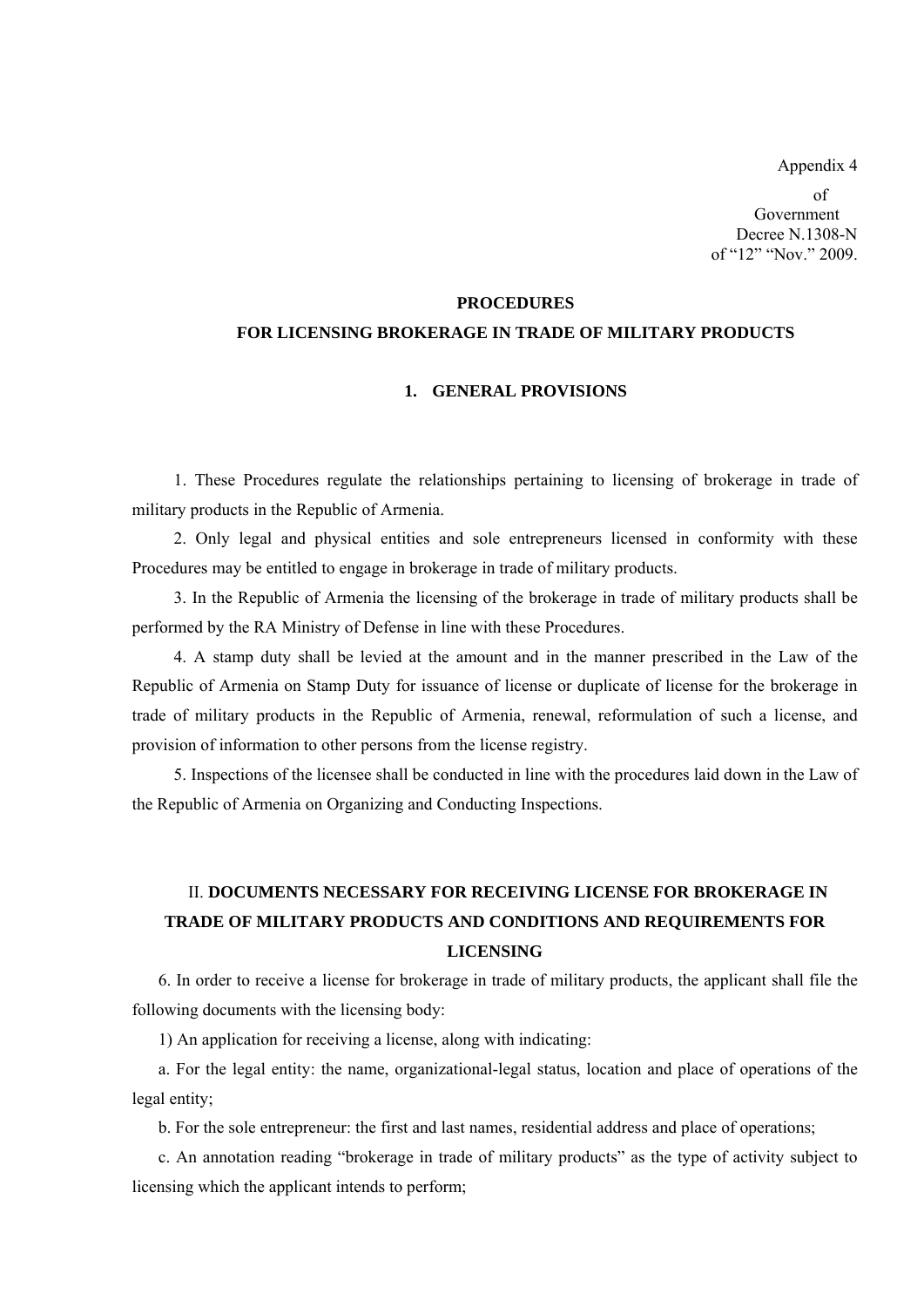3) Internal compliance program specified in Para 7 of these Procedures;

4) Copies of the state registration certificate (with all its attachments) and charter (for sole entrepreneurs, the copy of their state registration certificate);

5) Receipt for stamp duty paid at the amount established in the Law of the Republic of Armenia on Stamp Duty.

7. Entities licensed for engaging in brokerage in trade of military products must have in place an internal compliance program for performing brokerage in trade of military products.

The internal compliance program shall cover:

a. The staffing with personnel who possess the necessary professional knowledge (in the Munitions List) and capacities;

b. The consistency with the necessary criteria for storage, protection and control of all documents and electronic media relating to military products (their technologies), including compliance with the technical conditions prohibiting unauthorized access to their electronic media.

8. Where after receiving the license any modifications are made to the internal complaince program mentioned in Para 7 of these Procedures, the licensee must notify the licensing body about these modifications within no later than 10 days.

9. The license shall be issued by the licensing body for a three-year period.

10. The license may not be handed over to other persons for use or be alienated or pledged, save for the cases prescribed by law.

#### **III. LICENSING PROCESS**

11. The licensing process shall be conducted in the manner prescribed in the Law of the Republic of Armenia on Licensing.

12. The licensing body may verify the accuracy of the information contained in the internal complaince program which is specified in Para 7 of these Procedures as attached to the application presented by the applicant.

13. Before issuing the license, for the purpose of identifying the presence of the grounds specified in Article 29 of the Law of the Republic of Armenia on Licensing, the licensing body shall send the appropriate inquiry to the Ministry of Foreign Affairs of the Republic of Armenia, the State Revenues Committee at the Government of the Republic of Armenia, the National Security Service at the Government of the Republic of Armenia and the Police at the Government of the Republic of Armenia, as well as other stakeholder government agencies, as appropriate.

14. Based on the received opinions on the absence of the grounds specified in Article 29 of the Law of the Republic of Armenia on Licensing, the licensing body shall issue the license to the applicant within 30 days after the receipt by the licensing body of all documents specified in Para 6 of these Procedures. When issuing the license, the licensing body shall also inform the licensee about the international obligations assumed by the Republic of Armenia in the area of ensuring international security. The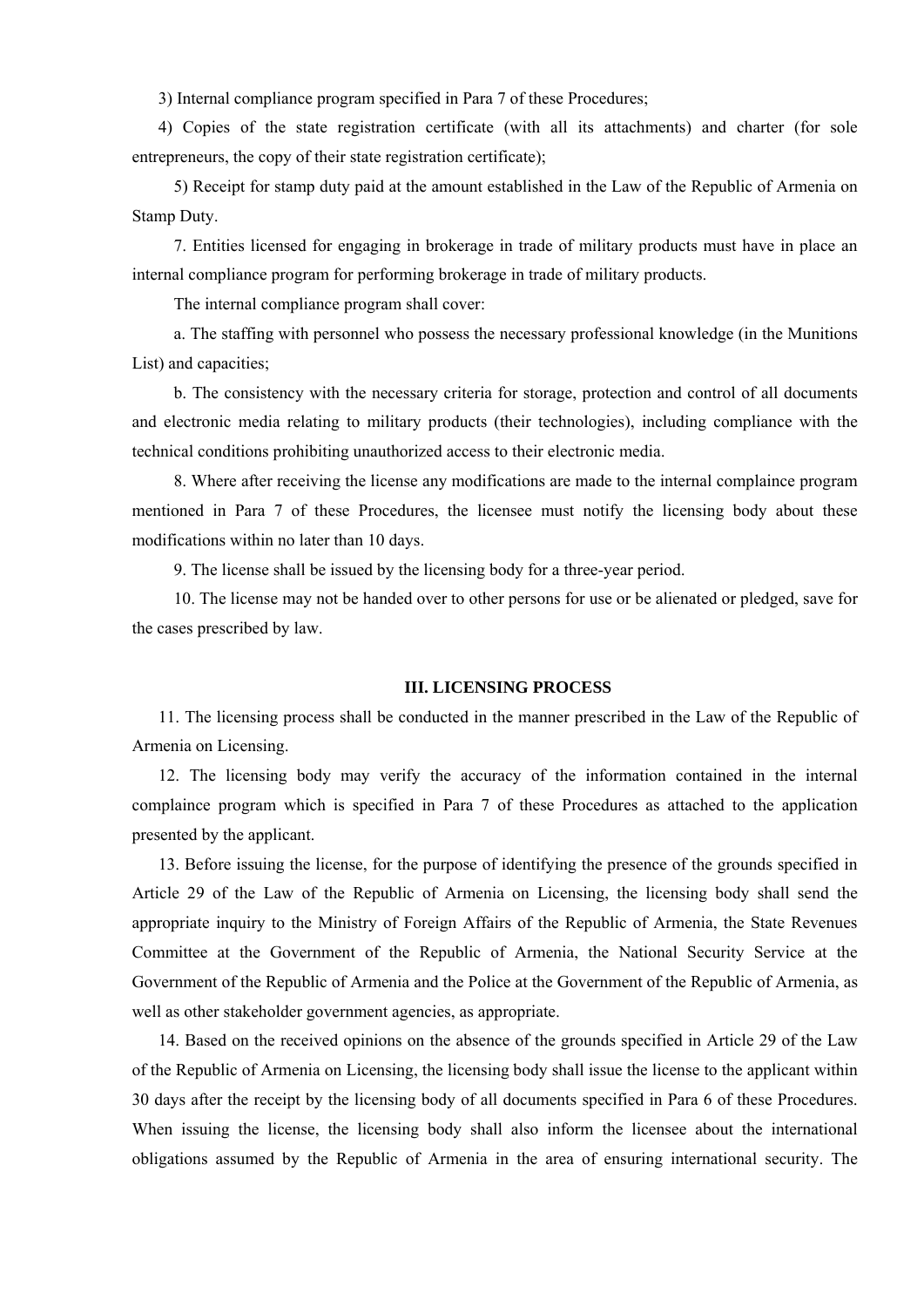licensee shall be informed about any modifications made to these obligations in the legally prescribed manner.

15. A licensing application shall be rejected in line with the procedure and in cases stipulated in the Law of the Republic of Armenia on Licensing.

#### **IV. MANNER OF RECEIVING CONCLUSION ON OPERATIONS IMPLEMENTED BY THE LICENSEE AND FILING INFORMATION AND REPORTS**

16. With a view to ensure compliance of its operations with the objectives specified in Article 5 of the Law on Licensing, prior to concluding an agreement on brokerage in trade of military products, the person licensed for engaging in brokerage in trade of military products must file an application with the licensing body for the purpose of obtaining its conclusion about compliance. Along with the application the licensee must submit information about the type of the military product, the importing and (or) exporting entity, and the end-user and the purpose of the end-use of the military products.

17. Based on the opinions of the Ministry of Foreign Affairs of the Republic of Armenia, the State Revenues Committee at the Government of the Republic of Armenia, the National Security Service at the Government of the Republic of Armenia and the Police at the Government of the Republic of Armenia, as well as, as appropriate, other stakeholder government agencies, the licensing body shall draw its conclusion which shall be provided to the applying licensee within 15 business days after the receipt by the licensing body of all appropriate documentation as prescribed in Para 16 of these Procedures.

18. The licensee may enter into an agreement on brokerage in trade of military products only if it receives a positive conclusion from the licensing body.

19. At least once every three months, the entity which has entered into an agreement on brokerage in trade of military products must file with the licensing body a report on its signed agreements on brokerage in trade of military products (in conformity with Form 3 of Appendix 7 of this Decree).

20. Copies of the report mentioned in Para 19 of these Procedures shall be sent by the licensing body to Ministry of Foreign Affairs of the Republic of Armenia, the State Revenues Committee at the Government of the Republic of Armenia, the National Security Service at the Government of the Republic of Armenia and the Police at the Government of the Republic of Armenia.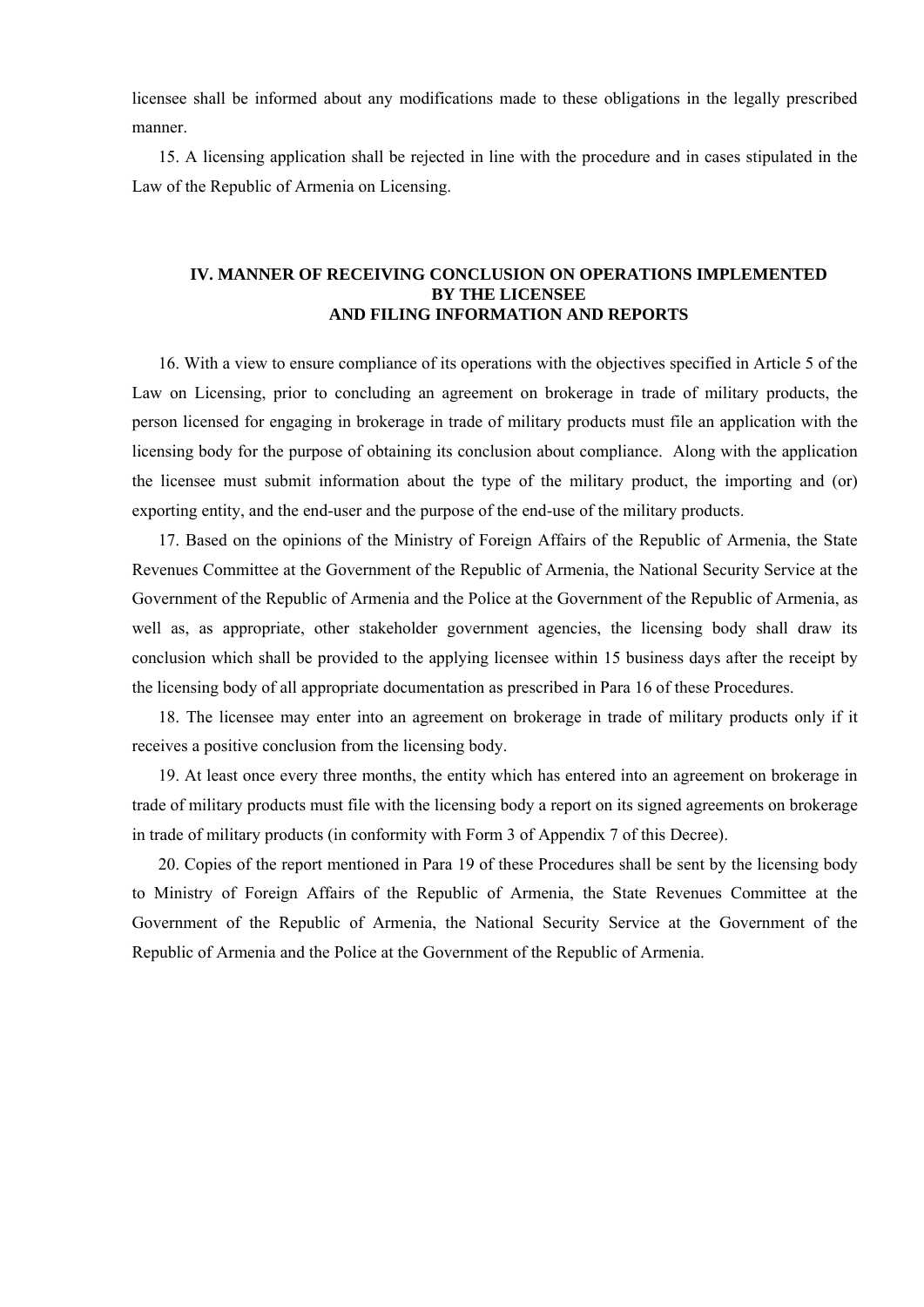Appendix 5 of Government Decree N.1308-N of "12" "Nov." 2009.

### **Form**

#### **END-USER AND END-USE CERTIFICATE**

**town \_\_\_\_\_\_\_\_\_\_** "\_\_\_\_\_\_\_\_\_" "\_\_\_\_", 20\_\_

| Requisites of the exporting organization (legal address, phone                                                         |  |  |  |
|------------------------------------------------------------------------------------------------------------------------|--|--|--|
| number,                                                                                                                |  |  |  |
| fax, director),                                                                                                        |  |  |  |
| Requisites of the importing organization (legal address, phone                                                         |  |  |  |
| number,                                                                                                                |  |  |  |
| fax, director),                                                                                                        |  |  |  |
| Requisites of the forwarding organization (legal address, phone                                                        |  |  |  |
| number,                                                                                                                |  |  |  |
| fax, director),                                                                                                        |  |  |  |
| Name of the being exported (imported) military product, its                                                            |  |  |  |
| measurement unit, quantity and code under Foreign Economic                                                             |  |  |  |
| Activity                                                                                                               |  |  |  |
| Commodity List of the Commonwealth of Independent States                                                               |  |  |  |
| (CIS FEA CL)                                                                                                           |  |  |  |
| Data about the end-user of the military products.                                                                      |  |  |  |
|                                                                                                                        |  |  |  |
| will be                                                                                                                |  |  |  |
| delivered to the above mentioned end-user and will not be re-sold or otherwise transferred to any third state and (or) |  |  |  |
| any third                                                                                                              |  |  |  |
| party without the written and duly validated positive conclusion of the authorized body of the exporting country.      |  |  |  |
| Signature and seal of the exporting (importing)                                                                        |  |  |  |
| organization.                                                                                                          |  |  |  |
|                                                                                                                        |  |  |  |
|                                                                                                                        |  |  |  |
| and                                                                                                                    |  |  |  |
| will not be transferred to any third state and (or) any third party without the written and duly validated positive    |  |  |  |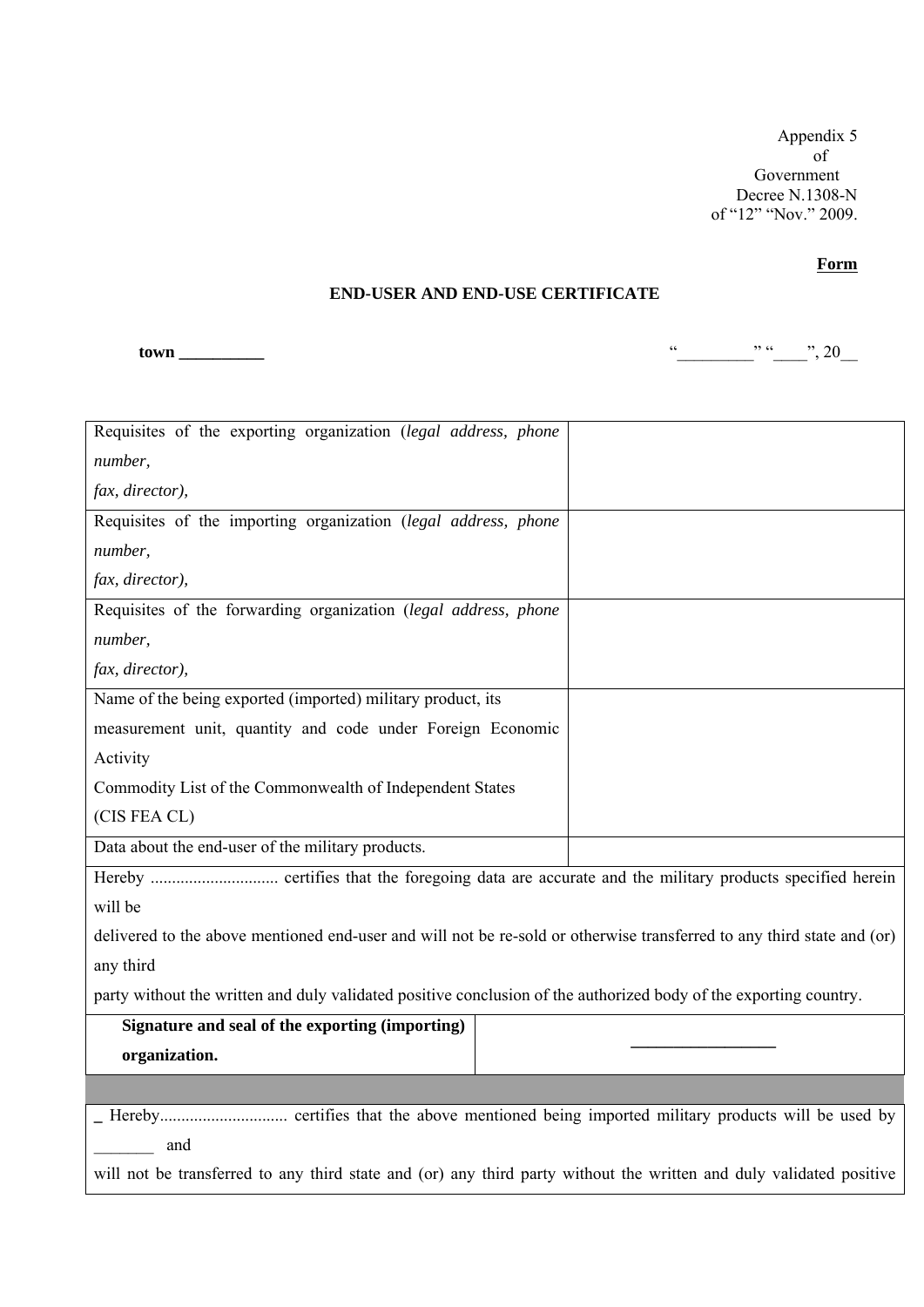| conclusion of |  |
|---------------|--|
|               |  |

the authorized body of the exporting country.

Hereby.............................. declares that the above mentioned military products will be used exclusively for

the purpose of \_\_\_\_\_\_\_\_\_\_\_\_. *The importing state recognizes that the authorized body of the exporting country* 

#### *reserves*

### *the right to check the purpose of the end use of the supplied products*.

\_\_ Hereby.............................. certifies that above mentioned military products will not be used for any purposes

### **other than the**

**afore-cited purpose** without the written and duly validated consent of the authorized body of the exporting country.

| Signature and seal of the authorized body of the |  |
|--------------------------------------------------|--|
| importing country                                |  |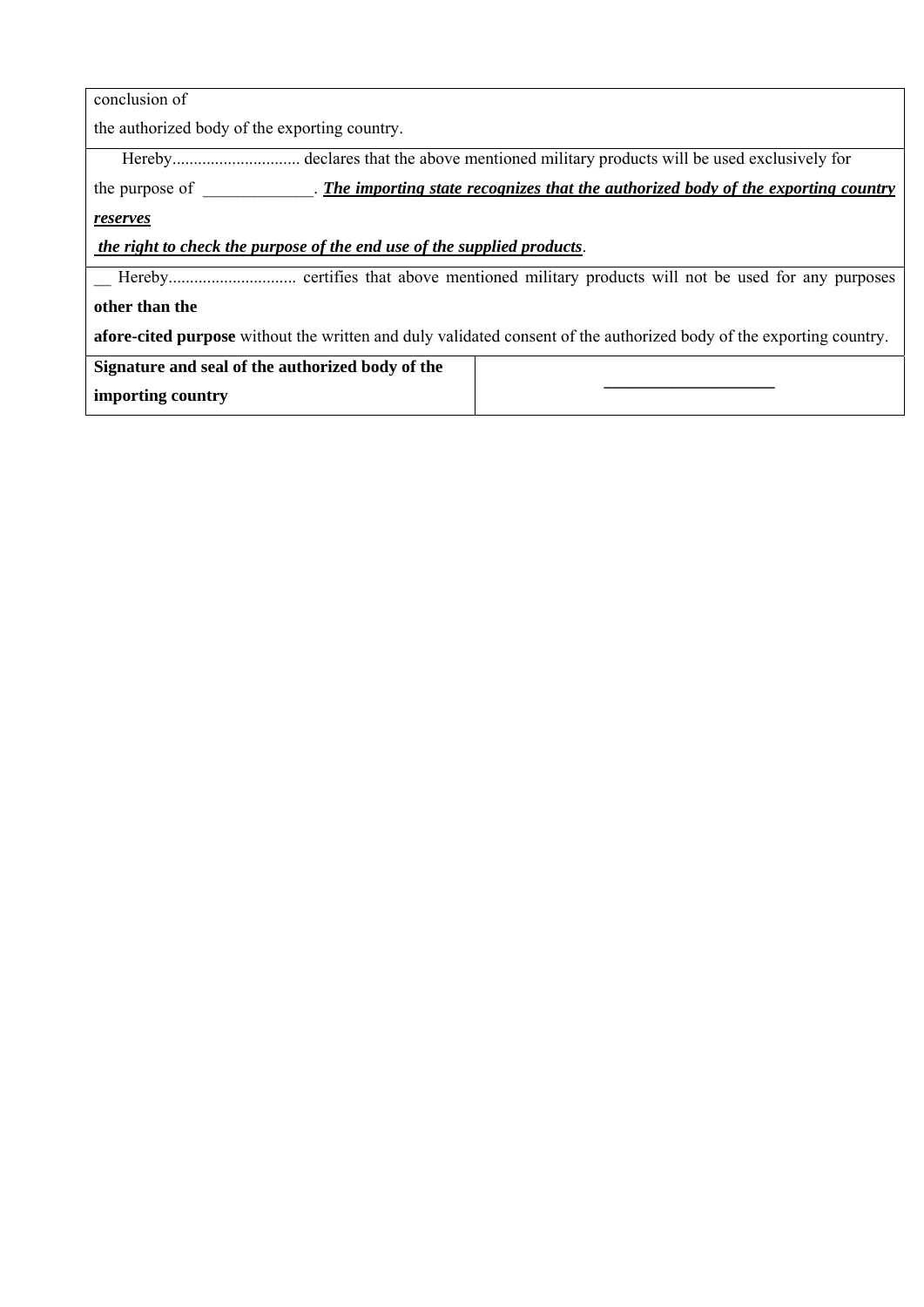Appendix 6 of Government Decree N.1308-N of "12" "Nov." 2009.

### **Form**

 $To Mr.$ 

Minister of Defense of the Republic of Armenia

(Name (first and last names) of the applicant)

 $\mathcal{L}_\text{max}$ (Organizational-legal status)  $\overline{\phantom{a}}$  , where  $\overline{\phantom{a}}$  , where  $\overline{\phantom{a}}$  , where  $\overline{\phantom{a}}$ 

(location (place of residence and operations), address)

 $\mathcal{L}_\text{max}$ (phone number)

#### **APPLICATION FOR RECEIVING LICENSE FOR IMPORT, EXPORT, TRANSIT, AS WELL AS BROKERAGE IN TRADE OF MILITARY PRODUCTS**

Hereby I request for a license for

(specify the type of activity)

I have been familiarized with the conditions and requirements for licensing and pledge to observe them. Please see attached:

| $\mathbf{1}$<br>2. |                                  |
|--------------------|----------------------------------|
| 3.                 |                                  |
|                    |                                  |
|                    |                                  |
|                    |                                  |
| Applicant          |                                  |
| (signature)        | (position, first and last names) |
| $200$ .            |                                  |
| Place of seal      |                                  |

\_\_\_\_\_\_\_\_\_\_\_\_\_\_\_\_\_\_\_\_\_\_\_\_\_\_\_\_\_\_\_\_\_\_\_\_\_\_\_\_\_\_\_\_\_\_\_\_\_\_\_\_\_\_\_\_\_\_\_\_\_\_\_\_\_\_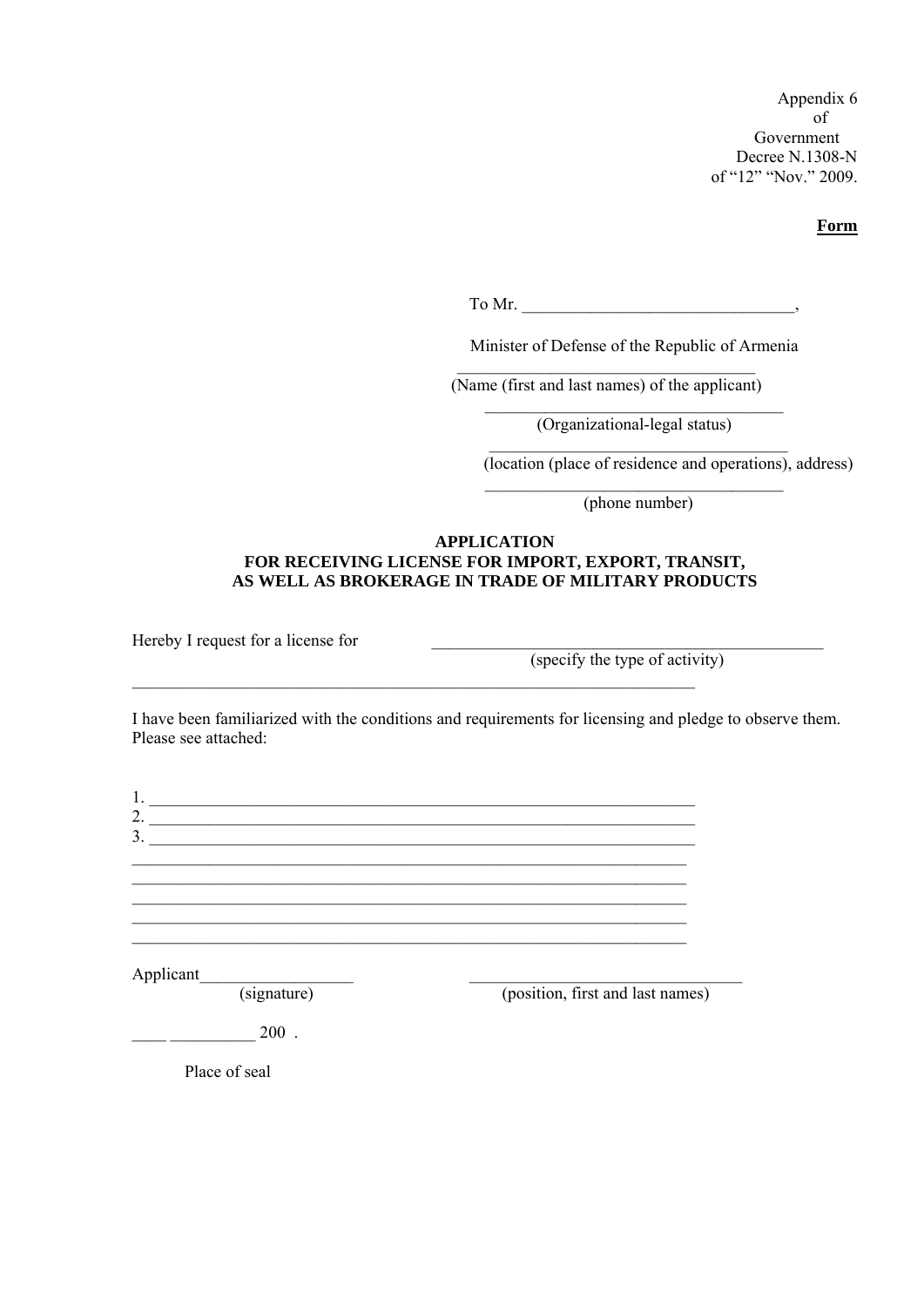blank. Appendix 7

 of Government Decree N.1308-N of "12" "Nov." 2009.

Form 1

## REPORT ON DELIVERY OF GOODS WITHIN THE SCOPE OF IMPORT AND EXPORT OF MILITARY PRODUCTS

To Mr.

Minister of Defense of the Republic of Armenia

Please be informed by \_\_\_\_\_\_\_\_\_\_\_\_\_\_\_\_\_\_\_\_\_\_\_\_\_\_\_ that from "\_\_\_\_\_\_\_\_\_\_" "\_\_\_", "\_\_\_\_" through "\_\_\_\_\_\_\_\_\_" "\_\_\_\_", "\_\_\_\_\_" it has delivered (imported and (or) exported) military products (see the attached list). The copies of the acceptance acts for the military products are attached to this report.

Name (first and last names) of licensee

signature **place of seal**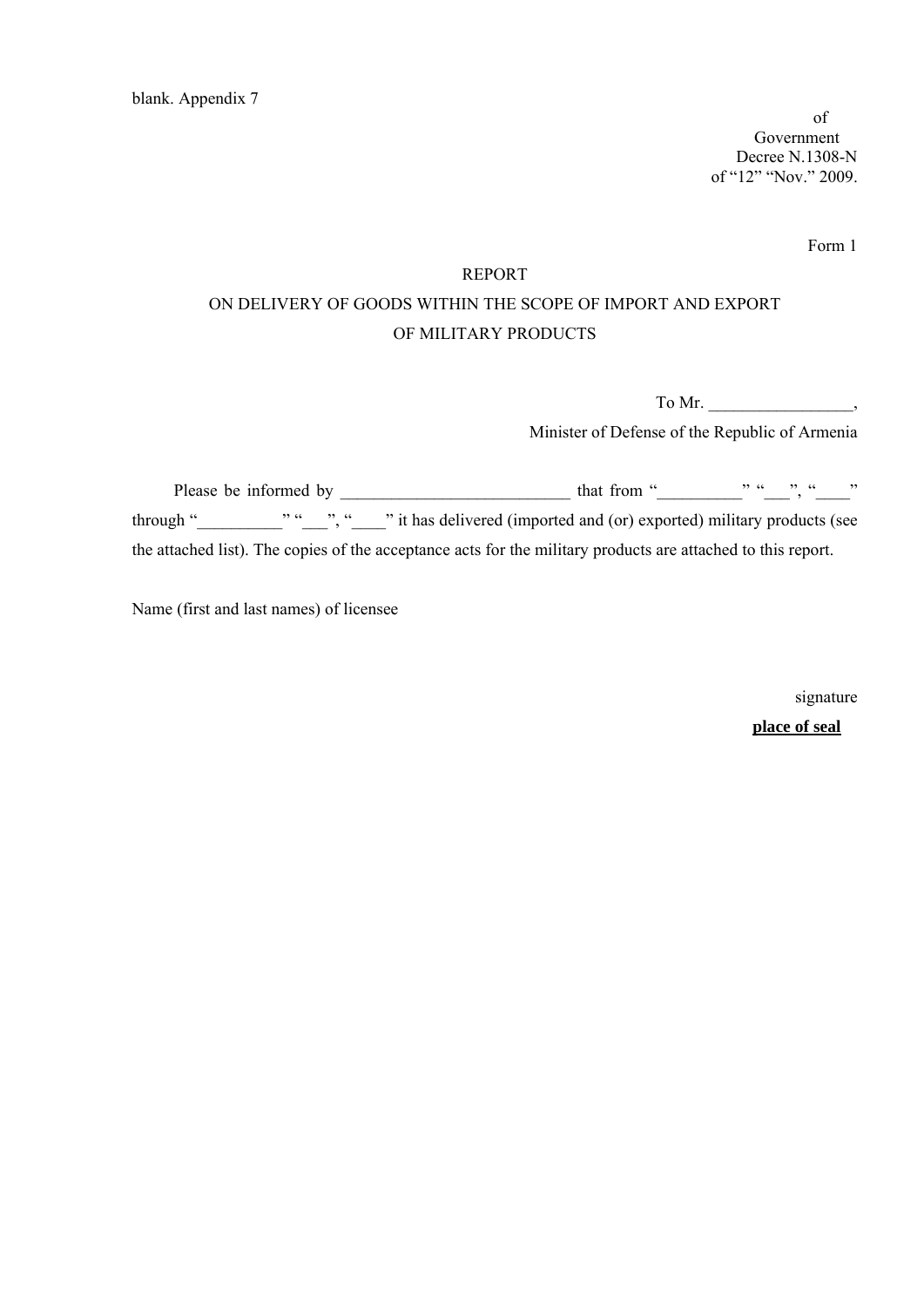## REPORT ON TRANSIT OF MILITARY PRODUCTS

 $To Mr.$ 

Minister of Defense of the Republic of Armenia

Please be informed by \_\_\_\_\_\_\_\_\_\_\_\_\_\_\_\_\_\_\_\_\_\_\_\_\_\_\_ that from "\_\_\_\_\_\_\_\_\_\_" "\_\_\_", "\_\_\_\_" through " $\frac{1}{2}$ ", " $\frac{1}{2}$ ", " $\frac{1}{2}$ " it has executed transit of military products (see the attached list). The copies of the documents certifying the transit of the military products are attached to this report.

Name (first and last names) of licensee

signature

**place of seal**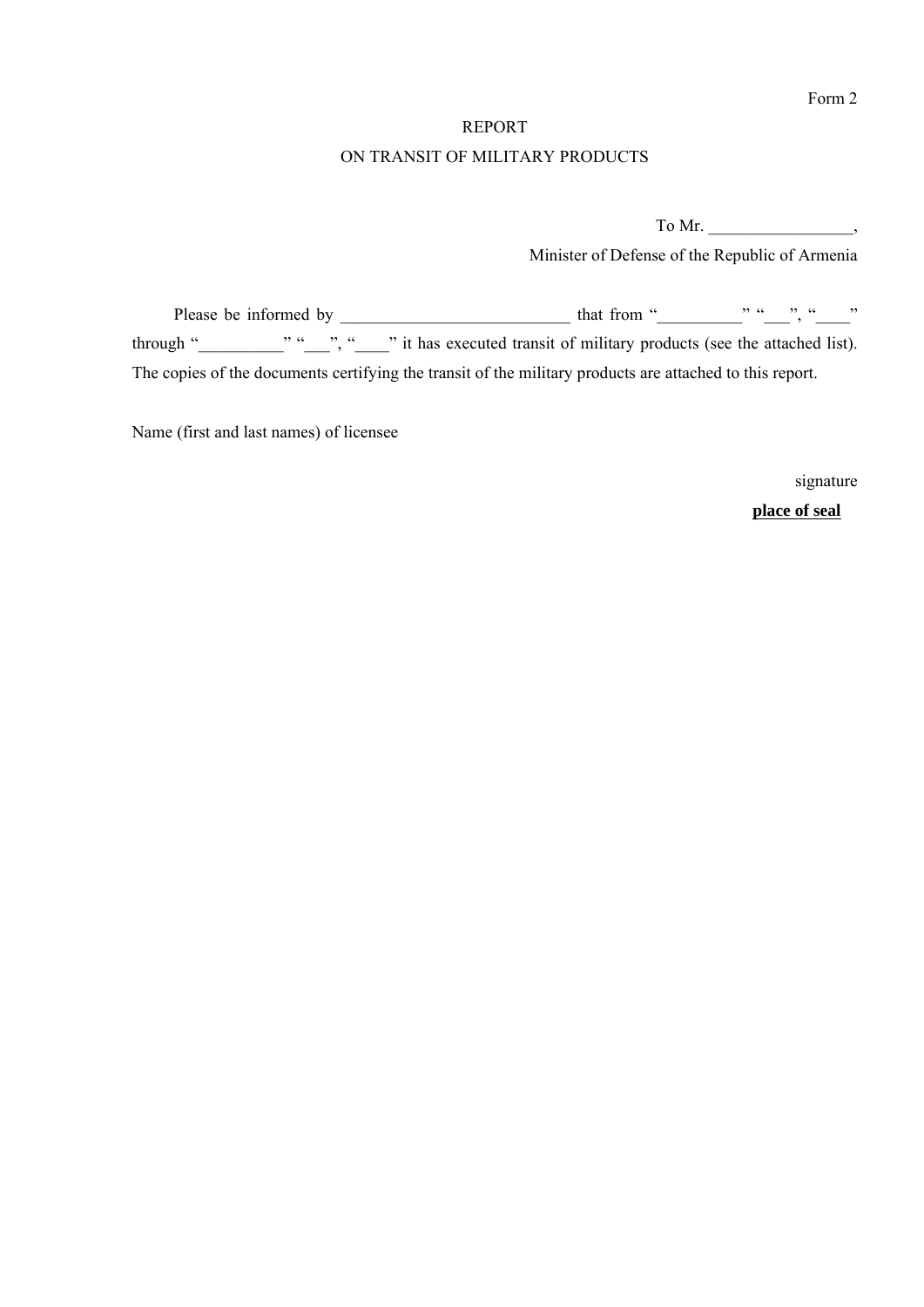#### REPORT

#### ON BROKERAGE IN TRADE OF MILITARY PRODUCTS

 $To Mr.$ 

Minister of Defense of the Republic of Armenia

Please be informed by \_\_\_\_\_\_\_\_\_\_\_\_\_\_\_\_\_\_\_\_\_\_\_\_\_\_\_ that from "\_\_\_\_\_\_\_\_\_\_" "\_\_\_", "\_\_\_\_" through " $\frac{1}{2}$ ", " $\frac{1}{2}$ ", " $\frac{1}{2}$ " it has executed brokerage in trade of military products (see the attached list). The copies of the agreement(s) on brokerage in trade of the military products are attached to this report.

Name (first and last names) of licensee

signature **place of seal**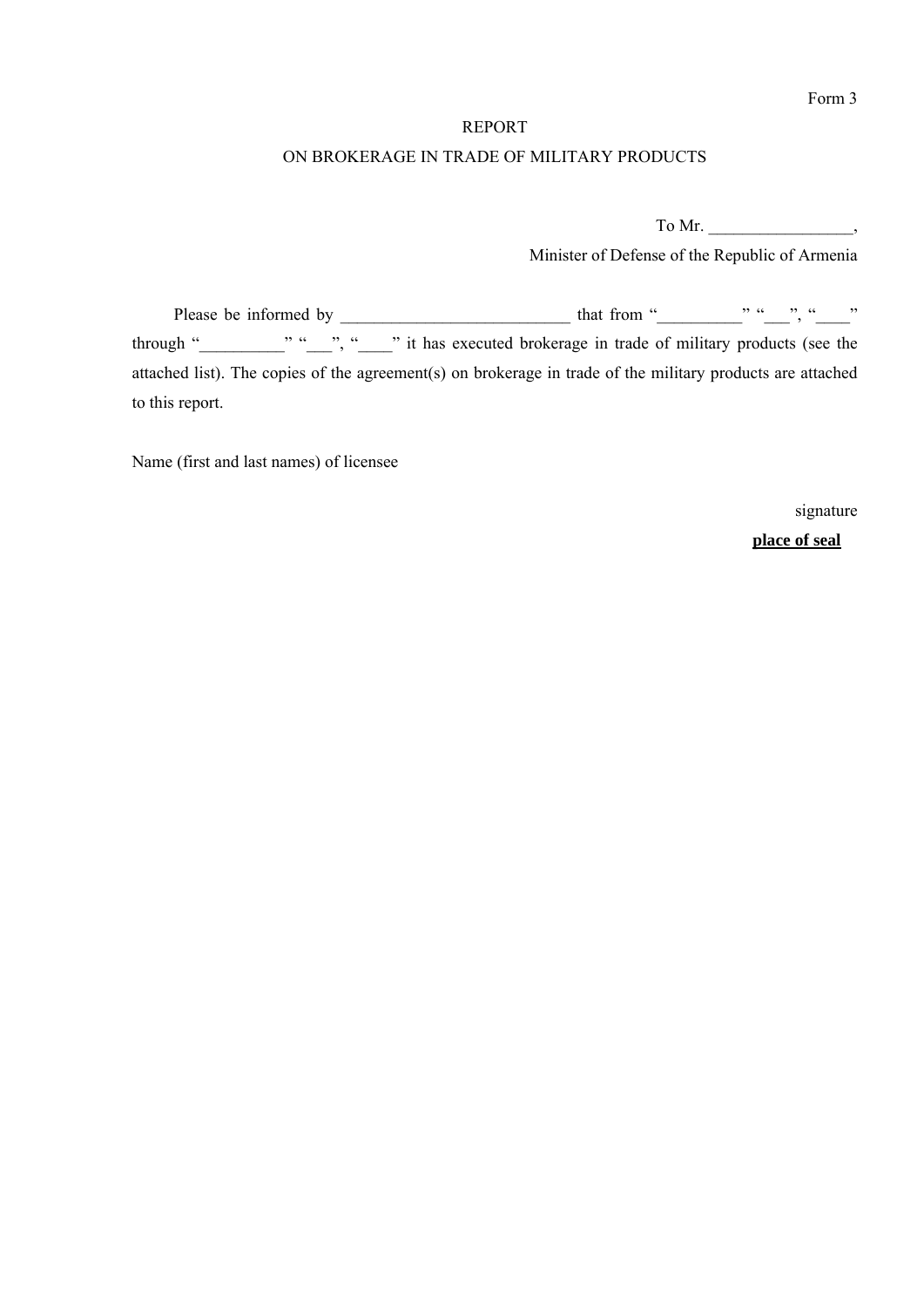# REPORT

### ON END USE OF IMPORTED MILITARY PRODUCTS

 $To Mr.$ 

Minister of Defense of the Republic of Armenia

Please be informed by \_\_\_\_\_\_\_\_\_\_\_\_\_\_\_\_\_\_\_\_\_\_\_\_\_\_\_\_\_\_\_\_\_ that the military products imported on "\_\_\_\_\_\_\_\_\_" "\_\_\_", "\_\_\_\_" (see the attached list) have been used in consistency with the purpose of their end use. The copies of the documents certifying the use of the imported military products are attached to this report.

Name (first and last names) of licensee

signature **place of seal**